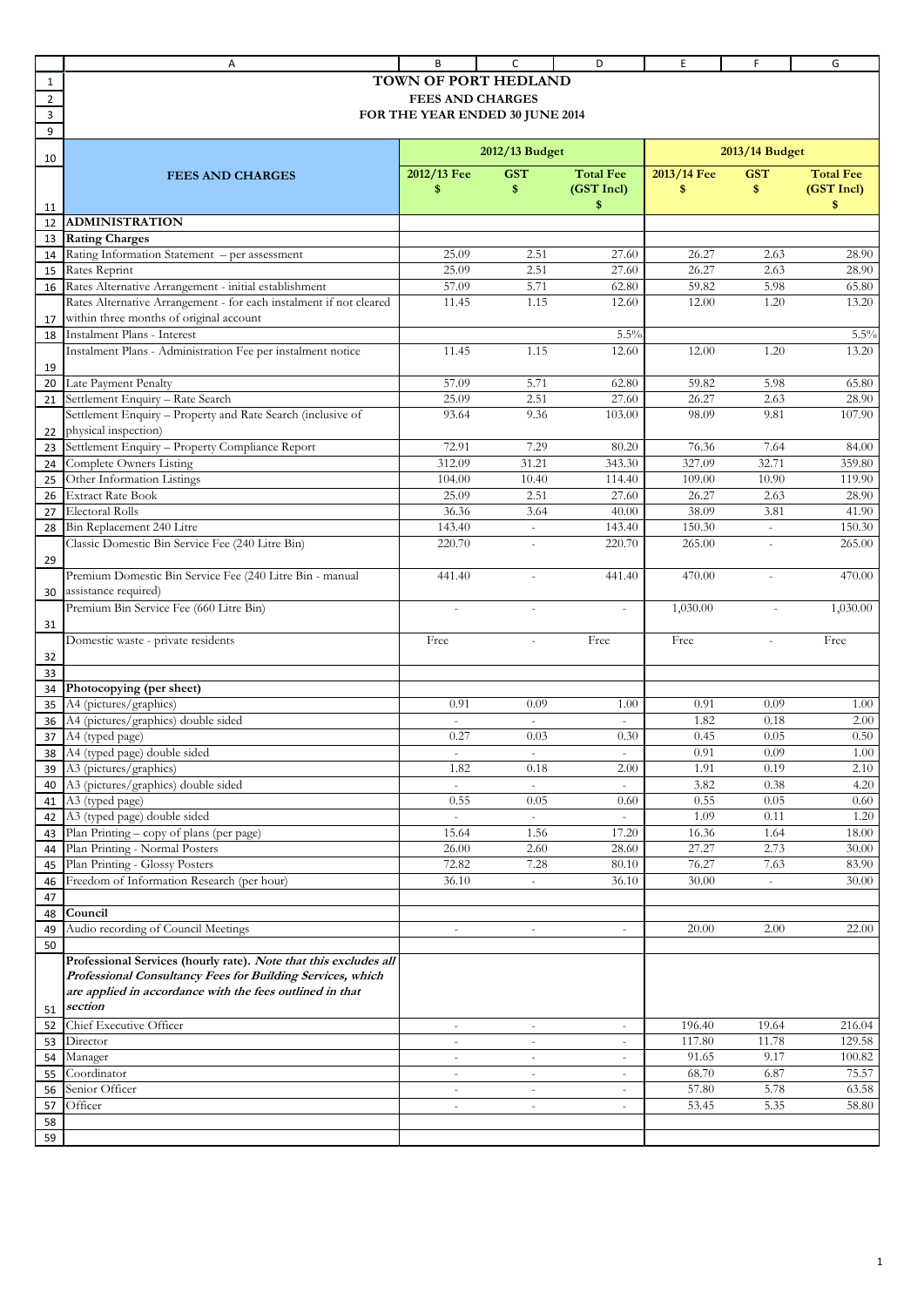|                | Α                                                              | B                               | C                        | D                        | E           | F                        | G                |
|----------------|----------------------------------------------------------------|---------------------------------|--------------------------|--------------------------|-------------|--------------------------|------------------|
| 1              |                                                                | <b>TOWN OF PORT HEDLAND</b>     |                          |                          |             |                          |                  |
| $\overline{2}$ |                                                                | <b>FEES AND CHARGES</b>         |                          |                          |             |                          |                  |
| 3              |                                                                | FOR THE YEAR ENDED 30 JUNE 2014 |                          |                          |             |                          |                  |
| 9              |                                                                |                                 |                          |                          |             |                          |                  |
|                |                                                                |                                 | 2012/13 Budget           |                          |             | 2013/14 Budget           |                  |
| 10             |                                                                | 2012/13 Fee                     | <b>GST</b>               | <b>Total Fee</b>         | 2013/14 Fee | <b>GST</b>               | <b>Total Fee</b> |
|                | <b>FEES AND CHARGES</b>                                        | \$                              | \$                       | (GST Incl)               | \$          | \$                       | (GST Incl)       |
|                |                                                                |                                 |                          | \$                       |             |                          | \$               |
| 11<br>60       | <b>COMMUNITY OVALS AND PARKS</b>                               |                                 |                          |                          |             |                          |                  |
| 61             | Discounts - Hire Fees - All Reserves                           |                                 |                          |                          |             |                          |                  |
| 62             | (Staffing Charges May Apply)                                   |                                 |                          |                          |             |                          |                  |
| 63             | Community Groups                                               |                                 |                          | 25%                      |             |                          | 25%              |
| 64             | Junior Community Groups                                        |                                 |                          | 50%                      |             |                          | 50%              |
| 65             | Not for Profit + No Alcohol + Open to Public No Charge         |                                 |                          | 100%                     |             |                          | 100%             |
| 66             | Junior Sports                                                  |                                 |                          | 100%                     |             |                          | 100%             |
|                | School Groups During School Hours (cleaning fee may apply)     |                                 |                          | 100%                     |             |                          | 100%             |
| 67             |                                                                |                                 |                          |                          |             |                          |                  |
| 68             |                                                                |                                 |                          |                          |             |                          |                  |
|                | Bond - All Events/All Facilities (unless stated otherwise)     |                                 |                          |                          |             |                          |                  |
| 69             |                                                                |                                 |                          |                          |             |                          |                  |
| 70             | Level 1                                                        | 100.00                          | $\sim$                   | 100.00                   | 100.00      | $\bar{a}$                | 100.00           |
| 71             | Level 2                                                        | 500.00                          | $\overline{\phantom{a}}$ | 500.00                   | 500.00      | $\overline{\phantom{a}}$ | 500.00           |
| 72             | Level 3                                                        | 1,000.00                        | $\sim$                   | 1,000.00                 | 1,000.00    | ä,                       | 1,000.00         |
| 73             | Level 4                                                        | 2,000.00                        | $\sim$                   | 2,000.00                 | 2,000.00    | ÷,                       | 2,000.00         |
| 74             | Level 5                                                        | 3,000.00                        | $\bar{a}$                | 3,000.00                 | 3,000.00    | $\bar{ }$                | 3,000.00         |
| 75             | Level 6                                                        | 4,000.00                        | $\overline{\phantom{a}}$ | 4,000.00                 | 4,000.00    | $\bar{\phantom{a}}$      | 4,000.00         |
| 76             | Level 7                                                        | 5,000.00                        | $\overline{\phantom{a}}$ | 5,000.00                 | 5,000.00    | ä,                       | 5,000.00         |
| 77             | Level 8                                                        | 6,000.00                        | $\sim$                   | 6,000.00                 | 6,000.00    | $\sim$                   | 6,000.00         |
| 78             | Level 9                                                        | 7,000.00                        | $\overline{\phantom{a}}$ | 7,000.00                 | 7,000.00    | $\overline{\phantom{a}}$ | 7,000.00         |
| 79             | Level 10                                                       | 8,000.00                        | $\sim$                   | 8,000.00                 | 8,000.00    | ä,                       | 8,000.00         |
| 80             | Level 11                                                       | 9,000.00                        | $\sim$                   | 9,000.00                 | 9,000.00    | ä,                       | 9,000.00         |
| 81             | Level 12                                                       | 10,000.00                       | $\equiv$                 | 10,000.00                | 10,000.00   | $\omega$                 | 10,000.00        |
| 82             |                                                                |                                 |                          |                          |             |                          |                  |
| 83             | <b>Gratwick Hall</b>                                           |                                 |                          |                          |             |                          |                  |
| 84             | <b>Community Rate</b>                                          |                                 |                          |                          |             |                          |                  |
| 85             | Hourly Rate (Minimum 2 hours)                                  | 41.82                           | 4.18                     | 46.00                    | 43.82       | 4.38                     | 48.20            |
| 86             | Daily rate (8 hour max)                                        | 328.18                          | 32.82                    | 361.00                   | 343.91      | 34.39                    | 378.30           |
| 87             | Nightly rate (8 hour max)                                      | 395.27                          | 39.53                    | 434.80                   | 414.27      | 41.43                    | 455.70           |
| 88             | All Day (any 24hr period)                                      | 592.73                          | 59.27                    | 652.00                   | 621.18      | 62.12                    | 683.30           |
| 89             |                                                                |                                 |                          |                          |             |                          |                  |
| 90             | <b>Commercial Rate</b>                                         |                                 |                          |                          |             |                          |                  |
| 91             | Hourly Rate (Minimum 2 hours)                                  |                                 |                          |                          | 54.82       | 5.48                     | 60.30            |
| 92             | Daily rate (8 hour max)                                        | $\sim$                          | $\overline{\phantom{a}}$ | $\overline{\phantom{a}}$ | 429.91      | 42.99                    | 472.90           |
| 93             | Nightly rate (8 hour max)                                      |                                 | $\overline{\phantom{a}}$ | $\overline{\phantom{a}}$ | 517.82      | 51.78                    | 569.60           |
| 94             | All Day (any 24hr period)                                      | $\sim$                          | $\sim$                   | $\sim$                   | 776.45      | 77.65                    | 854.10           |
| 95             |                                                                |                                 |                          |                          |             |                          |                  |
| 96             | Cleaning per Hour                                              |                                 |                          |                          |             |                          |                  |
| 97             | All Facilities                                                 | 77.27                           | 7.73                     | 85.00                    | 81.00       | 8.10                     | 89.10            |
| 98             |                                                                |                                 |                          |                          |             |                          |                  |
| 99             | <b>Sports Ground Charges</b>                                   |                                 |                          |                          |             |                          |                  |
|                | Club Charge (per player)                                       |                                 |                          |                          |             |                          |                  |
|                | Team is charged on a number of standard players for each sport |                                 |                          |                          |             |                          |                  |
| 100            | plus two reserves.                                             |                                 |                          |                          |             |                          |                  |
|                | Training and Match Charge - Seniors                            | 40.91                           | 4.09                     | 45.00                    | 42.91       | 4.29                     | 47.20            |
|                | (Inclusive of no more that 2 training sessions per week during |                                 |                          |                          |             |                          |                  |
| 101            | season)                                                        |                                 |                          |                          |             |                          |                  |
| 102            | Additional seniors usage per day (weekdays)                    | 12.27                           | 1.23                     | 13.50                    | 12.82       | 1.28                     | 14.10            |
| 103            | Additional seniors usage per day (weekends)                    | 22.73                           | 2.27                     | 25.00                    | 23.82       | 2.38                     | 26.20            |
|                | Match or Training Only Charge                                  | 20.00                           | 2.00                     | 22.00                    | 21.00       | 2.10                     | 23.10            |
| 104            | (Inclusive of no more than 2 training sessions per week)       |                                 |                          |                          |             |                          |                  |
| 105            | Juniors (playing in a junior competition)                      | Free                            |                          | Free                     | Free        |                          | Free             |
|                | Preseason Training                                             | 10.00                           | 1.00                     | 11.00                    | 10.45       | 1.05                     | 11.50            |
| 106            | (Inclusive of no more than 2 training sessions per week)       |                                 |                          |                          |             |                          |                  |
| 107            |                                                                |                                 |                          |                          |             |                          |                  |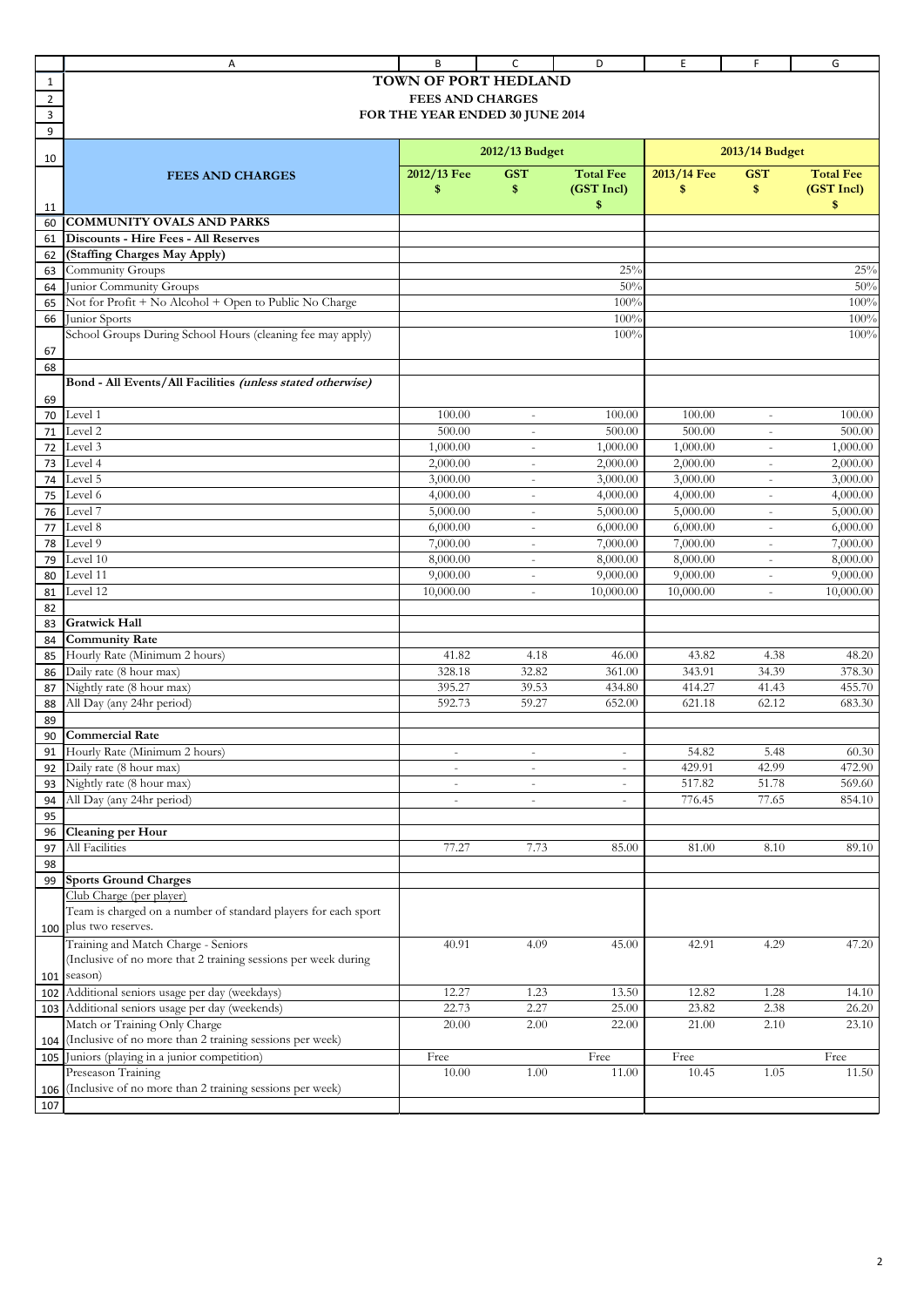|                          | Α                                                                                                        | B                                                                                  | c                              | D                                     | E               | F              | G                  |
|--------------------------|----------------------------------------------------------------------------------------------------------|------------------------------------------------------------------------------------|--------------------------------|---------------------------------------|-----------------|----------------|--------------------|
| 1<br>$\overline{2}$<br>3 |                                                                                                          | TOWN OF PORT HEDLAND<br><b>FEES AND CHARGES</b><br>FOR THE YEAR ENDED 30 JUNE 2014 |                                |                                       |                 |                |                    |
| 9                        |                                                                                                          |                                                                                    | 2012/13 Budget                 |                                       |                 | 2013/14 Budget |                    |
| 10                       | <b>FEES AND CHARGES</b>                                                                                  | 2012/13 Fee                                                                        | <b>GST</b>                     | <b>Total Fee</b>                      | 2013/14 Fee     | <b>GST</b>     | <b>Total Fee</b>   |
| 11                       |                                                                                                          | \$                                                                                 | \$                             | (GST Incl)<br>\$                      | \$              | \$             | (GST Incl)<br>\$   |
|                          | Association Charge (per player)<br>Team is charged on a number of standard players plus two              |                                                                                    |                                |                                       |                 |                |                    |
|                          | 108 reserves.                                                                                            |                                                                                    |                                |                                       |                 |                |                    |
|                          | Training and Match Charge - Seniors<br>(Inclusive of no more that 2 training sessions per week during    | 20.45                                                                              | 2.05                           | 22.50                                 | 21.45           | 2.15           | 23.60              |
| 109                      | season)                                                                                                  |                                                                                    |                                |                                       |                 |                |                    |
| 110                      | Additional seniors usage per day (weekdays)                                                              | 12.27                                                                              | 1.23                           | 13.50                                 | 12.82           | 1.28           | 14.10              |
| 111                      | Additional seniors usage per day (weekends)                                                              | 22.73                                                                              | 2.27                           | 25.00                                 | 23.82           | 2.38           | 26.20              |
|                          | Match or Training Only Charge                                                                            | 10.00                                                                              | 1.00                           | 11.00                                 | 10.45           | 1.05           | 11.50              |
| 112                      | (Inclusive of no more than 2 training sessions per week)                                                 |                                                                                    |                                |                                       |                 |                |                    |
| 113                      | Juniors (playing in a junior competition)                                                                | Free                                                                               |                                | Free                                  | Free            |                | Free               |
|                          | Preseason Training                                                                                       | 5.00                                                                               | 0.50                           | 5.50                                  | 5.27            | 0.53           | 5.80               |
| 114<br>115               | (Inclusive of no more than 2 training sessions per week)                                                 |                                                                                    |                                |                                       |                 |                |                    |
|                          | 116 Sporting Storage Shed - Seasonal Charge                                                              | 107.27                                                                             | 10.73                          | 118.00                                | 112.45          | 11.25          | 123.70             |
| 117<br>118               | Sports Ground Charges and Park for Casual Usage                                                          |                                                                                    |                                |                                       |                 |                |                    |
| 119                      | including Civic Centre Gardens                                                                           |                                                                                    |                                |                                       |                 |                |                    |
| 120                      | Per Day (Reserve or Parks) Daily Rate                                                                    | 363.64                                                                             | 36.36                          | 400.00                                | 381.09          | 38.11          | 419.20             |
| 121                      | Hourly rate (Reserve or Park)                                                                            | 50.00                                                                              | 5.00                           | 55.00                                 | 52.36           | 5.24           | 57.60              |
| 122                      | Reserve or park only - Fitness Classes - Hourly Rate                                                     | 4.55                                                                               | 0.45                           | 5.00                                  | 4.73            | 0.47           | 5.20               |
|                          | Miscellaneous Reserve Use (non impact users e.g. Sky diving) per                                         | 45.45                                                                              | 4.55                           | 50.00                                 | 47.64           | 4.76           | 52.40              |
| 123                      | day                                                                                                      |                                                                                    |                                |                                       |                 |                |                    |
| 124                      | Late Booking Fee - Casual Hirers                                                                         | 90.91                                                                              | 9.09                           | 100.00                                | 95.27           | 9.53           | 104.80             |
| 125                      |                                                                                                          |                                                                                    |                                |                                       |                 |                |                    |
|                          | 126 Faye Gladstone Netball Courts<br>Per Court Hourly Rate                                               |                                                                                    |                                |                                       |                 |                |                    |
| 127                      | All Courts Hourly Rate                                                                                   | $\omega$                                                                           | $\omega$                       | $\omega$                              | 18.18<br>52.00  | 1.82<br>5.20   | 20.00              |
| 128                      | Daily Rate                                                                                               | $\overline{\phantom{a}}$<br>$\sim$                                                 | $\overline{\phantom{a}}$<br>÷, | $\overline{\phantom{a}}$<br>$\bar{a}$ | 378.18          | 37.82          | 57.20<br>416.00    |
| 129<br>130               |                                                                                                          |                                                                                    |                                |                                       |                 |                |                    |
| 131                      | Charges for Race Meetings (per race meeting)                                                             | 1,430.18                                                                           | 143.02                         | 1,573.20                              | 1,498.82        | 149.88         | 1,648.70           |
| 132                      |                                                                                                          |                                                                                    |                                |                                       |                 |                |                    |
|                          | 133 Sports Ground Lighting<br>Colin Matheson Oval, Kevin Scott Oval, Maire Marland Reserve               |                                                                                    |                                |                                       |                 |                |                    |
| 134                      |                                                                                                          |                                                                                    |                                |                                       |                 |                |                    |
| 135                      | Low light level per hour                                                                                 | 26.73                                                                              | 2.67                           | 29.40                                 | 21.21           | 2.12           | 23.33              |
| 136                      | Medium light level per hour                                                                              | 39.82                                                                              | 3.98                           | 43.80                                 | 42.43           | 4.24           | 46.67              |
| 137                      | High light level per hour                                                                                | 63.64                                                                              | 6.36                           | 70.00                                 | 63.64           | 6.36           | 70.00              |
| 138                      |                                                                                                          |                                                                                    |                                |                                       |                 |                |                    |
|                          | 139 McGregor Street Reserve, Port Hedland                                                                |                                                                                    |                                |                                       |                 |                |                    |
| 140                      | Lights per hour                                                                                          | 14.73                                                                              | 1.47                           | 16.20                                 | 15.91           | 1.59           | 17.50              |
| 141                      |                                                                                                          |                                                                                    |                                |                                       |                 |                |                    |
| 142                      | Faye Gladstone Netball Courts                                                                            |                                                                                    |                                |                                       |                 |                |                    |
|                          | Netball Courts - Lighting per hour (casual users). NOTE:                                                 | 18.26                                                                              | 1.83                           | 20.09                                 | 19.73           | 1.97           | 21.70              |
| 143                      | Association meet all power charges.                                                                      |                                                                                    |                                |                                       |                 |                |                    |
| 144                      | Cleaning and Other Charges - Reserves and Recreation                                                     |                                                                                    |                                |                                       |                 |                |                    |
| 145                      | Grounds                                                                                                  |                                                                                    |                                |                                       |                 |                |                    |
|                          | Hire of Event Bins 240 Litre                                                                             | 43.18                                                                              | 4.32                           | 47.50                                 | 45.00           | 4.50           | 49.50              |
|                          |                                                                                                          |                                                                                    |                                |                                       |                 |                |                    |
| 146                      |                                                                                                          |                                                                                    |                                |                                       |                 |                |                    |
| 147                      | Hire of Event Bins 660 Litre                                                                             | $\blacksquare$                                                                     | $\overline{\phantom{a}}$       | $\blacksquare$                        | 120.00          | 12.00          | 132.00             |
| 148                      |                                                                                                          |                                                                                    |                                |                                       |                 |                |                    |
| 149                      | <b>Marquee Park</b>                                                                                      |                                                                                    |                                |                                       |                 |                |                    |
|                          | Hire of picnic Shelter and Barbeque (Areas A, B & C) for a two                                           | 54.55                                                                              | 5.45                           | 60.00                                 | 57.18           | 5.72           | 62.90              |
|                          | 150 hour period                                                                                          |                                                                                    |                                |                                       |                 |                |                    |
| 151                      | Hiring of Events Space (Area D) per hour<br>Exclusive Use of Events Space (Policy Conditions Apply) five | 90.91<br>909.09                                                                    | 9.09<br>90.91                  | 100.00<br>1,000.00                    | 95.27<br>952.73 | 9.53<br>95.27  | 104.80<br>1,048.00 |
| 152                      | hour period                                                                                              |                                                                                    |                                |                                       |                 |                |                    |
| 153                      |                                                                                                          |                                                                                    |                                |                                       |                 |                |                    |
|                          |                                                                                                          |                                                                                    |                                |                                       |                 |                |                    |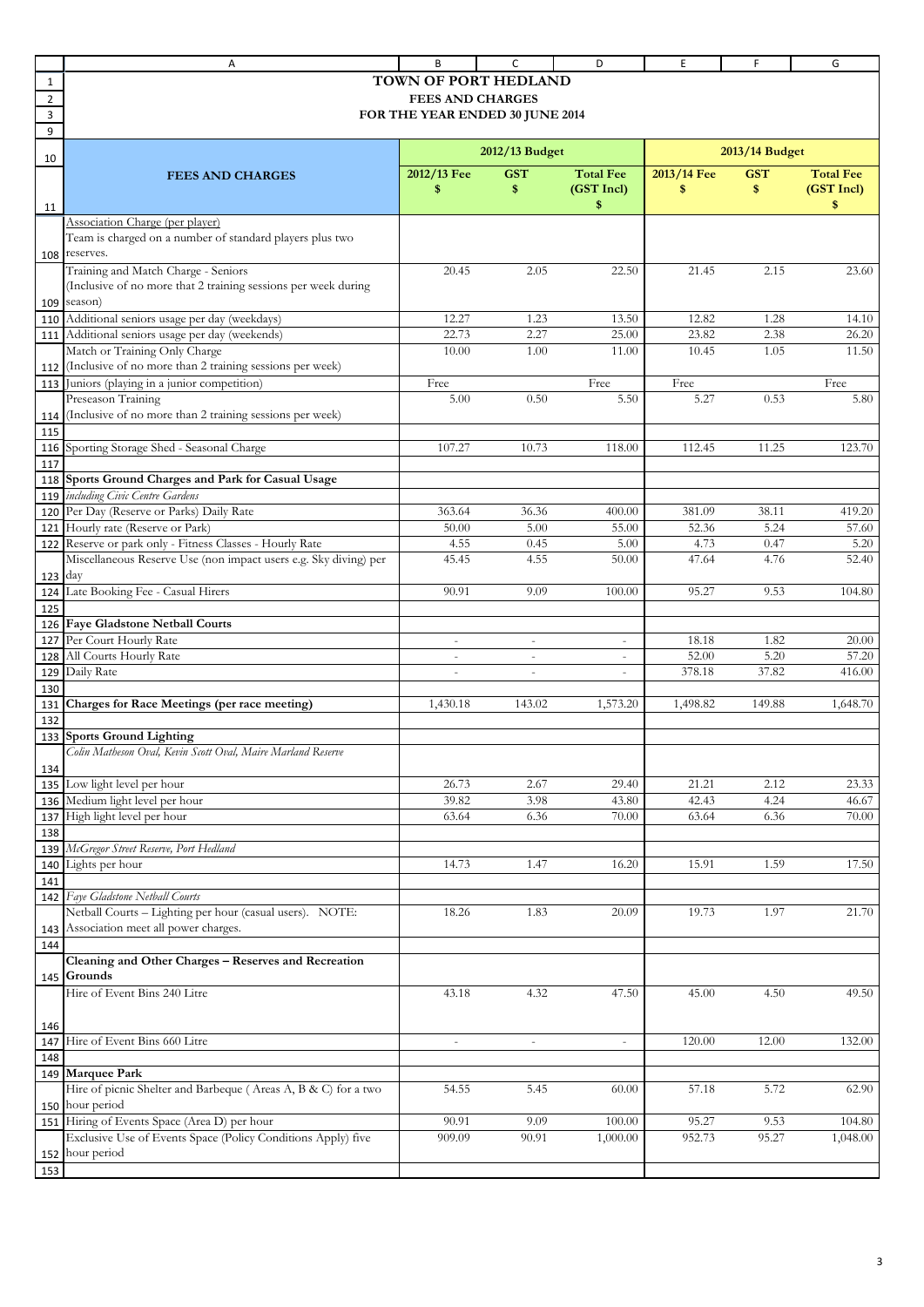|                | Α                                                                | B                               | C                | D                | E              | F            | G                |
|----------------|------------------------------------------------------------------|---------------------------------|------------------|------------------|----------------|--------------|------------------|
| 1              |                                                                  | TOWN OF PORT HEDLAND            |                  |                  |                |              |                  |
| $\overline{2}$ |                                                                  | <b>FEES AND CHARGES</b>         |                  |                  |                |              |                  |
| 3              |                                                                  | FOR THE YEAR ENDED 30 JUNE 2014 |                  |                  |                |              |                  |
| 9              |                                                                  |                                 |                  |                  |                |              |                  |
|                |                                                                  |                                 | 2012/13 Budget   |                  | 2013/14 Budget |              |                  |
| 10             |                                                                  |                                 |                  |                  |                |              |                  |
|                | <b>FEES AND CHARGES</b>                                          | 2012/13 Fee                     | <b>GST</b>       | <b>Total Fee</b> | 2013/14 Fee    | <b>GST</b>   | <b>Total Fee</b> |
|                |                                                                  | \$                              | \$               | (GST Incl)       | \$             | \$           | (GST Incl)       |
| 11             |                                                                  |                                 |                  | \$               |                |              | \$               |
| 154            | <b>RECREATION FACILITIES</b>                                     |                                 |                  |                  |                |              |                  |
| 155            | Pool Charges                                                     |                                 |                  |                  |                |              |                  |
| 156            | Adult entry (16+ years)                                          | 4.55                            | 0.45             | 5.00             | 4.73           | 0.47         | 5.20             |
| 157            | Child entry (under 2 years)<br>Child entry                       | Free<br>3.64                    | 0.36             | Free             | Free           | 0.38         | Free             |
| 158            | Single entry for swim club member                                |                                 |                  | 4.00             | 3.82<br>2.27   | 0.23         | 4.20<br>2.50     |
| 159<br>160     | Spectators                                                       | 1.64                            | 0.16             | 1.80             | 1.73           | 0.17         | 1.90             |
| 161            | Spectators - Vacation Swim                                       | 1.64                            | 0.16             | 1.80             | 1.73           | 0.17         | 1.90             |
| 162            | Spectators - Swim Club Members                                   | Free                            |                  | Free             | Free           |              | Free             |
| 163            | Family Single Day Pass                                           | 13.09                           | 1.31             | 14.40            | 13.73          | 1.37         | 15.10            |
|                | (Max of 2 Adults 2 Children) - Additional Children are at normal |                                 |                  |                  |                |              |                  |
| 164            | entry charge                                                     |                                 |                  |                  |                |              |                  |
| 165            | Concession                                                       | 3.64                            | 0.36             | 4.00             | 3.82           | 0.38         | 4.20             |
| 166            |                                                                  |                                 |                  |                  |                |              |                  |
| 167            | Multi pass cards                                                 |                                 |                  |                  |                |              |                  |
| 168            | 10 pass card receive a 10% discount on all casual entry fees     |                                 |                  |                  |                |              | 10%              |
| 169            |                                                                  |                                 |                  |                  |                |              |                  |
| 170            | Swimming Lessons                                                 |                                 |                  |                  |                |              |                  |
| 171            | Aquatic Education - per lesson                                   | 10.00                           | 1.00             | 11.00            | 10.45          | 1.05         | 11.50            |
| 172            | Vacation Swimming entry                                          | 2.27                            | 0.23             | 2.50             | 2.36           | 0.24         | 2.60             |
| 173            | In Term Swimming entry                                           | 2.27                            | 0.23             | 2.50             | 2.36           | 0.24         | 2.60             |
| 174            |                                                                  |                                 |                  |                  |                |              |                  |
| 175            | <b>Bronze Medallion Courses</b>                                  |                                 |                  |                  |                |              |                  |
| 176            | Full Bronze Medallion Course                                     | 163.64                          | 16.36            | 180.00           | 171.45         | 17.15        | 188.60           |
| 177            | <b>Bronze Requalification Course</b>                             | 81.82                           | 8.18             | 90.00            | 85.73          | 8.57         | 94.30            |
| 178            |                                                                  |                                 |                  |                  |                |              |                  |
| 179            | Latitube Surf Attraction                                         |                                 |                  |                  |                |              |                  |
| 180            | Adult Surf & Swim General Entry                                  | 16.36                           | 1.64             | 18.00            | 17.18          | 1.72         | 18.90            |
| 181            | Child/Concession Surf & Swim General Entry                       | 13.64                           | 1.36             | 15.00            | 14.27          | 1.43         | 15.70            |
| 182            | Adult Aquatic or Platinum Member Surf                            | 11.82                           | 1.18             | 13.00            | 12.36          | 1.24         | 13.60            |
| 183            | Child/Concession Surf Aquatic Member Surf                        | 10.00                           | 1.00             | 11.00            | 10.45          | 1.05         | 11.50            |
| 184            | Adult swim - surf upgrade                                        | 11.82                           | 1.18             | 13.00            | 12.36          | 1.24         | 13.60            |
|                | 185 Concession swim - surf upgrade<br>Child swim - surf upgrade  | 10.00<br>$10.00\,$              | 1.00<br>$1.00\,$ | 11.00<br>11.00   | 10.45<br>10.45 | 1.05<br>1.05 | 11.50<br>11.50   |
| 186<br>187     | Multipass Card - 10 visits                                       | 122.73                          | 12.27            | 135.00           | 128.64         | 12.86        | 141.50           |
| 188            |                                                                  |                                 |                  |                  |                |              |                  |
| 189            | Latitube Group Bookings                                          |                                 |                  |                  |                |              |                  |
| 190            | 0.5hrs Group Booking                                             | 204.55                          | 20.45            | 225.00           | 214.36         | 21.44        | 235.80           |
| 191            | 1 hour Group Booking                                             | 409.09                          | 40.91            | 450.00           | 428.73         | 42.87        | 471.60           |
|                | 1 hour Group Booking after hours / winter (minimum charge is 1   | 518.18                          | 51.82            | 570.00           | 543.09         | 54.31        | 597.40           |
| 192            | hour)                                                            |                                 |                  |                  |                |              |                  |
| 193            | 0.5hrs School group booking - during school hours                | 127.27                          | 12.73            | 140.00           | 133.36         | 13.34        | 146.70           |
| 194            | hour School group booking - during school hours                  | 254.55                          | 25.45            | 280.00           | 266.73         | 26.67        | 293.40           |
| 195            |                                                                  |                                 |                  |                  |                |              |                  |
| 196            | Latitube Term Programming                                        |                                 |                  |                  |                |              |                  |
| 197            | Group coaching 0.5hr (up to 15 people)                           | 250.00                          | 25.00            | 275.00           | 262.00         | 26.20        | 288.20           |
| 198            | Latitube term surf coaching program - 10 x 0.5hr sessions        | 177.27                          | 17.73            | 195.00           | 185.82         | 18.58        | 204.40           |
| 199            |                                                                  |                                 |                  |                  |                |              |                  |
| 200            | Latitube Community Price                                         |                                 |                  |                  |                |              |                  |
| 201            | 0.5hrs Community rate                                            | 127.27                          | 12.73            | 140.00           | 133.36         | 13.34        | 146.70           |
| 202            | 1hr Community rate                                               | 254.55                          | 25.45            | 280.00           | 266.73         | 26.67        | 293.40           |
| 203            | 1hr Community rate after hours / winter                          | 363.64                          | 36.36            | 400.00           | 381.09         | 38.11        | 419.20           |
| 204            |                                                                  |                                 |                  |                  |                |              |                  |
| 205            | Memberships<br>Platinum, Gym and Group Fitness Admin Fee         | 90.00                           | 9.00             | 99.00            | 94.36          | 9.44         | 103.80           |
| 206            | (Includes administration and appraisal)                          |                                 |                  |                  |                |              |                  |
| 207            | Aquatic Admin Fee                                                | 27.27                           | 2.73             | 30.00            | 28.55          | 2.85         | 31.40            |
|                | Triple Pack                                                      | 145.45                          | 14.55            | 160.00           | 152.45         | 15.25        | 167.70           |
| 208            | (Includes administration, appraisal, and 2 x PT sessions)        |                                 |                  |                  |                |              |                  |
| 209            |                                                                  |                                 |                  |                  |                |              |                  |
|                |                                                                  |                                 |                  |                  |                |              |                  |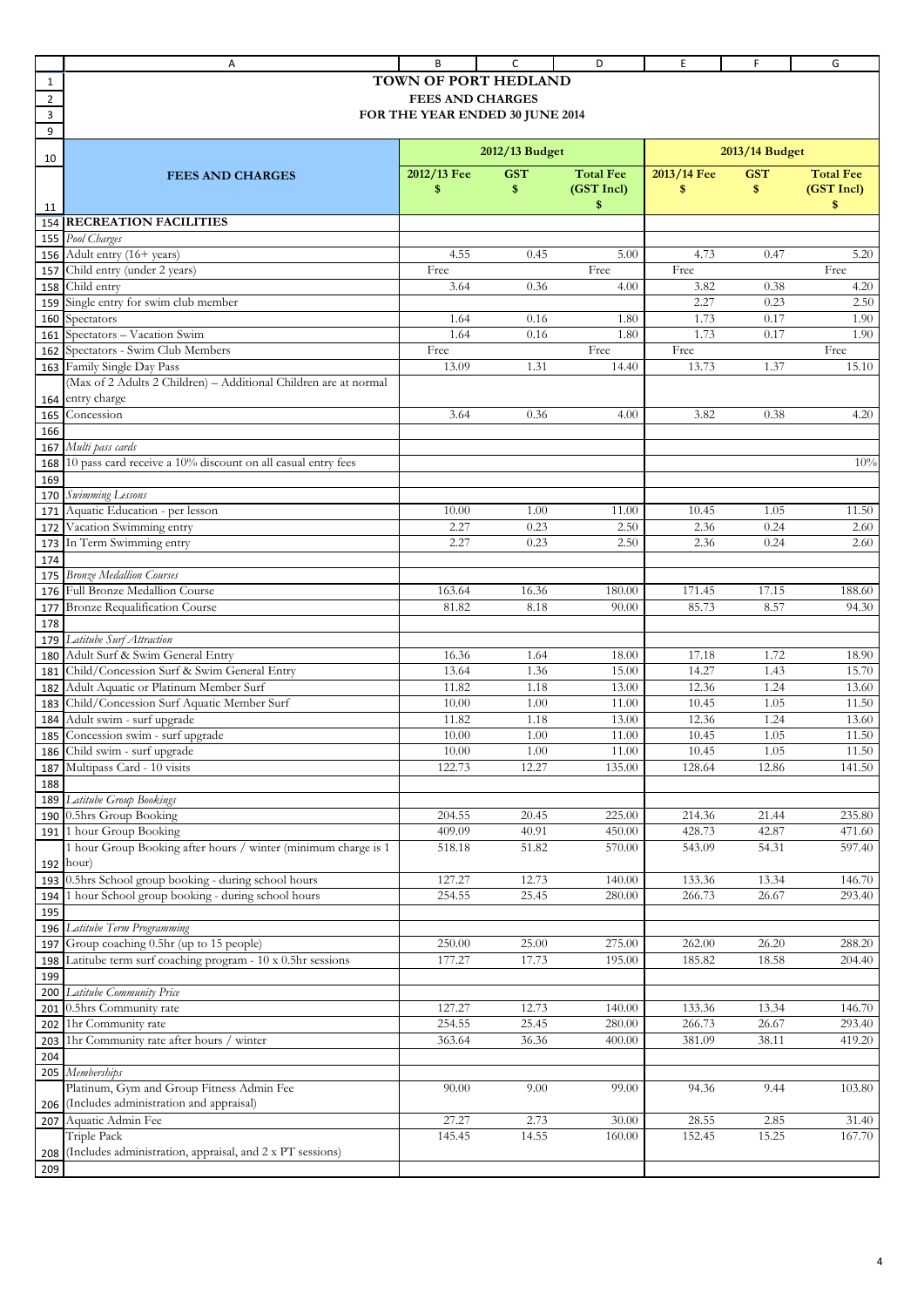|                | Α                                                               | B                               | C                        | D                        | E           | F              | G                  |
|----------------|-----------------------------------------------------------------|---------------------------------|--------------------------|--------------------------|-------------|----------------|--------------------|
| 1              |                                                                 | TOWN OF PORT HEDLAND            |                          |                          |             |                |                    |
| $\overline{2}$ |                                                                 | <b>FEES AND CHARGES</b>         |                          |                          |             |                |                    |
| 3              |                                                                 | FOR THE YEAR ENDED 30 JUNE 2014 |                          |                          |             |                |                    |
| 9              |                                                                 |                                 |                          |                          |             |                |                    |
|                |                                                                 |                                 |                          |                          |             |                |                    |
| 10             |                                                                 |                                 | 2012/13 Budget           |                          |             | 2013/14 Budget |                    |
|                | <b>FEES AND CHARGES</b>                                         | 2012/13 Fee                     | <b>GST</b>               | <b>Total Fee</b>         | 2013/14 Fee | <b>GST</b>     | <b>Total Fee</b>   |
|                |                                                                 | \$                              | \$                       | (GST Incl)               | \$          | \$             | (GST Incl)         |
| 11             |                                                                 |                                 |                          | \$                       |             |                | \$                 |
| 210            | Health Club Memberships (per fortnight)                         |                                 |                          |                          |             |                |                    |
|                | Platinum Membership                                             | 43.64                           | 4.36                     | 48.00                    | 45.73       | 4.57           | 50.30              |
| 211            | (Gym, group fitness and pool entry)                             |                                 |                          |                          |             |                |                    |
| 212            | Platinum Membership (Conc.)                                     | 34.91                           | 3.49                     | 38.40                    | 36.55       | 3.65           | 40.20              |
| 213            | Gym Membership                                                  | 36.36                           | 3.64                     | 40.00                    | 38.09       | 3.81           | 41.90              |
| 214            | Gym Membership (Conc.)                                          | 29.09                           | 2.91                     | 32.00                    | 30.45       | 3.05           | 33.50              |
| 215            | Off Peak Gym Membership (9pm - 5am)                             | 27.27                           | 2.73                     | 30.00                    | 28.55       | 2.85           | 31.40              |
| 216            | Group Fitness Membership                                        | 36.36                           | 3.64                     | 40.00                    | 38.09       | 3.81           | 41.90              |
|                | Group Fitness Membership (Conc.)                                | 29.09                           | 2.91                     | 32.00                    | 30.45       | 3.05           | 33.50              |
| 217            |                                                                 |                                 |                          |                          |             |                |                    |
| 218            |                                                                 |                                 |                          |                          |             |                |                    |
| 219            | Aquatic Membership - Adult                                      | 25.45                           | 2.55                     | 28.00                    | 26.64       | 2.66           | 29.30              |
| 220            | Aquatic Membership - Child                                      | 20.00                           | 2.00                     | 22.00                    | 21.00       | 2.10           | 23.10              |
| 221            |                                                                 |                                 |                          |                          |             |                |                    |
| 222            | Casual Group Fitness                                            |                                 |                          |                          |             |                |                    |
| 223            | Dry Group Fitness                                               | 14.55                           | 1.45                     | 16.00                    | 15.27       | 1.53           | 16.80              |
| 224            | Dry Group Fitness (Conc.)                                       | 11.64                           | 1.16                     | 12.80                    | 12.18       | 1.22           | 13.40              |
| 225            | Aqua Aerobics                                                   | 14.55                           | 1.45                     | 16.00                    | 15.27       | 1.53           | 16.80              |
| 226            | Aqua Aerobics (Conc.)                                           | 11.64                           | 1.16                     | 12.80                    | 12.18       | 1.22           | 13.40              |
| 227            | Health Club 10 Pass Card                                        | 130.91                          | 13.09                    | 144.00                   | 137.18      | 13.72          | 150.90             |
| 228            | Health Club 10 Pass Card (Conc.)                                | 104.73                          | 10.47                    | 115.20                   | 109.73      | 10.97          | 120.70             |
| 229            |                                                                 |                                 |                          |                          |             |                |                    |
| 230            | Gecko Memberships (ages 5-13)                                   |                                 |                          |                          |             |                |                    |
| 231            | Gecko membership joining fee                                    |                                 | $\sim$                   | $\overline{\phantom{a}}$ | 26.36       | 2.64           | 29.00              |
| 232            | Gecko membership direct debit per fortnight                     | $\mathcal{L}$                   | $\overline{\phantom{a}}$ | $\blacksquare$           | 25.36       | 2.54           | 27.90              |
| 233            |                                                                 |                                 |                          |                          |             |                |                    |
| 234            | TeenFit Membership (ages 14-16)                                 |                                 |                          |                          |             |                |                    |
| 235            | TeenFit membership joining fee                                  |                                 | $\qquad \qquad -$        | $\overline{\phantom{a}}$ | 26.36       | 2.64           | 29.00              |
| 236            | TeenFit membership direct debit per fortnight                   | $\sim$                          | $\overline{\phantom{a}}$ | $\overline{\phantom{a}}$ | 32.73       | 3.27           | 36.00              |
| 237            |                                                                 |                                 |                          |                          |             |                |                    |
| 238            | Personal Training                                               |                                 |                          |                          |             |                |                    |
| 239            | Personal Training 30 min member                                 | 36.36                           | 3.64                     | 40.00                    | 38.09       | 3.81           | 41.90              |
| 240            | Personal Training 30 min non member                             | 45.45                           | 4.55                     | 50.00                    | 47.64       | 4.76           | 52.40              |
| 241            | <b>Buddy System Member</b>                                      | 27.27                           | 2.73                     | 30.00                    | 28.55       | 2.85           | 31.40              |
| 242            | Buddy System Non Member                                         | 45.45                           | 4.55                     | 50.00                    | 47.64       | 4.76           | 52.40              |
| 243            |                                                                 |                                 |                          |                          |             |                |                    |
| 244            | Replacement membership card                                     |                                 | $\overline{\phantom{a}}$ | $\overline{\phantom{a}}$ | 9.09        | 0.91           | 10.00              |
| 245            | Non member locker hire                                          | $\sim$                          | $\blacksquare$           | $\sim$                   | 2.73        | 0.27           | 3.00               |
| 246            | Replacement duress necklace                                     |                                 | $\bar{a}$                |                          | 90.91       | 9.09           | 100.00             |
| 247            |                                                                 |                                 |                          |                          |             |                |                    |
| 248            |                                                                 |                                 |                          |                          |             |                |                    |
| 249            | <b>Birthday Parties</b>                                         |                                 |                          |                          |             |                |                    |
|                | Wanangkura Stadium Birthday Party (up to 12 participants)       | 318.18                          | 31.82                    | 350.00                   | 333.45      | 33.35          | 366.80             |
| 250            | Wanangkura Stadium Birthday Party (over 12 participants - max   | 363.64                          | 36.36                    | 400.00                   | 381.09      | 38.11          | 419.20             |
|                |                                                                 |                                 |                          |                          |             |                |                    |
| 251            | (20)                                                            |                                 |                          |                          |             |                |                    |
| 252            | Aqua Centre Birthday Party (up to 12 participants)              | 318.18                          | 31.82                    | 350.00                   | 333.45      | 33.35          | 366.80             |
| 253            |                                                                 |                                 |                          |                          |             |                |                    |
| 254            | Team Sports (per player)                                        |                                 |                          |                          |             |                |                    |
|                | Adult Game Fee (two game fees must be paid at the start of each | 8.18                            | 0.82                     | 9.00                     | 8.55        | 0.85           | 9.40               |
| 255            | session)                                                        |                                 |                          |                          |             |                |                    |
| 256            | Adult Nomination Fee                                            | 8.18                            | 0.82                     | 9.00                     | 8.55        | 0.85           | 9.40               |
|                | Child Game Fee (two game fees must be paid at the start of each | 6.36                            | 0.64                     | 7.00                     | 6.64        | 0.66           | 7.30               |
| 257            | session)                                                        |                                 |                          |                          |             |                |                    |
| 258            | Child Nomination Fee                                            | 6.36                            | 0.64                     | 7.00                     | 6.64        | 0.66           | 7.30               |
|                | Upfront payment discount - sporting teams                       |                                 |                          |                          |             |                | $10\%$ discount to |
| 259            |                                                                 |                                 |                          |                          |             |                | be offered         |
| 260            | Forfeit fine (greater than 24 hours notice)                     |                                 |                          |                          |             |                | One game fee       |
| 261            | Forfeit fine (less than 24 hours notice)                        |                                 |                          |                          |             |                | Two game fees      |
| 262            |                                                                 |                                 |                          |                          |             |                |                    |
| 263            | Crèche                                                          |                                 |                          |                          |             |                |                    |
| 264            | Crèche per child                                                | 4.55                            | 0.45                     | 5.00                     | 4.73        | 0.47           | 5.20               |
| 265            |                                                                 |                                 |                          |                          |             |                |                    |
| 266            | Squash Court Hire                                               |                                 |                          |                          |             |                |                    |
| 267            | Court hire per hour                                             | 22.73                           | 2.27                     | 25.00                    | 23.82       | 2.38           | 26.20              |
| 268            |                                                                 |                                 |                          |                          |             |                |                    |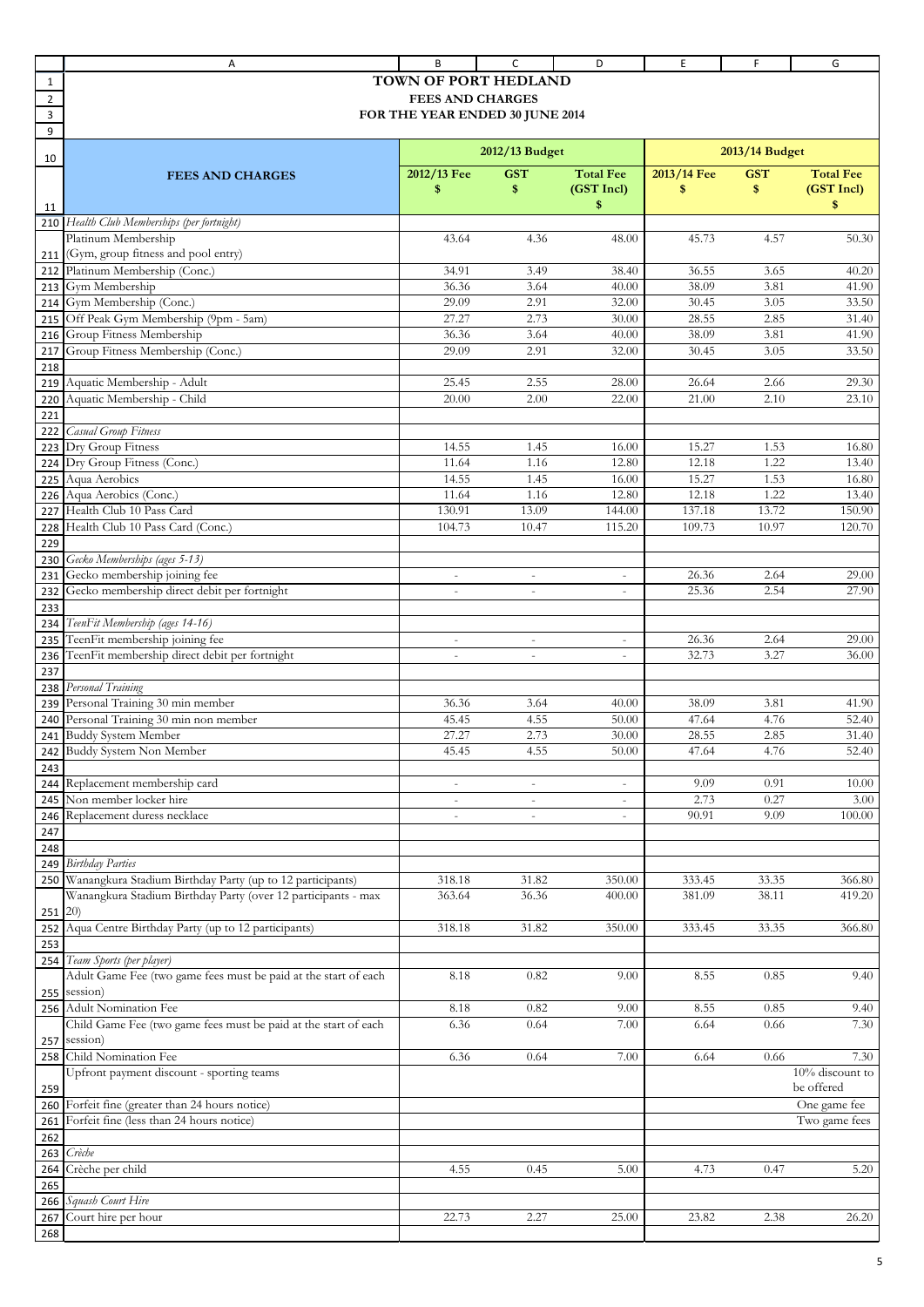|                | Α                                                                                  | В                               | c                        | D                        | E               | F              | G                |
|----------------|------------------------------------------------------------------------------------|---------------------------------|--------------------------|--------------------------|-----------------|----------------|------------------|
| 1              |                                                                                    | <b>TOWN OF PORT HEDLAND</b>     |                          |                          |                 |                |                  |
| $\overline{2}$ |                                                                                    | <b>FEES AND CHARGES</b>         |                          |                          |                 |                |                  |
| 3              |                                                                                    | FOR THE YEAR ENDED 30 JUNE 2014 |                          |                          |                 |                |                  |
| 9              |                                                                                    |                                 |                          |                          |                 |                |                  |
| 10             |                                                                                    |                                 | $2012/13$ Budget         |                          |                 | 2013/14 Budget |                  |
|                | <b>FEES AND CHARGES</b>                                                            | 2012/13 Fee                     | <b>GST</b>               | <b>Total Fee</b>         | 2013/14 Fee     | <b>GST</b>     | <b>Total Fee</b> |
|                |                                                                                    | \$                              | \$                       | (GST Incl)               | \$              | \$             | (GST Incl)       |
| 11             |                                                                                    |                                 |                          | \$                       |                 |                | \$               |
| 269            | <b>Equipment Hire</b>                                                              |                                 |                          |                          |                 |                |                  |
| 270            | Badminton / Squash Racquet Hire                                                    |                                 |                          |                          | 9.09            | 0.91           | 10.00            |
| 271            | Ball Hire (basketball, soccer, netball)                                            | $\sim$                          | $\sim$                   | $\overline{\phantom{a}}$ | 1.82            | 0.18           | 2.00             |
| 272<br>273     | <b>Badminton Court Hire</b>                                                        |                                 |                          |                          |                 |                |                  |
| 274            | Per court / per hour                                                               | $\bar{a}$                       |                          | $\overline{\phantom{a}}$ | 14.55           | 1.45           | 16.00            |
| 275            |                                                                                    |                                 |                          |                          |                 |                |                  |
| 276            | Wanangkura Stadium Facility Rental (Commercial Groups)                             |                                 |                          |                          |                 |                |                  |
|                | Function Room - Evening Rate per hour (min 10 hour booking Fri                     | 109.09                          | 10.91                    | 120.00                   | 114.36          | 11.44          | 125.80           |
| 277            | and Sat nights)                                                                    |                                 |                          |                          |                 |                |                  |
| 278            | Function Room - Day Rate per hour                                                  | 81.82                           | 8.18                     | 90.00                    | 85.73           | 8.57           | 94.30            |
| 279            | Function Room - when hired with Sporting Hall (per hour)                           | 109.09                          | 10.91                    | 120.00                   | 114.36          | 11.44          | 125.80           |
| 280            | Meeting Room 1 (first 2 hours) per hour                                            | 45.45                           | 4.55                     | 50.00                    | 47.64           | 4.76           | 52.40            |
| 281            | Meeting Room 2 (first 2 hours) per hour                                            | 45.45                           | 4.55                     | 50.00                    | 47.64           | 4.76           | 52.40            |
| 282            | Club Room (first 2 hours) per hour<br>Meeting Room 1 (Third hour onwards) per hour | 45.45<br>22.73                  | 4.55<br>2.27             | 50.00<br>25.00           | 47.64<br>23.82  | 4.76<br>2.38   | 52.40<br>26.20   |
| 283<br>284     | Meeting Room 2 (Third hour onwards) per hour                                       | 22.73                           | 2.27                     | 25.00                    | 23.82           | 2.38           | 26.20            |
| 285            | Sports Hall - Daily Rate                                                           | 1,090.91                        | 109.09                   | 1,200.00                 | 1,143.27        | 114.33         | 1,257.60         |
| 286            | Sporting Hall - full court / per hour                                              | 109.09                          | 10.91                    | 120.00                   | 54.55           | 5.45           | 60.00            |
| 287            | Sporting Hall - half court / per hour                                              |                                 |                          |                          | 27.27           | 2.73           | 30.00            |
| 288            | Casual Court usage                                                                 | $\sim$                          | $\sim$                   | $\equiv$                 | 2.73            | 0.27           | 3.00             |
| 289            | Group Fitness Room per hour                                                        | 90.91                           | 9.09                     | 100.00                   | 95.27           | 9.53           | 104.80           |
| 290            | External courts - per court per hour                                               | 18.18                           | 1.82                     | 20.00                    | 19.09           | 1.91           | 21.00            |
|                | For all ongoing bookings in excess of 10 weeks, a 25% discount applies             |                                 |                          |                          |                 |                |                  |
| 291            |                                                                                    |                                 |                          |                          |                 |                |                  |
| 292<br>293     | Wanangkura Stadium Facility Rental (Community Groups)                              |                                 |                          |                          |                 |                |                  |
|                | Function Room - Evening Rate per hour (min 10 hour booking Fri                     | 81.82                           | 8.18                     | 90.00                    | 85.73           | 8.57           | 94.30            |
| 294            | and Sat nights)                                                                    |                                 |                          |                          |                 |                |                  |
| 295            | Function Room - Day Rate per hour                                                  | 61.36                           | 6.14                     | 67.50                    | 64.27           | 6.43           | 70.70            |
| 296            | Function Room - when hired with Sporting Hall (per hour)                           | 81.82                           | 8.18                     | 90.00                    | 85.73           | 8.57           | 94.30            |
| 297            | Meeting Room 1 (first 2 hours) per hour                                            | 34.09                           | 3.41                     | 37.50                    | 35.73           | 3.57           | 39.30            |
| 298            | Meeting Room 2 (first 2 hours) per hour                                            | 34.09                           | 3.41                     | 37.50                    | 35.73           | 3.57           | 39.30            |
| 299            | Club Room (first 2 hours) per hour                                                 | 34.09                           | 3.41                     | 37.50                    | 35.73           | 3.57           | 39.30            |
| 300            | Meeting Room 1 (Third hour onwards) per hour                                       | 17.05                           | 1.70                     | 18.75                    | 17.91           | 1.79           | 19.70            |
| 301            | Meeting Room 2 (Third hour onwards) per hour<br>302 Sports Hall - Daily Rate       | 17.05<br>545.45                 | 1.70<br>54.55            | 18.75<br>600.00          | 17.91<br>571.64 | 1.79<br>57.16  | 19.70<br>628.80  |
| 303            | Sporting Hall - full court /<br>per hour                                           | 81.82                           | 8.18                     | 90.00                    | 85.73           | 8.57           | 94.30            |
| 304            | Sporting Hall - half court / per hour                                              | 81.82                           | 8.18                     | 90.00                    | 20.45           | 2.05           | 22.50            |
| 305            | Group Fitness Room per hour                                                        | 68.18                           | 6.82                     | 75.00                    | 71.45           | 7.15           | 78.60            |
| 306            | External courts - per court per hour                                               | 13.64                           | 1.36                     | 15.00                    | 14.27           | 1.43           | 15.70            |
|                | For all ongoing bookings in excess of 10 weeks, a 25% discount applies             |                                 |                          |                          |                 |                |                  |
| 307            |                                                                                    |                                 |                          |                          |                 |                |                  |
| 308            |                                                                                    |                                 |                          |                          |                 |                |                  |
| 309            |                                                                                    |                                 |                          |                          |                 |                |                  |
| 310<br>311     | Facility Cleaning Charge - per hour<br>After hours staff charge - per hour         | 77.27<br>68.18                  | 7.73<br>6.82             | 85.00<br>75.00           | 81.00<br>71.64  | 8.10<br>7.16   | 89.10<br>78.80   |
| 312            | During hours staff charge - per hour                                               | 45.45                           | 4.55                     | 50.00                    | 47.73           | 4.77           | 52.50            |
| 313            | Carpet for stadium floor (includes set up and pack down)                           | 363.64                          | 36.36                    | 400.00                   | 381.09          | 38.11          | 419.20           |
| 314            |                                                                                    |                                 |                          |                          |                 |                |                  |
| 315            | Wanangkura Stadium - Services Hire                                                 |                                 |                          |                          |                 |                |                  |
| 316            | Internet access (per hour)                                                         |                                 |                          | $\overline{\phantom{a}}$ | 4.55            | 0.45           | 5.00             |
| 317            | Telephone access (per hour)                                                        | $\overline{\phantom{a}}$        | $\bar{a}$                | $\overline{\phantom{a}}$ | 4.55            | 0.45           | 5.00             |
| 318            | Carpet laying                                                                      | $\overline{\phantom{a}}$        | $\overline{\phantom{a}}$ | $\overline{\phantom{a}}$ | 545.45          | 54.55          | 600.00           |
| 319            | Carpet cleaning (post event)                                                       | $\overline{\phantom{a}}$        | $\overline{\phantom{a}}$ | $\overline{\phantom{a}}$ | 181.82          | 18.18          | 200.00           |
| 320<br>321     | Wanangkura Stadium Facility Hire                                                   |                                 |                          |                          |                 |                |                  |
|                | Whole of facility hire (limited to two occurrences per year) includes              | $\sim$                          | $\overline{\phantom{a}}$ | $\overline{\phantom{a}}$ | 2,909.09        | 290.91         | 3,200.00         |
|                | access to the whole facility for special events for a 24 hour period               |                                 |                          |                          |                 |                |                  |
| 322            |                                                                                    |                                 |                          |                          |                 |                |                  |
| 323            |                                                                                    |                                 |                          |                          |                 |                |                  |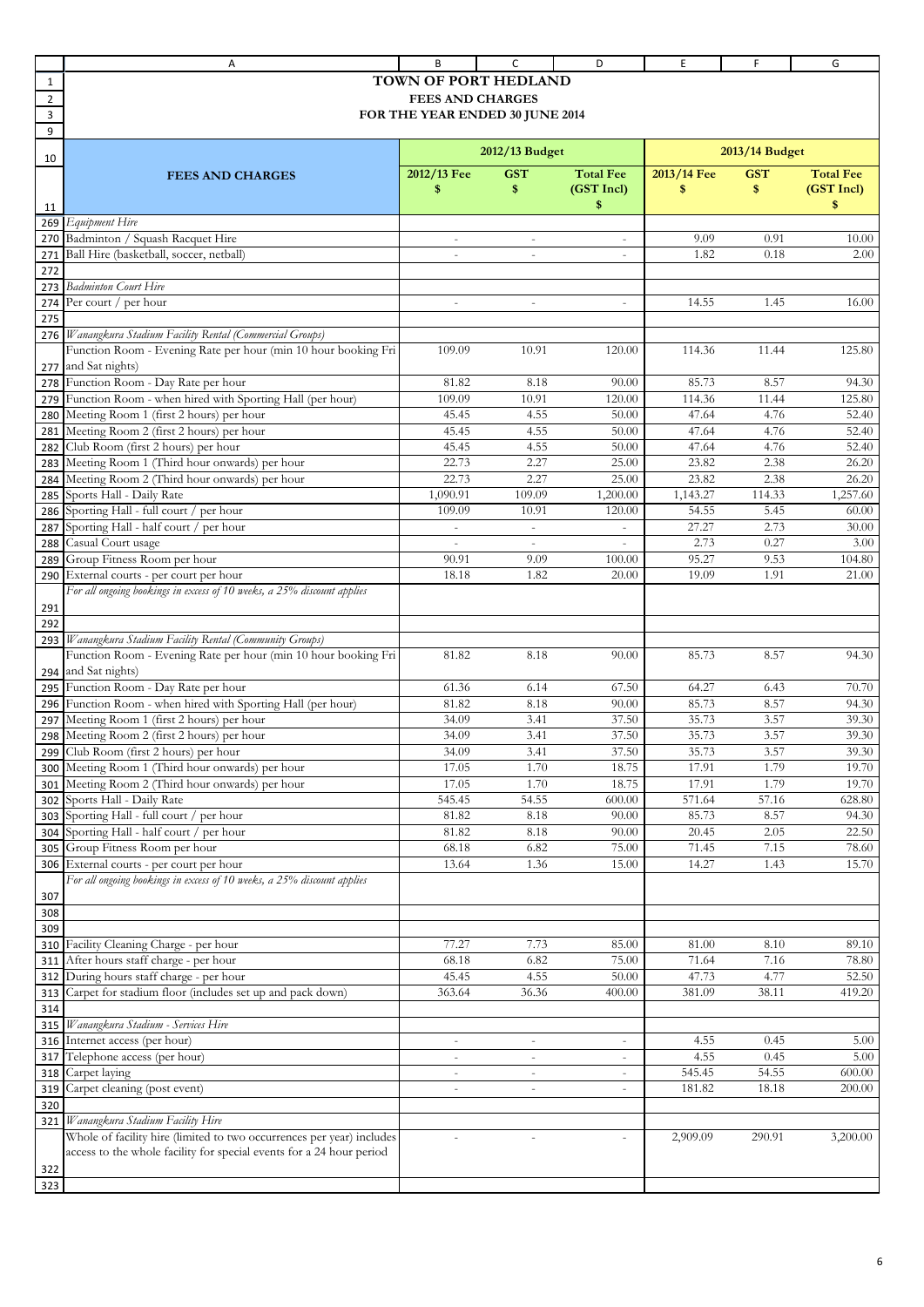|                | Α                                                         | B                               | C                        | D                | E           | F              | G                |
|----------------|-----------------------------------------------------------|---------------------------------|--------------------------|------------------|-------------|----------------|------------------|
| 1              |                                                           | TOWN OF PORT HEDLAND            |                          |                  |             |                |                  |
| $\overline{2}$ |                                                           | <b>FEES AND CHARGES</b>         |                          |                  |             |                |                  |
| 3              |                                                           | FOR THE YEAR ENDED 30 JUNE 2014 |                          |                  |             |                |                  |
| 9              |                                                           |                                 |                          |                  |             |                |                  |
|                |                                                           |                                 | 2012/13 Budget           |                  |             | 2013/14 Budget |                  |
| 10             |                                                           |                                 |                          |                  |             |                |                  |
|                | <b>FEES AND CHARGES</b>                                   | 2012/13 Fee                     | <b>GST</b>               | <b>Total Fee</b> | 2013/14 Fee | <b>GST</b>     | <b>Total Fee</b> |
|                |                                                           | \$                              | \$                       | (GST Incl)       | \$          | \$             | (GST Incl)       |
| 11             |                                                           |                                 |                          | \$               |             |                | \$               |
| 324            | Aquatic Centre Rental                                     |                                 |                          |                  |             |                |                  |
| 325            | Commercial per hour (includes all entries)                | 227.27                          | 22.73                    | 250.00           | 238.18      | 23.82          | 262.00           |
| 326            | Community per hour (includes all entries)                 | 170.45                          | 17.05                    | 187.50           | 178.64      | 17.86          | 196.50           |
| 327            | Staff fee per hour (Duty Manager)                         | 68.18                           | 6.82                     | 75.00            | 71.64       | 7.16           | 78.80            |
| 328            | Staff fee per hour (Life Guard)                           | 45.45                           | 4.55                     | 50.00            | 47.73       | 4.77           | 52.50            |
| 329            | School carnival hire full day (spectator fees apply)      | 450.00                          | 45.00                    | 495.00           | 471.64      | 47.16          | 518.80           |
| 330            | School carnival hire half day (spectator fees apply)      | 295.45                          | 29.55                    | 325.00           | 309.64      | 30.96          | 340.60           |
| 331            | Lane hire - peak (4pm - 7pm) (entries not included)       | 13.64                           | 1.36                     | 15.00            | 14.27       | 1.43           | 15.70            |
| 332            | Lane hire - off peak (entries not included)               | 4.55                            | 0.45                     | 5.00             | 4.73        | 0.47           | 5.20             |
| 333            | Inflatable hire per hour                                  | 50.00                           | 5.00                     | 55.00            | 52.36       | 5.24           | 57.60            |
| 334            | Inflatable - public use                                   | 1.82                            | 0.18                     | 2.00             | 1.91        | 0.19           | 2.10             |
| 335            | Dive pool - per hour                                      | ÷,                              | $\overline{\phantom{a}}$ |                  | 78.55       | 7.85           | 86.40            |
| 336            | Water polo pool - per hour                                | ÷,                              | $\sim$                   | $\sim$           | 127.64      | 12.76          | 140.40           |
| 337            |                                                           |                                 |                          |                  |             |                |                  |
| 338            | Children's Programs (fee per hour)                        |                                 |                          |                  |             |                |                  |
| 339            | Children Program Level 1                                  | 4.55                            | 0.45                     | 5.00             | 4.73        | 0.47           | 5.20             |
| 340            | Children Program Level 2                                  | 5.45                            | 0.55                     | 6.00             | 5.73        | 0.57           | 6.30             |
| 341            | Children Program Level 3                                  | 6.36                            | 0.64                     | 7.00             | 6.64        | 0.66           | 7.30             |
| 342            | Children Program Level 4                                  | 7.27                            | 0.73                     | 8.00             | 7.64        | 0.76           | 8.40             |
| 343            | Children Program Level 5                                  | 8.18                            | 0.82                     | 9.00             | 8.55        | 0.85           | 9.40             |
| 344            | Children Program Level 6                                  | 9.09                            | 0.91                     | 10.00            | 9.55        | 0.95           | 10.50            |
| 345            | Children Program Level 7                                  | 10.91                           | 1.09                     | 12.00            | 11.45       | 1.15           | 12.60            |
| 346            | Children Program Level 8                                  | 13.64                           | 1.36                     | 15.00            | 14.27       | 1.43           | 15.70            |
| 347            | Children Program Level 9                                  | 18.18                           | 1.82                     | 20.00            | 19.09       | 1.91           | 21.00            |
| 348            |                                                           |                                 |                          |                  |             |                |                  |
| 349            | Adult Programs (fee per hour)                             |                                 |                          |                  |             |                |                  |
| 350            | Adult Program Level 1                                     | 10.00                           | 1.00                     | 11.00            | 10.45       | 1.05           | 11.50            |
| 351            | Adult Program Level 2                                     | 10.91                           | 1.09                     | 12.00            | 11.45       | 1.15           | 12.60            |
| 352            | Adult Program Level 3                                     | 11.82                           | 1.18                     | 13.00            | 12.36       | 1.24           | 13.60            |
| 353            | Adult Program Level 4                                     | 12.73                           | 1.27                     | 14.00            | 13.36       | 1.34           | 14.70            |
| 354            | Adult Program Level 5                                     | 13.64                           | 1.36                     | 15.00            | 14.27       | 1.43           | 15.70            |
| 355            | Adult Program Level 6                                     | 14.55                           | 1.45                     | 16.00            | 15.27       | 1.53           | 16.80            |
|                | 356 Adult Program Level 7                                 | 15.45                           | 1.55                     | 17.00            | 16.18       | 1.62           | 17.80            |
|                | 357 Adult Program Level 8                                 | 16.36                           | 1.64                     | 18.00            | 17.18       | 1.72           | 18.90            |
|                | 358 Adult Program Level 9                                 | 17.27                           | 1.73                     | 19.00            | 18.09       | 1.81           | 19.90            |
| 359            | Adult Program Level 10                                    | 18.18                           | 1.82                     | 20.00            | 19.09       | 1.91           | 21.00            |
| 360            |                                                           |                                 |                          |                  |             |                |                  |
| 361            | <b>Priority User Group Member</b>                         |                                 |                          |                  |             |                |                  |
| 362            | Pension Carer if required                                 | Free                            |                          | Free             | Free        |                | Free             |
| 363            | Town of Port Hedland Wellness Program (Policy Manual)     | Free                            |                          | Free             | Free        |                | Free             |
|                | Swim Club Coaches - up to 12 nominated coaches for junior | Free                            |                          | Free             | Free        |                | Free             |
| 364            | programs.                                                 |                                 |                          |                  |             |                |                  |
| 365            |                                                           |                                 |                          |                  |             |                |                  |
|                | 366 Phone - Local Calls Only                              | 0.55                            | 0.05                     | 0.60             | 0.55        | 0.05           | 0.60             |
| 367            |                                                           |                                 |                          |                  |             |                |                  |
| 368            | MATT DANN CULTURAL CENTRE                                 |                                 |                          |                  |             |                |                  |
| 369            | <b>Movies</b>                                             |                                 |                          |                  |             |                |                  |
|                | Adults                                                    | 15.45                           | 1.55                     | 17.00            | 16.36       | 1.64           | 18.00            |
| 370            |                                                           |                                 |                          |                  |             |                |                  |
|                | Concession                                                | 12.73                           | 1.27                     | 14.00            | 13.64       | 1.36           | 15.00            |
| 371            |                                                           |                                 |                          |                  |             |                |                  |
|                | Children                                                  | 10.00                           | 1.00                     | 11.00            | 10.91       | 1.09           | 12.00            |
| 372            |                                                           |                                 |                          |                  |             |                |                  |
|                | Cheap Tuesday (One Price for All)                         | 10.00                           | 1.00                     | 11.00            | 10.91       | 1.09           | 12.00            |
| 373            |                                                           |                                 |                          |                  |             |                |                  |
| 374            |                                                           |                                 |                          |                  |             |                |                  |
| 375            | Matt's Mates Memberships:-                                |                                 |                          |                  |             |                |                  |
| 376            | Full Year Membership:-                                    |                                 |                          |                  |             |                |                  |
| 377            | - Student                                                 | 9.09                            | 0.91                     | 10.00            | 10.00       | 1.00           | 11.00            |
| 378            | - Single                                                  | 18.18                           | 1.82                     | 20.00            | 19.09       | 1.91           | 21.00            |
| 379            | - Couple                                                  | 36.36                           | 3.64                     | 40.00            | 38.18       | 3.82           | 42.00            |
| 380            | - Family                                                  | 45.45                           | 4.55                     | 50.00            | 47.64       | 4.76           | 52.40            |
| 381            |                                                           |                                 |                          |                  |             |                |                  |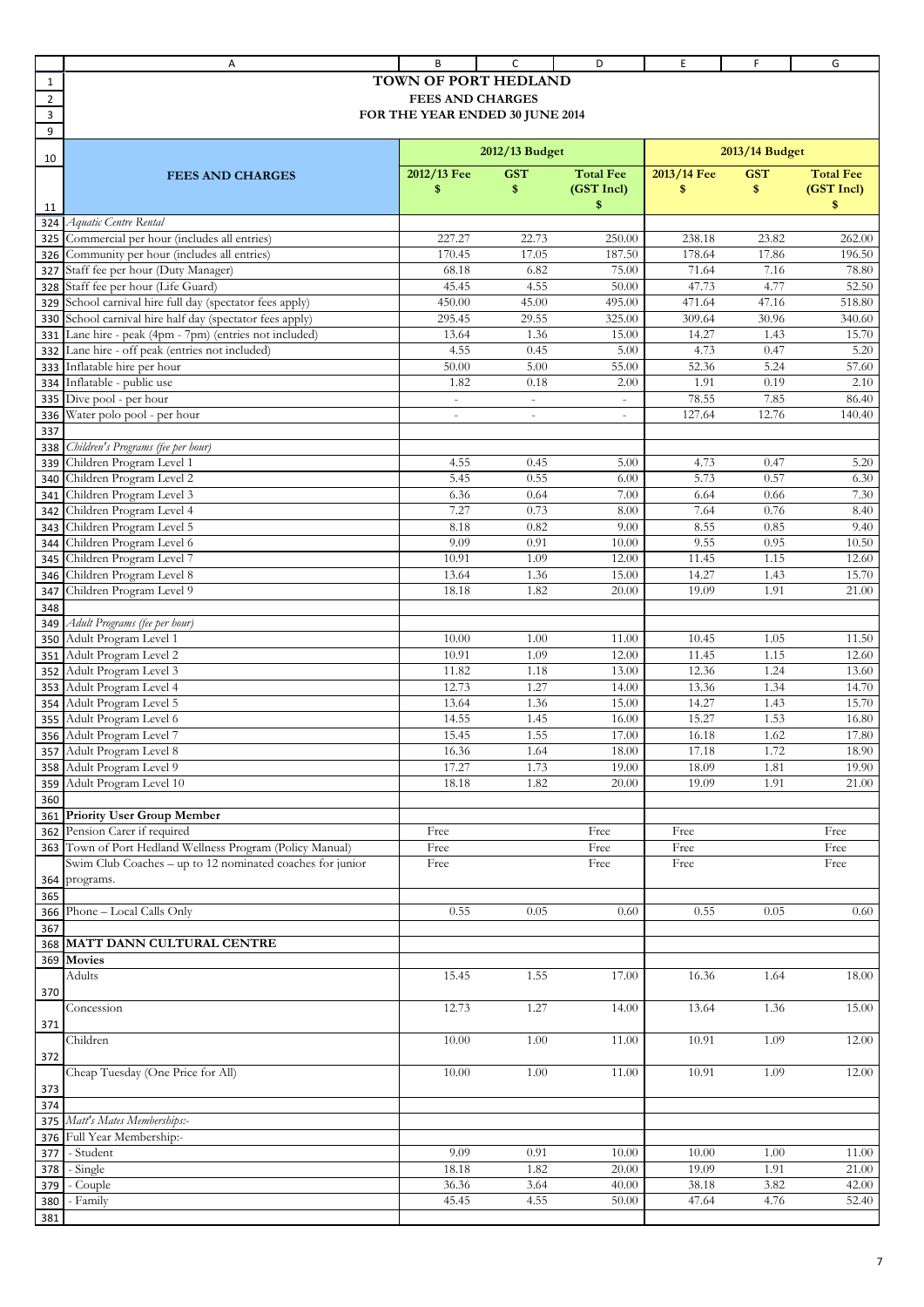|                | Α                                                                                                          | В                               | C              | D                | E           | F.             | G                |
|----------------|------------------------------------------------------------------------------------------------------------|---------------------------------|----------------|------------------|-------------|----------------|------------------|
| 1              |                                                                                                            | <b>TOWN OF PORT HEDLAND</b>     |                |                  |             |                |                  |
| $\overline{2}$ |                                                                                                            | <b>FEES AND CHARGES</b>         |                |                  |             |                |                  |
| 3              |                                                                                                            | FOR THE YEAR ENDED 30 JUNE 2014 |                |                  |             |                |                  |
| 9              |                                                                                                            |                                 |                |                  |             |                |                  |
|                |                                                                                                            |                                 | 2012/13 Budget |                  |             | 2013/14 Budget |                  |
| 10             |                                                                                                            | 2012/13 Fee                     | <b>GST</b>     | <b>Total Fee</b> | 2013/14 Fee | <b>GST</b>     | <b>Total Fee</b> |
|                | <b>FEES AND CHARGES</b>                                                                                    | \$                              | \$             | (GST Incl)       | \$          | \$             | (GST Incl)       |
| 11             |                                                                                                            |                                 |                | \$               |             |                | \$               |
| 382            | Non Profit Community Charges                                                                               |                                 |                |                  |             |                |                  |
| 383            | Full Day Event Basic                                                                                       | 363.64                          | 36.36          | 400.00           | 363.64      | 36.36          | 400.00           |
| 384            | Time for Bump-in/Rehearsal/Performance/Bump-out                                                            |                                 |                |                  |             |                |                  |
| 385            | Includes basic light and sound only                                                                        |                                 |                |                  |             |                |                  |
|                | Theatre power, cleaning, staffing, extra equipment costs are in                                            |                                 |                |                  |             |                |                  |
| 386            | addition                                                                                                   |                                 |                |                  |             |                |                  |
| 387            |                                                                                                            |                                 |                |                  |             |                |                  |
| 388            | Half Day Event Basic - Max 4 Hours @ \$62.50/hr                                                            | 181.82                          | 18.18          | 200.00           | 181.82      | 18.18          | 200.00           |
| 389            | Time for Bump-in/Rehearsal/Performance/Bump-out                                                            |                                 |                |                  |             |                |                  |
| 390            | Includes basic light and sound only                                                                        |                                 |                |                  |             |                |                  |
|                | Theatre power, cleaning, staffing, extra equipment costs are in                                            |                                 |                |                  |             |                |                  |
| 391            | addition                                                                                                   |                                 |                |                  |             |                |                  |
| 392            |                                                                                                            |                                 |                |                  |             |                |                  |
| 393            | Each Additional Performance                                                                                | 181.82                          | 18.18          | 200.00           | 181.82      | 18.18          | 200.00           |
| 394            | On same day                                                                                                |                                 |                |                  |             |                |                  |
| 395            |                                                                                                            | 181.82                          |                |                  | 181.82      | 18.18          | 200.00           |
| 396            | Bare Stage Hire - Min 4 Hours @ \$50/hr<br>Includes Stage Air-Conditioning, cleaning and house lights only |                                 | 18.18          | 200.00           |             |                |                  |
| 397            |                                                                                                            |                                 |                |                  |             |                |                  |
| 398            |                                                                                                            |                                 |                |                  |             |                |                  |
| 399            | Foyer - Basic Charge - Min 4 Hours @ \$50 p/hr                                                             | 181.82                          | 18.18          | 200.00           | 181.82      | 18.18          | 200.00           |
| 400            | Hourly rate includes basic cleaning, lighting and power                                                    |                                 |                |                  |             |                |                  |
| 401            |                                                                                                            |                                 |                |                  |             |                |                  |
| 402            | Cleaning                                                                                                   |                                 |                |                  |             |                |                  |
| 403            | Theatre                                                                                                    | 90.91                           | 9.09           | 100.00           | 90.91       | 9.09           | 100.00           |
| 404            | *Fover                                                                                                     | 45.45                           | 4.55           | 50.00            | 45.45       | 4.55           | 50.00            |
| 405            | *Green Room                                                                                                | 45.45                           | 4.55           | 50.00            | 45.45       | 4.55           | 50.00            |
|                | (*Dependant on usage - no charge if left as found)                                                         |                                 |                |                  |             |                |                  |
| 406            | If not left as found, fee will be charged from bond.                                                       |                                 |                |                  |             |                |                  |
| 407            |                                                                                                            |                                 |                |                  |             |                |                  |
| 408            | Standard House Lighting Rig (Per Day)                                                                      | 490.91                          | 49.09          | 540.00           | 490.91      | 49.09          | 540.00           |
| 409            | 4 x Selecon Pacific Profiles (650W) (Warm and Cool Wash)                                                   |                                 |                |                  |             |                |                  |
| 410            | 6 x Selecon Fesnels (1.2K) (Warm and Cool Wash)                                                            |                                 |                |                  |             |                |                  |
| 411            |                                                                                                            |                                 |                |                  |             |                |                  |
| 412            | Commercial Charges                                                                                         |                                 |                |                  |             |                |                  |
| 413<br>414     | Full Day Event Basic<br>Time for Bump-in/Rehearsal/Performance/Bump-out                                    | 727.27                          | 72.73          | 800.00           | 727.27      | 72.73          | 800.00           |
|                | Any additional theatre cleaning, staffing and extra equipment costs                                        |                                 |                |                  |             |                |                  |
|                | required are in addition                                                                                   |                                 |                |                  |             |                |                  |
| 415            |                                                                                                            |                                 |                |                  |             |                |                  |
| 416            |                                                                                                            |                                 |                |                  |             |                |                  |
| 417            |                                                                                                            |                                 |                |                  |             |                |                  |
| 418            |                                                                                                            |                                 |                |                  |             |                |                  |
| 419            | Half Day Event Basic - Max 4 Hours                                                                         | 363.64                          | 36.36          | 400.00           | 363.64      | 36.36          | 400.00           |
| 420            | Time for Bump-in/Rehearsal/Performance/Bump-out                                                            |                                 |                |                  |             |                |                  |
|                | Any additional theatre cleaning, staffing and extra equipment costs                                        |                                 |                |                  |             |                |                  |
|                | required are in addition                                                                                   |                                 |                |                  |             |                |                  |
| 421            |                                                                                                            |                                 |                |                  |             |                |                  |
| 422            |                                                                                                            |                                 |                |                  |             |                |                  |
| 423            |                                                                                                            |                                 |                |                  |             |                |                  |
| 424            | Each Additional Performance                                                                                | 363.64                          | 36.36          | 400.00           | 363.64      | 36.36          | 400.00           |
| 425            | On same day                                                                                                |                                 |                |                  |             |                |                  |
| 426            | Bare Stage Hire - Min 4 Hours @ \$100/hr                                                                   | 363.64                          | 36.36          | 400.00           | 363.64      | 36.36          | 400.00           |
| 427            | Includes Stage Air-Conditioning, cleaning and house lights only                                            |                                 |                |                  |             |                |                  |
| 428            |                                                                                                            |                                 |                |                  |             |                |                  |
| 429            |                                                                                                            |                                 |                |                  |             |                |                  |
| 430            | Foyer - Basic Charge - Min 4 Hours @ \$100 p/hr                                                            | 363.64                          | 36.36          | 400.00           | 363.64      | 36.36          | 400.00           |
| 431            | Hourly rate includes basic cleaning, lighting and power                                                    |                                 |                |                  |             |                |                  |
| 432            |                                                                                                            |                                 |                |                  |             |                |                  |
|                |                                                                                                            |                                 |                |                  |             |                |                  |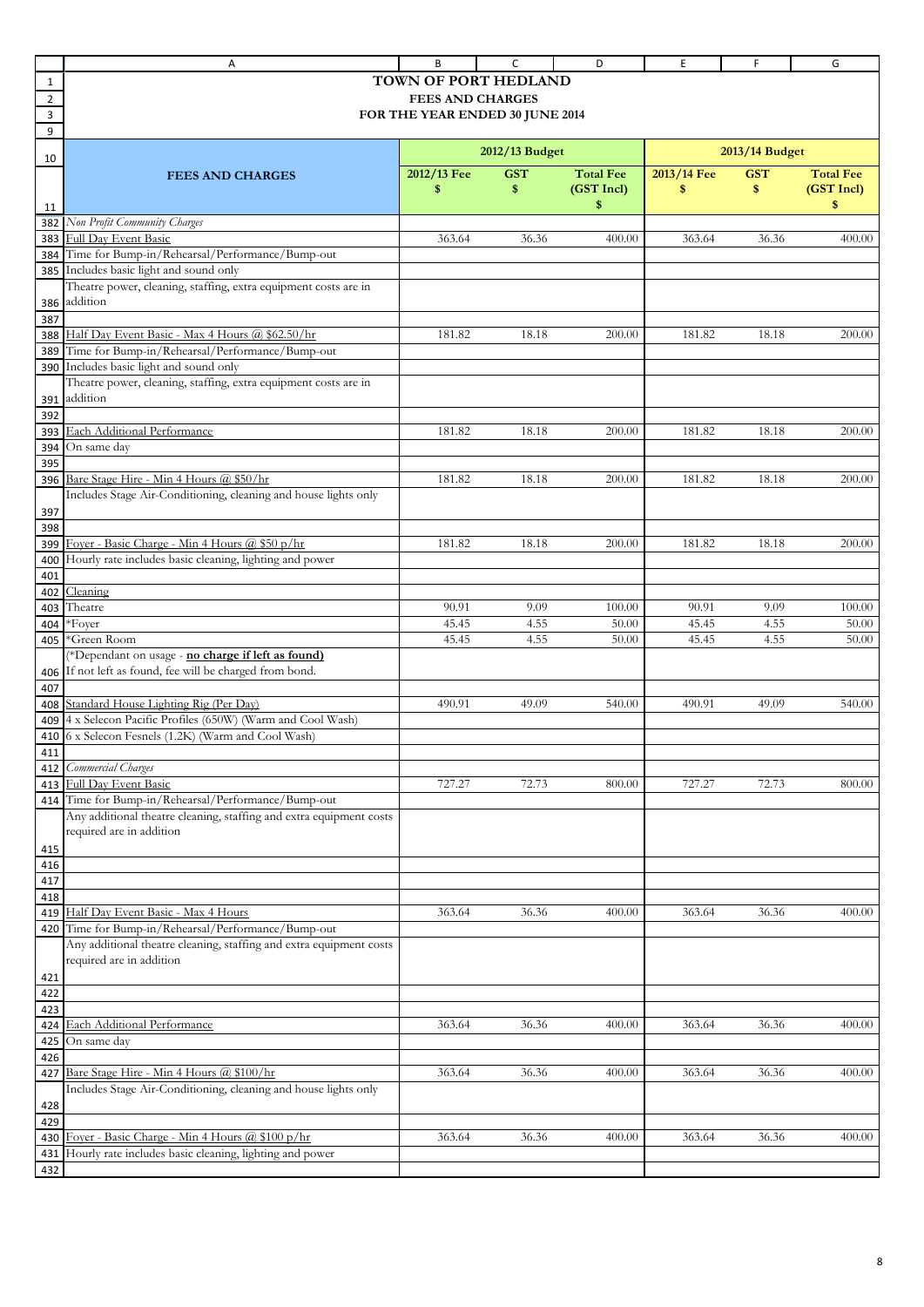|                | Α                                                                 | В                               | c                        | D                | Ε           | F                        | G                |
|----------------|-------------------------------------------------------------------|---------------------------------|--------------------------|------------------|-------------|--------------------------|------------------|
| 1              |                                                                   | TOWN OF PORT HEDLAND            |                          |                  |             |                          |                  |
| $\overline{2}$ |                                                                   | <b>FEES AND CHARGES</b>         |                          |                  |             |                          |                  |
| 3              |                                                                   | FOR THE YEAR ENDED 30 JUNE 2014 |                          |                  |             |                          |                  |
| 9              |                                                                   |                                 |                          |                  |             |                          |                  |
|                |                                                                   |                                 | 2012/13 Budget           |                  |             | 2013/14 Budget           |                  |
| 10             |                                                                   |                                 |                          |                  |             |                          |                  |
|                | <b>FEES AND CHARGES</b>                                           | 2012/13 Fee                     | <b>GST</b>               | <b>Total Fee</b> | 2013/14 Fee | <b>GST</b>               | <b>Total Fee</b> |
|                |                                                                   | \$                              | \$                       | (GST Incl)       | \$          | \$                       | (GST Incl)       |
| 11             |                                                                   |                                 |                          | \$               |             |                          | \$               |
| 433            | Cleaning                                                          |                                 |                          |                  |             |                          |                  |
| 434            | Theatre                                                           | 181.82                          | 18.18                    | 200.00           | 181.82      | 18.18                    | 200.00           |
| 435            | *Foyer                                                            | 90.91                           | 9.09                     | 100.00           | 90.91       | 9.09                     | 100.00           |
| 436            | *Green Room                                                       | 90.91                           | 9.09                     | 100.00           | 90.91       | 9.09                     | 100.00           |
| 437            | (*Dependant on usage - no charge if left as found)                |                                 |                          |                  |             |                          |                  |
| 438            |                                                                   |                                 |                          |                  |             |                          |                  |
| 439            | <b>Merchandise Fee</b>                                            |                                 |                          |                  |             |                          |                  |
| 440            | Option 1                                                          |                                 |                          |                  |             |                          |                  |
|                | ToPH staff sell all merchandise - \$250.00 or 10% of total ticket | 227.27                          | 22.73                    | 250.00           | 238.18      | 23.82                    | 262.00           |
| 441            | sales whichever is greater.                                       |                                 |                          |                  |             |                          |                  |
| 442            |                                                                   |                                 |                          |                  |             |                          |                  |
| 443            | <b>Ticket Production</b>                                          |                                 |                          |                  |             |                          |                  |
| 444            | Ticketing Setup Fee                                               | 45.45                           | 4.55                     | 50.00            | 45.45       | 4.55                     | 50.00            |
| 445            | Reserved Seating Mode - 85 cents per ticket                       | 0.77                            | 0.08                     | 0.85             | 0.77        | 0.08                     | 0.85             |
| 446            | General Seating Mode - 65 cents per ticket                        | 0.59                            | 0.06                     | 0.65             | 0.59        | 0.06                     | 0.65             |
| 447            |                                                                   |                                 |                          |                  |             |                          |                  |
| 448            | <b>Bond</b>                                                       |                                 |                          |                  |             |                          |                  |
| 449            | Bond for Venue Hire                                               | 500.00                          | $\overline{\phantom{a}}$ | 500.00           | 500.00      | $\overline{\phantom{a}}$ | 500.00           |
| 450            |                                                                   |                                 |                          |                  |             |                          |                  |
| 451            |                                                                   |                                 |                          |                  |             |                          |                  |
| 452            | <b>Staffing Costs (per hour)</b>                                  |                                 |                          |                  |             |                          |                  |
| 453            | Head Tech                                                         |                                 |                          |                  |             |                          |                  |
|                | Monday - Friday - 8am - 5pm - Up to 7.5hrs                        | 59.09                           | 5.91                     | 65.00            | 59.09       | 5.91                     | 65.00            |
| 454            | Monday - Friday - 8am - 5pm - Over 7.5hrs                         | 72.73                           | 7.27                     | 80.00            | 72.73       | 7.27                     | 80.00            |
|                |                                                                   |                                 |                          |                  |             |                          |                  |
| 455            | Monday - Friday - Outside of 8am - 5pm                            | 72.73                           | 7.27                     | 80.00            | 72.73       | 7.27                     | 80.00            |
| 456            |                                                                   |                                 |                          |                  |             |                          |                  |
|                | Saturday - Sunday - Up to 7.5hrs                                  | 72.73                           | 7.27                     | 80.00            | 72.73       | 7.27                     | 80.00            |
| 457            |                                                                   |                                 |                          |                  |             |                          |                  |
|                | Saturday - Sunday - Over 7.5hrs                                   | 109.09                          | 10.91                    | 120.00           | 109.09      | 10.91                    | 120.00           |
| 458            |                                                                   |                                 |                          |                  |             |                          |                  |
| 459            |                                                                   |                                 |                          |                  |             |                          |                  |
|                | 460 Casual Tech and FOH Supervisor Staff                          |                                 |                          |                  |             |                          |                  |
|                | Monday - Friday - 8am - 5pm - Up to 7.5hrs                        | 45.45                           | 4.55                     | 50.00            | 45.45       | 4.55                     | 50.00            |
| 461            |                                                                   |                                 |                          |                  |             |                          |                  |
|                | Monday - Friday - 8am - 5pm - Over 7.5hrs                         | 54.55                           | 5.45                     | 60.00            | 54.55       | 5.45                     | 60.00            |
| 462            |                                                                   |                                 |                          |                  |             |                          |                  |
|                | Monday - Friday - Outside of 8am - 5pm                            | 54.55                           | 5.45                     | 60.00            | 54.55       | 5.45                     | 60.00            |
| 463            |                                                                   |                                 |                          |                  |             |                          |                  |
|                | Saturday - Sunday - Up to 7.5hrs                                  | 54.55                           | 5.45                     | 60.00            | 54.55       | 5.45                     | 60.00            |
| 464            |                                                                   |                                 |                          |                  |             |                          |                  |
|                | Saturday - Sunday - Over 7.5hrs                                   | 68.18                           | 6.82                     | 75.00            | 68.18       | 6.82                     | 75.00            |
| 465            |                                                                   |                                 |                          |                  |             |                          |                  |
| 466            |                                                                   |                                 |                          |                  |             |                          |                  |
| 467            | Casual Front of House Staff                                       |                                 |                          |                  |             |                          |                  |
|                | Monday - Sunday - Anytime                                         | 45.45                           | 4.55                     | 50.00            | 45.45       | 4.55                     | 50.00            |
| 468            |                                                                   |                                 |                          |                  |             |                          |                  |
| 469            |                                                                   |                                 |                          |                  |             |                          |                  |
|                | Equipment Hire List - External and Additional Internal            |                                 |                          |                  |             |                          |                  |
| 470            |                                                                   |                                 |                          |                  |             |                          |                  |
| 471            | Non Profit Community Charges                                      |                                 |                          |                  |             |                          |                  |
| 472            | Audio - All rates per day                                         |                                 |                          |                  |             |                          |                  |
| 473            | Microphones                                                       |                                 |                          |                  |             |                          |                  |
| 474            | Microphones - SM57 and SM58                                       | 20.68                           | 2.07                     | 22.75            | 20.68       | 2.07                     | 22.75            |
| 475            | Microphones - e395 Vocal Microphone                               | 27.27                           | 2.73                     | 30.00            | 27.27       | 2.73                     | 30.00            |
| 476            | Microphone Stand                                                  | 54.55                           | 5.45                     | 60.00            | 54.55       | 5.45                     | 60.00            |
| 477            | Wireless Handheld Microphone                                      | 54.55                           | 5.45                     | 60.00            | 54.55       | 5.45                     | 60.00            |
| 478            | Drum Microphone Kit                                               | 54.55                           | 5.45                     | 60.00            | 54.55       | 5.45                     | 60.00            |
| 479            |                                                                   |                                 |                          |                  |             |                          |                  |
| 480            | Consoles                                                          |                                 |                          |                  |             |                          |                  |
| 481            | Presonus Studiolive 16 Channel Digital                            | 177.27                          | 17.73                    | 195.00           | 177.27      | 17.73                    | 195.00           |
| 482            | GL2200 24 Channel Audio Mixing Console                            | 177.27                          | 17.73                    | 195.00           | 177.27      | 17.73                    | 195.00           |
| 483            |                                                                   |                                 |                          |                  |             |                          |                  |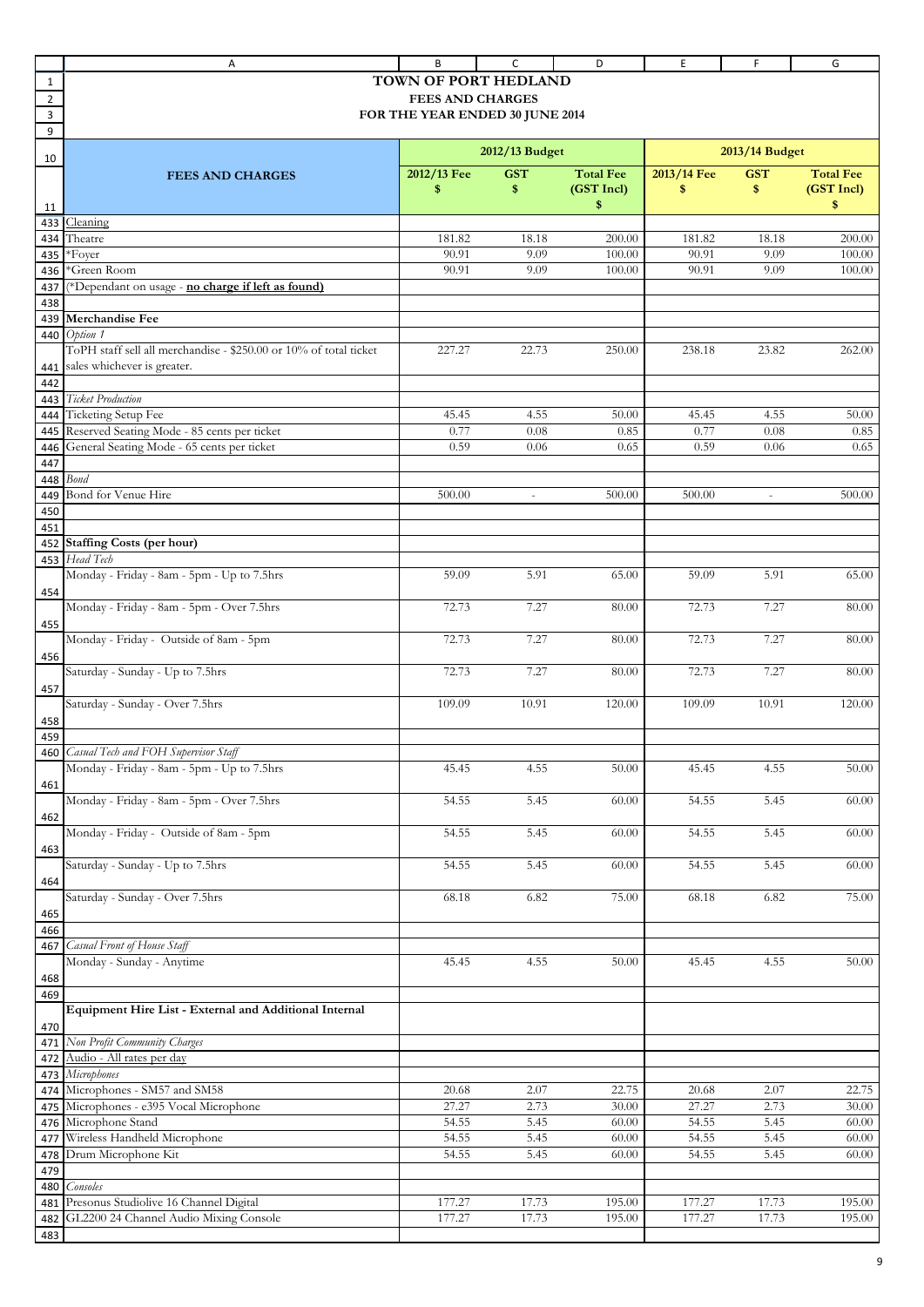|                | Α                                                     | B                               | C              | D                | E                | F.             | G                |
|----------------|-------------------------------------------------------|---------------------------------|----------------|------------------|------------------|----------------|------------------|
| 1              |                                                       | <b>TOWN OF PORT HEDLAND</b>     |                |                  |                  |                |                  |
| $\overline{2}$ |                                                       | <b>FEES AND CHARGES</b>         |                |                  |                  |                |                  |
| 3              |                                                       | FOR THE YEAR ENDED 30 JUNE 2014 |                |                  |                  |                |                  |
| 9              |                                                       |                                 |                |                  |                  |                |                  |
|                |                                                       |                                 | 2012/13 Budget |                  |                  | 2013/14 Budget |                  |
| 10             |                                                       | 2012/13 Fee                     | <b>GST</b>     | <b>Total Fee</b> | 2013/14 Fee      | <b>GST</b>     | <b>Total Fee</b> |
|                | <b>FEES AND CHARGES</b>                               | \$                              | \$             | (GST Incl)       | \$               | \$             | (GST Incl)       |
| 11             |                                                       |                                 |                | \$               |                  |                | \$               |
| 484            | <b>Amplifiers</b>                                     |                                 |                |                  |                  |                |                  |
| 485            | Quest QA3004                                          | 36.36                           | 3.64           | 40.00            | 36.36            | 3.64           | 40.00            |
| 486            | Yamaha P4500                                          | 31.82                           | 3.18           | 35.00            | 31.82            | 3.18           | 35.00            |
| 487            |                                                       |                                 |                |                  |                  |                |                  |
| 488            | Outboard                                              |                                 |                |                  |                  |                |                  |
| 489            | BSS Opal FCS-966                                      | 27.27                           | 2.73           | 30.00            | 27.27            | 2.73           | 30.00            |
| 490            | DBX 160A                                              | 27.27                           | 2.73           | 30.00            | 27.27            | 2.73           | 30.00            |
| 491            | Presonus ACP-88                                       | 27.27                           | 2.73           | 30.00            | 27.27            | 2.73           | 30.00            |
| 492            | CCA Dual 31 Band                                      | 27.27                           | 2.73           | 30.00            | 27.27            | 2.73           | 30.00            |
| 493            | <b>DBX</b> Driverack PA                               | 27.27                           | 2.73           | 30.00            | 27.27            | 2.73           | 30.00            |
| 494            | TCM-One                                               | 27.27                           | 2.73           | 30.00            | 27.27            | 2.73           | 30.00            |
| 495            | TCD-Two<br>Behringer GEQ3102                          | 27.27<br>18.18                  | 2.73<br>1.82   | 30.00<br>20.00   | 27.27<br>18.18   | 2.73<br>1.82   | 30.00<br>20.00   |
| 496<br>497     | Behringer CX-2310 X-Over                              | 18.18                           | 1.82           | 20.00            | 18.18            | 1.82           | 20.00            |
| 498            | CD Player - Denon Dual                                | 27.27                           | 2.73           | 30.00            | 27.27            | 2.73           | 30.00            |
| 499            | CD Player - American DJ                               | 18.18                           | 1.82           | 20.00            | 18.18            | 1.82           | 20.00            |
| 500            | Direct Input (D.I.) Unit                              | 9.09                            | 0.91           | 10.00            | 9.09             | 0.91           | 10.00            |
| 501            |                                                       |                                 |                |                  |                  |                |                  |
| 502            | Speakers                                              |                                 |                |                  |                  |                |                  |
| 503            | 1 pair JDL SF15 Speakers                              | 45.45                           | 4.55           | 50.00            | 45.45            | 4.55           | 50.00            |
| 504            | pair JDL VS125HS Subs                                 | 54.55                           | 5.45           | 60.00            | 54.55            | 5.45           | 60.00            |
| 505            | pair Yamaha 12" Foldback Wedges                       | 36.36                           | 3.64           | 40.00            | 36.36            | 3.64           | 40.00            |
| 506            | pair Quest QM12MP                                     | 54.55                           | 5.45           | 60.00            | 54.55            | 5.45           | 60.00            |
| 507            |                                                       |                                 |                |                  |                  |                |                  |
| 508            | Cables                                                |                                 |                |                  |                  |                |                  |
| 509            | 14/6 Multicore                                        | 27.27                           | 2.73           | 30.00            | 27.27            | 2.73           | 30.00            |
| 510            | 20 Way Multicore with Split                           | 45.45                           | 4.55           | 50.00            | 45.45            | 4.55           | 50.00            |
| 511            | Returns core (8 Way)                                  | 27.27                           | 2.73           | 30.00            | 27.27            | 2.73           | 30.00            |
| 512            | 513 Lighting - All Rates Per Day                      |                                 |                |                  |                  |                |                  |
| 514            | ETC Ion Lighting Console                              | 181.82                          | 18.18          | 200.00           | 181.82           | 18.18          | 200.00           |
| 515            | Leviton 24 Channel console                            | 45.45                           | 4.55           | 50.00            | 45.45            | 4.55           | 50.00            |
|                | 516 Jands event 48/96 Channel console                 | 45.45                           | 4.55           | 50.00            | 45.45            | 4.55           | 50.00            |
|                | 517 12 Channel Dimmer                                 | 45.45                           | 4.55           | 50.00            | 45.45            | 4.55           | 50.00            |
|                | 518 iColor 4                                          | 18.18                           | 1.82           | 20.00            | 18.18            | 1.82           | 20.00            |
|                | 519 iColor 4 Controller                               | 9.09                            | 0.91           | 10.00            | 9.09             | 0.91           | 10.00            |
|                | 520 1200 Follow Spot                                  | 45.45                           | 4.55           | 50.00            | 45.45            | 4.55           | 50.00            |
|                | 521 1.2K Profile (1200W)                              | 9.09                            | 0.91           | 10.00            | 9.09             | 0.91           | 10.00            |
| 522            | 1.2K Fresnel (1000W)                                  | 9.09                            | 0.91           | 10.00            | 9.09             | 0.91           | 10.00            |
|                | 523 Par 56 (300W)                                     | 9.09                            | 0.91           | 10.00            | 9.09             | 0.91           | 10.00            |
| 524            |                                                       |                                 |                |                  |                  |                |                  |
|                | 525 Equipment - All Rates Per Day<br>526 Unique Hazer | 77.27                           |                |                  |                  |                |                  |
|                | 527 Yamaha Grand Piano                                | 109.09                          | 7.73<br>10.91  | 85.00<br>120.00  | 109.09<br>109.09 | 10.91<br>10.91 | 120.00<br>120.00 |
|                | 528 Gaffa Tape - Per Roll                             | 15.45                           | 1.55           | 17.00            | 15.45            | 1.55           | 17.00            |
| 529            |                                                       |                                 |                |                  |                  |                |                  |
|                | 530 Electrical - All Rates Per Day                    |                                 |                |                  |                  |                |                  |
| 531            | 3 Phase Extension Lead (20M)                          | 13.64                           | 1.36           | 15.00            | 13.64            | 1.36           | 15.00            |
| 532            | Powerwise Disto (For audio only)                      | 31.82                           | 3.18           | 35.00            | 31.82            | 3.18           | 35.00            |
| 533            |                                                       |                                 |                |                  |                  |                |                  |
|                | 534 Audio Packages - All Rates Per Day                |                                 |                |                  |                  |                |                  |
|                | 535 Small PA System                                   | 109.09                          | 10.91          | 120.00           | 109.09           | 10.91          | 120.00           |
|                | 536 -Behringer Desk                                   |                                 |                |                  |                  |                |                  |
|                | 537 - Yamaha Amp                                      |                                 |                |                  |                  |                |                  |
|                | 538 1 x Behringer GEQ3102                             |                                 |                |                  |                  |                |                  |
|                | 539 2 x JBL SF15 Speakers                             |                                 |                |                  |                  |                |                  |
|                | 540 2 x Mics                                          |                                 |                |                  |                  |                |                  |
| 541            |                                                       |                                 |                |                  |                  |                |                  |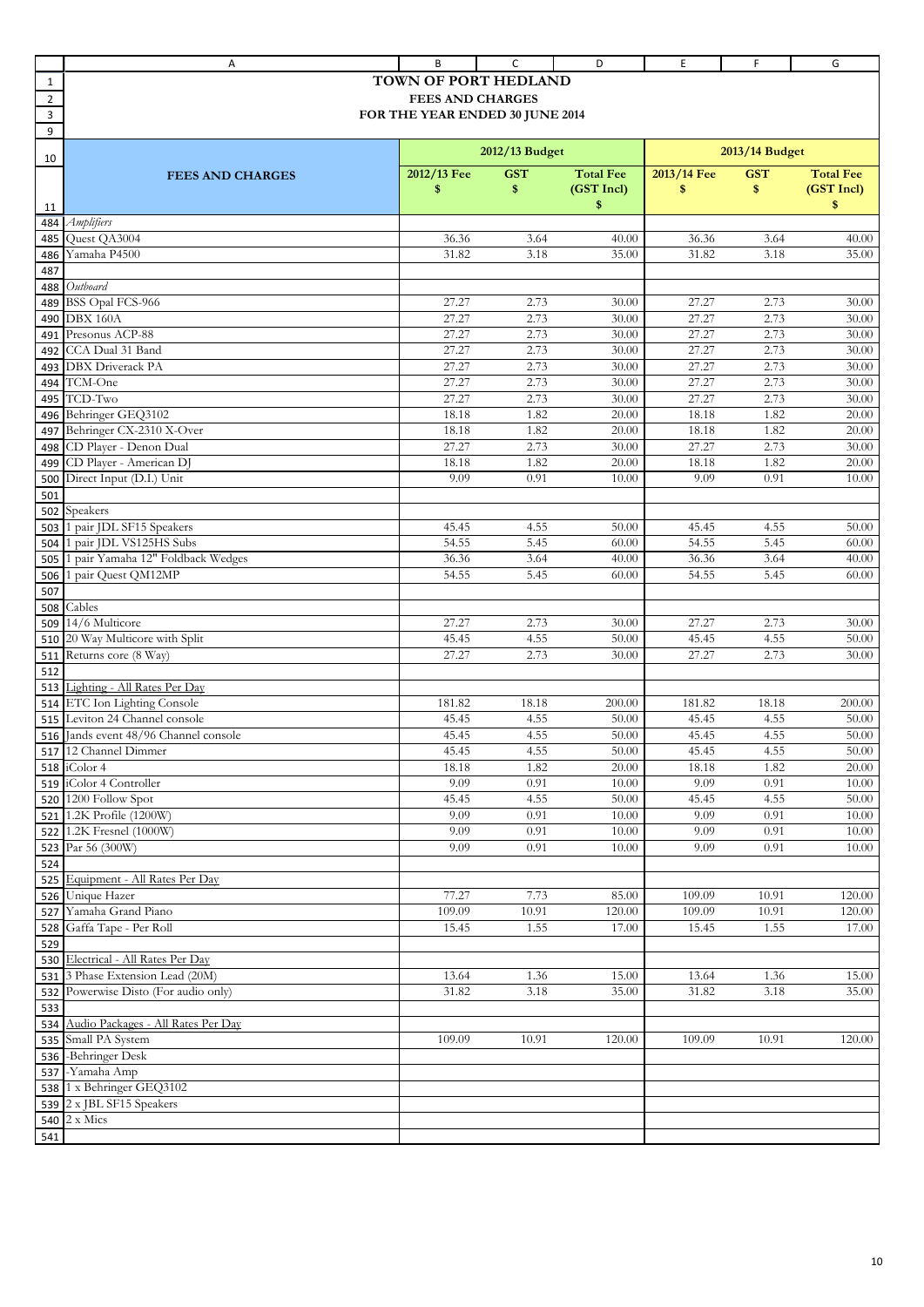|                | Α                                                           | B                               | C                 | D                        | Ε              | F              | G                |
|----------------|-------------------------------------------------------------|---------------------------------|-------------------|--------------------------|----------------|----------------|------------------|
| 1              |                                                             | TOWN OF PORT HEDLAND            |                   |                          |                |                |                  |
| $\overline{2}$ |                                                             | <b>FEES AND CHARGES</b>         |                   |                          |                |                |                  |
| 3              |                                                             | FOR THE YEAR ENDED 30 JUNE 2014 |                   |                          |                |                |                  |
| 9              |                                                             |                                 |                   |                          |                |                |                  |
|                |                                                             |                                 | 2012/13 Budget    |                          |                | 2013/14 Budget |                  |
| 10             |                                                             |                                 |                   |                          |                |                |                  |
|                | <b>FEES AND CHARGES</b>                                     | 2012/13 Fee                     | <b>GST</b>        | <b>Total Fee</b>         | 2013/14 Fee    | <b>GST</b>     | <b>Total Fee</b> |
|                |                                                             | \$                              | \$                | (GST Incl)               | \$             | \$             | (GST Incl)       |
| 11             |                                                             |                                 |                   | \$                       |                |                | \$               |
| 542            | Large PA System                                             | 227.27                          | 22.73             | 250.00                   | 227.27         | 22.73          | 250.00           |
| 543            | -Choice of console                                          |                                 |                   |                          |                |                |                  |
| 544            | -2 x JBL SF15 Speakers                                      |                                 |                   |                          |                |                |                  |
| 545            | -2 x JBL VS125HS Subs                                       |                                 |                   |                          |                |                |                  |
| 546            | -2 x Yamaha Foldback Speakers                               |                                 |                   |                          |                |                |                  |
| 547            | -3 x Yamaha Amps<br>Microphones as required                 |                                 |                   |                          |                |                |                  |
| 548            | Signal Processors to suit                                   |                                 |                   |                          |                |                |                  |
| 549<br>550     | (Other equipment by arrangement)                            |                                 |                   |                          |                |                |                  |
| 551            |                                                             |                                 |                   |                          |                |                |                  |
| 552            | Nexo Sound System Package - Need MDCC Tech                  | 1,363.64                        | 136.36            | 1,500.00                 | 1,363.64       | 136.36         | 1,500.00         |
| 553            | Choice of console                                           |                                 |                   |                          |                |                |                  |
| 554            | -2x S1210 Speakers                                          |                                 |                   |                          |                |                |                  |
| 555            | -2 x 1230 Speakers                                          |                                 |                   |                          |                |                |                  |
| 556            | -2 x RCF Subs                                               |                                 |                   |                          |                |                |                  |
| 557            | -6 x Quest QA3004 Amps                                      |                                 |                   |                          |                |                |                  |
| 558            | -6 (3 Mirrored Pairs) x QM12MP Wedges                       |                                 |                   |                          |                |                |                  |
| 559            | -1 x SF15 + VS125HS Drum Fill Combo                         |                                 |                   |                          |                |                |                  |
| 560            | Microphones as required                                     |                                 |                   |                          |                |                |                  |
| 561            | Outboards/Processors as required                            |                                 |                   |                          |                |                |                  |
| 562            |                                                             |                                 |                   |                          |                |                |                  |
|                | Additional Monitors as required per pair (must have a Sound | $\bar{a}$                       | ÷,                | ÷                        | 90.91          | 9.09           | 100.00           |
|                | System booked with Matt Dann Cultural Centre Technical      |                                 |                   |                          |                |                |                  |
| 563            | Assistant)                                                  |                                 |                   |                          |                |                |                  |
|                | 2 x QM12MP or 1 x QM15 Drumfill                             | $\sim$                          | ÷,                | ÷,                       | 90.91          | 9.09           | 100.00           |
|                | Amps and cabling to suit                                    |                                 |                   |                          |                |                |                  |
| 564            | Outboard / Processors as required                           |                                 |                   |                          |                |                |                  |
| 565            |                                                             |                                 |                   |                          |                |                |                  |
| 566            | Lighting Packages - All Rates Per Day                       |                                 |                   |                          |                |                |                  |
| 567            | Moving Lights Package                                       | 45.45                           | 4.55              | 50.00                    | 454.55         | 45.45          | 500.00           |
| 568            | -4 x 250 Mac Entour                                         |                                 |                   |                          |                |                |                  |
| 569            | -Advanced Moving Light Console                              |                                 |                   |                          |                |                |                  |
| 570            | -Cables to suit                                             |                                 |                   |                          |                |                |                  |
| 571            |                                                             |                                 |                   |                          |                |                |                  |
| 572            | Extra 250 Mac Entour                                        | 90.91                           | 9.09              | 100.00                   | 90.91          | 9.09           | 100.00           |
| 573            | -Only with Moving Lights Package                            |                                 |                   |                          |                |                |                  |
| 574            |                                                             |                                 |                   |                          |                |                |                  |
| 575            | Cable track per piece                                       |                                 | $\sim$            | $\overline{\phantom{a}}$ | 9.09           | 0.91           | 10.00            |
| 576            |                                                             |                                 |                   |                          |                |                |                  |
| 577            | Commercial Charges                                          |                                 |                   |                          |                |                |                  |
| 578            | Audio - All rates per day<br>Microphones                    |                                 |                   |                          |                |                |                  |
| 579            | Microphones - SM57 and SM58                                 |                                 |                   |                          |                |                |                  |
| 580<br>581     | Microphones - e395 Vocal Microphone                         | 31.82<br>40.91                  | 3.18<br>4.09      | 35.00<br>45.00           | 31.82<br>40.91 | 3.18<br>4.09   | 35.00<br>45.00   |
|                | Microphone Stand                                            | 13.64                           | 1.36              | 15.00                    | 13.64          | 1.36           | 15.00            |
| 582<br>583     | Wireless Handheld Microphone                                | 81.82                           | $\overline{8.18}$ | 90.00                    | 81.82          | $8.18\,$       | 90.00            |
| 584            | Drum Microphone Kit                                         | 81.82                           | 8.18              | $90.00\,$                | 81.82          | $8.18\,$       | 90.00            |
| 585            |                                                             |                                 |                   |                          |                |                |                  |
| 586            | Consoles                                                    |                                 |                   |                          |                |                |                  |
| 587            | Presonus Studiolive 16 Channel Digital                      | 272.73                          | 27.27             | 300.00                   | 272.73         | 27.27          | 300.00           |
| 588            | GL2200 24 Channel Audio Mixing Console                      | 272.73                          | 27.27             | 300.00                   | 272.73         | 27.27          | 300.00           |
| 589            |                                                             |                                 |                   |                          |                |                |                  |
| 590            | Amplifiers                                                  |                                 |                   |                          |                |                |                  |
| 591            | Quest QA3004                                                | 54.55                           | 5.45              | 60.00                    | 54.55          | 5.45           | 60.00            |
| 592            | Yamaha P4500                                                | 45.45                           | 4.55              | 50.00                    | 45.45          | 4.55           | 50.00            |
| 593            |                                                             |                                 |                   |                          |                |                |                  |
|                |                                                             |                                 |                   |                          |                |                |                  |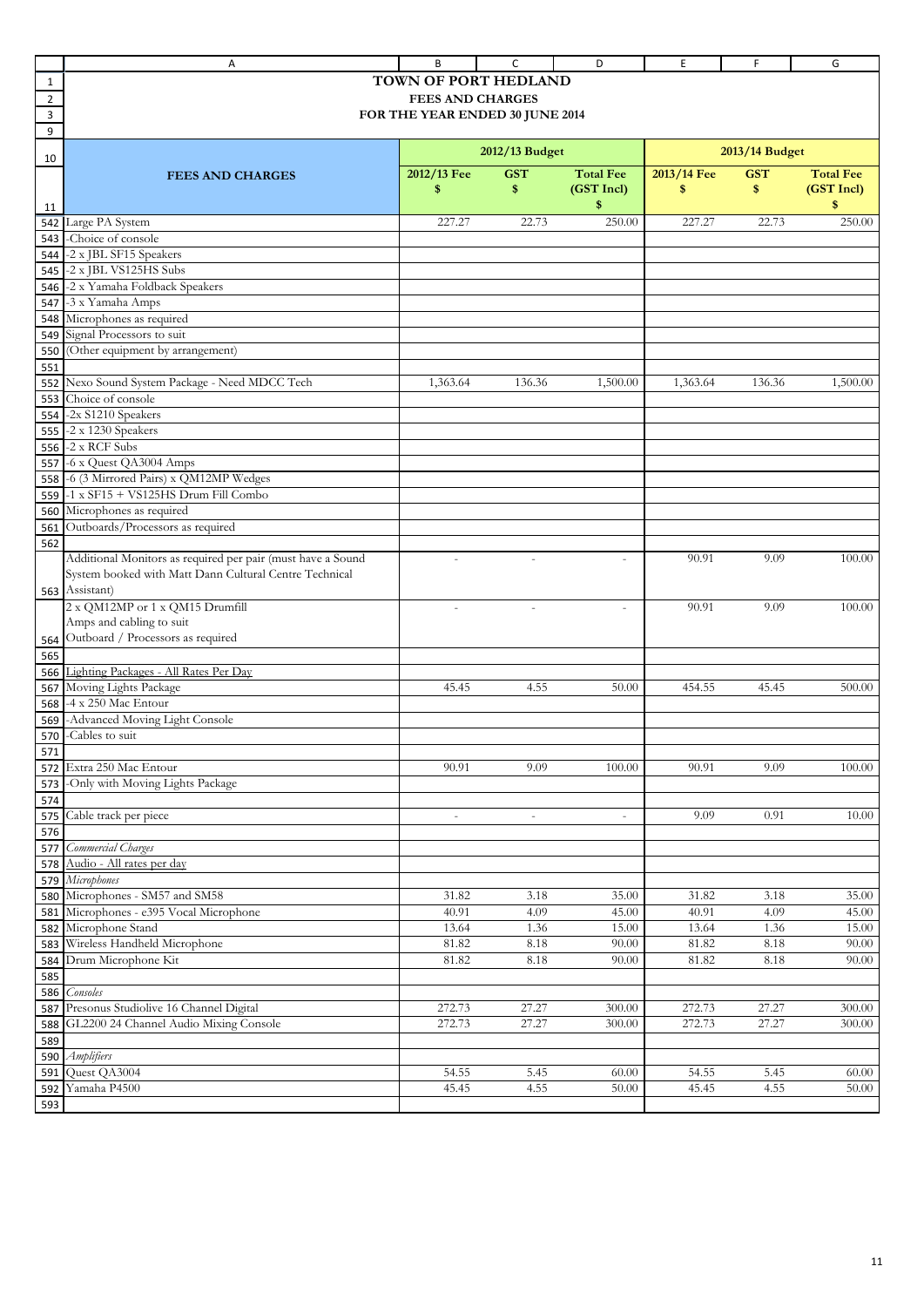|                | Α                                                                      | B                               | C              | D                    | Ε           | F.             | G                |
|----------------|------------------------------------------------------------------------|---------------------------------|----------------|----------------------|-------------|----------------|------------------|
| 1              |                                                                        | TOWN OF PORT HEDLAND            |                |                      |             |                |                  |
| $\overline{2}$ |                                                                        | <b>FEES AND CHARGES</b>         |                |                      |             |                |                  |
| 3              |                                                                        | FOR THE YEAR ENDED 30 JUNE 2014 |                |                      |             |                |                  |
| 9              |                                                                        |                                 |                |                      |             |                |                  |
|                |                                                                        |                                 | 2012/13 Budget |                      |             | 2013/14 Budget |                  |
| 10             |                                                                        |                                 |                |                      |             |                |                  |
|                | <b>FEES AND CHARGES</b>                                                | 2012/13 Fee                     | <b>GST</b>     | <b>Total Fee</b>     | 2013/14 Fee | <b>GST</b>     | <b>Total Fee</b> |
|                |                                                                        | \$                              | \$             | (GST Incl)           | \$          | \$             | (GST Incl)       |
| 11             |                                                                        |                                 |                | \$                   |             |                | \$               |
| 594            | Outboard                                                               |                                 |                |                      |             |                |                  |
| 595            | BSS Opal FCS-966                                                       | 40.91                           | 4.09           | 45.00                | 40.91       | 4.09           | 45.00            |
| 596            | <b>DBX 160A</b>                                                        | 40.91                           | 4.09           | 45.00                | 40.91       | 4.09           | 45.00            |
| 597            | Presonus ACP-88                                                        | 40.91                           | 4.09           | 45.00                | 40.91       | 4.09           | 45.00            |
| 598            | CCA Dual 31 Band                                                       | 40.91                           | 4.09           | 45.00                | 40.91       | 4.09           | 45.00            |
| 599            | <b>DBX</b> Driverack PA                                                | 40.91                           | 4.09           | 45.00                | 40.91       | 4.09           | 45.00            |
| 600            | TCM-One                                                                | 40.91                           | 4.09           | 45.00                | 40.91       | 4.09           | 45.00            |
| 601            | TCD-Two                                                                | 40.91                           | 4.09           | 45.00                | 40.91       | 4.09           | 45.00            |
| 602            | Behringer GEQ3102                                                      | 27.27                           | 2.73           | 30.00                | 27.27       | 2.73           | 30.00            |
| 603            | Behringer CX-2310 X-Over                                               | 27.27                           | 2.73           | 30.00                | 27.27       | 2.73           | 30.00            |
| 604            | CD Player - Denon Dual                                                 | 40.91                           | 4.09           | 45.00                | 40.91       | 4.09           | 45.00            |
| 605            | CD Player - American DJ                                                | 27.27                           | 2.73           | 30.00                | 27.27       | 2.73           | 30.00            |
| 606            | Direct Input (D.I.) Unit                                               | 13.64                           | 1.36           | 15.00                | 13.64       | 1.36           | 15.00            |
| 607            |                                                                        |                                 |                |                      |             |                |                  |
| 608            | Speakers                                                               |                                 |                |                      |             |                |                  |
| 609            | 1 pair JDL SF15 Speakers                                               | 63.64                           | 6.36           | 70.00                | 63.64       | 6.36           | 70.00            |
| 610            | pair JDL VS125HS Subs                                                  | 81.82                           | 8.18           | 90.00                | 81.82       | 8.18           | 90.00            |
| 611            | pair Yamaha 12" Foldback Wedges                                        | 54.55                           | 5.45           | 60.00                | 54.55       | 5.45           | 60.00            |
| 612            | pair Quest QM12MP                                                      | 81.82                           | 8.18           | 90.00                | 81.82       | 8.18           | 90.00            |
| 613            |                                                                        |                                 |                |                      |             |                |                  |
| 614            | Cables                                                                 |                                 |                |                      |             |                |                  |
|                | 615 14/6 Multicore                                                     | 42.55                           | 4.25           | 46.80                | 40.91       | 4.09           | 45.00            |
| 616            | 20 Way Multicore with Split                                            | 61.45                           | 6.15           | 67.60                | 63.64       | 6.36           | 70.00            |
| 617            | Returns core (8 Way)                                                   | 42.55                           | 4.25           | 46.80                | 40.91       | 4.09           | 45.00            |
| 618            |                                                                        |                                 |                |                      |             |                |                  |
| 619            | Lighting - All Rates Per Day                                           |                                 |                |                      |             |                |                  |
| 620            | Advanced Moving Light Console                                          | 272.73                          | 27.27          | 300.00               | 272.73      | 27.27          | 300.00           |
| 621            | Leviton 24 Channel console                                             | 68.18                           | 6.82           | 75.00                | 68.18       | 6.82           | 75.00            |
| 622            | Jands event 48/96 Channel console                                      | 68.18                           | 6.82           | 75.00                | 68.18       | 6.82           | 75.00            |
| 623            | 12 Channel Dimmer                                                      | 68.18                           | 6.82           | 75.00                | 68.18       | 6.82           | 75.00            |
|                | iColor 4                                                               | 31.82                           | 3.18           | 35.00                | 31.82       | 3.18           | 35.00            |
| 624<br>625     | iColor 4 Controller                                                    | 13.64                           | 1.36           | 15.00                | 13.64       | 1.36           | 15.00            |
|                | 626 1200 Follow Spot                                                   | 68.18                           | 6.82           | 75.00                | 68.18       | 6.82           | 75.00            |
|                | 627 1.2K Profile (1200W)                                               | 18.64                           | 1.86           | 20.50                | 18.64       | 1.86           | 20.50            |
|                | 628 1.2K Fresnel (1000W)                                               |                                 | 1.86           | 20.50                | 18.64       |                | 20.50            |
|                | 629 Par 56 (300W)                                                      | 18.64<br>18.64                  | 1.86           | 20.50                | 18.64       | 1.86<br>1.86   | 20.50            |
|                |                                                                        |                                 |                |                      |             |                |                  |
| 630            | Equipment - All Rates Per Day                                          |                                 |                |                      |             |                |                  |
| 631            | 632 Unique Hazer                                                       |                                 |                |                      | 127.27      | 12.73          |                  |
|                | 633 Yamaha Grand Piano                                                 | 118.18<br>163.64                | 11.82<br>16.36 | 130.00<br>$180.00\,$ | 163.64      | 16.36          | 140.00<br>180.00 |
|                |                                                                        |                                 |                |                      |             |                |                  |
| 634            | Gaffa Tape - Per Roll                                                  | 15.45                           | 1.55           | 17.00                | 15.45       | 1.55           | 17.00            |
| 635            |                                                                        |                                 |                |                      |             |                |                  |
|                | 636 Electrical - All Rates Per Day<br>637 3 Phase Extension Lead (20M) | 22.73                           | 2.27           | 25.00                | 22.73       | 2.27           | 25.00            |
|                | Powerwise Disto (For audio only)                                       | 45.45                           |                |                      |             |                |                  |
| 638<br>639     |                                                                        |                                 | 4.55           | 50.00                | 45.45       | 4.55           | 50.00            |
|                |                                                                        |                                 |                |                      |             |                |                  |
|                | 640 Audio Packages - All Rates Per Day                                 |                                 |                |                      |             |                |                  |
|                | 641 Small PA System                                                    | 227.27                          | 22.73          | 250.00               | 227.27      | 22.73          | 250.00           |
| 642            | -Behringer Desk                                                        |                                 |                |                      |             |                |                  |
|                | 643 - Yamaha Amp                                                       |                                 |                |                      |             |                |                  |
|                | 644 1 x Behringer GEQ3102                                              |                                 |                |                      |             |                |                  |
|                | 645 2 x JBL SF15 Speakers                                              |                                 |                |                      |             |                |                  |
|                | $646$ $2 \times$ Mics                                                  |                                 |                |                      |             |                |                  |
| 647            |                                                                        |                                 |                |                      |             |                |                  |
|                | 648 Large PA System                                                    | 454.55                          | 45.45          | 500.00               | 454.55      | 45.45          | 500.00           |
| 649            | -Choice of console                                                     |                                 |                |                      |             |                |                  |
| 650            | -2 x JBL SF15 Speakers                                                 |                                 |                |                      |             |                |                  |
| 651            | -2 x JBL VS125HS Subs                                                  |                                 |                |                      |             |                |                  |
| 652            | -2 x Yamaha Foldback Speakers                                          |                                 |                |                      |             |                |                  |
| 653            | -3 x Yamaha Amps                                                       |                                 |                |                      |             |                |                  |
| 654            | Microphones as required                                                |                                 |                |                      |             |                |                  |
| 655            | Signal Processors to suit                                              |                                 |                |                      |             |                |                  |
|                | 656 (Other equipment by arrangement)                                   |                                 |                |                      |             |                |                  |
| 657            |                                                                        |                                 |                |                      |             |                |                  |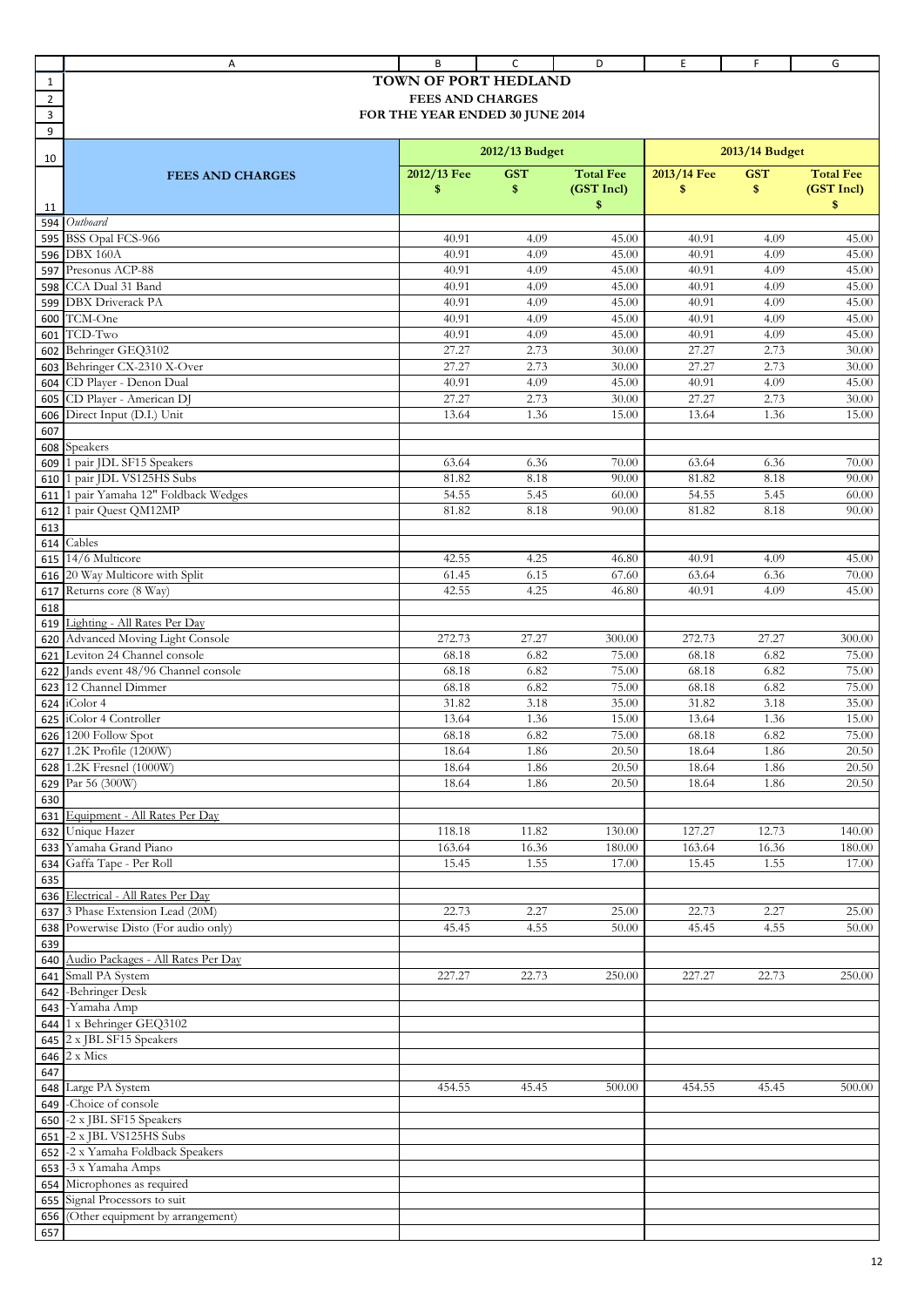|                | Α                                                                   | B                               | C                        | D                        | E                | F              | G                |
|----------------|---------------------------------------------------------------------|---------------------------------|--------------------------|--------------------------|------------------|----------------|------------------|
| $\mathbf{1}$   |                                                                     | TOWN OF PORT HEDLAND            |                          |                          |                  |                |                  |
| $\overline{2}$ |                                                                     | <b>FEES AND CHARGES</b>         |                          |                          |                  |                |                  |
| 3              |                                                                     | FOR THE YEAR ENDED 30 JUNE 2014 |                          |                          |                  |                |                  |
| 9              |                                                                     |                                 |                          |                          |                  |                |                  |
|                |                                                                     |                                 | 2012/13 Budget           |                          |                  | 2013/14 Budget |                  |
| 10             |                                                                     |                                 |                          |                          |                  |                |                  |
|                | <b>FEES AND CHARGES</b>                                             | 2012/13 Fee                     | <b>GST</b>               | <b>Total Fee</b>         | 2013/14 Fee      | <b>GST</b>     | <b>Total Fee</b> |
|                |                                                                     | \$                              | \$                       | (GST Incl)               | \$               | \$             | (GST Incl)       |
| 11             |                                                                     |                                 |                          | \$                       |                  |                | \$               |
| 658            | Nexo Sound System Package - Need MDCC Tech                          | 2,272.73                        | 227.27                   | 2,500.00                 | 2,272.73         | 227.27         | 2,500.00         |
| 659            | Choice of console                                                   |                                 |                          |                          |                  |                |                  |
| 660            | -2x S1210 Speakers                                                  |                                 |                          |                          |                  |                |                  |
| 661            | -2 x 1230 Speakers                                                  |                                 |                          |                          |                  |                |                  |
| 662            | -2 x RCF Subs                                                       |                                 |                          |                          |                  |                |                  |
| 663            | -6 x Quest QA3004 Amps                                              |                                 |                          |                          |                  |                |                  |
| 664            | -6 (3 Mirrored Pairs) x QM12MP Wedges                               |                                 |                          |                          |                  |                |                  |
| 665            | -1 x SF15 + VS125HS Drum Fill Combo                                 |                                 |                          |                          |                  |                |                  |
| 666            | Microphones as required                                             |                                 |                          |                          |                  |                |                  |
| 667            | Outboards/Processors as required                                    |                                 |                          |                          |                  |                |                  |
| 668            |                                                                     |                                 |                          |                          |                  |                |                  |
| 669            | Lighting Packages - All Rates Per Day                               |                                 |                          |                          |                  |                |                  |
| 670            | Moving Lights Package                                               | 727.27                          | 72.73                    | 800.00                   | 727.27           | 72.73          | 800.00           |
| 671            | -4 x 350 Mac Entour                                                 |                                 |                          |                          |                  |                |                  |
| 672            | -ETC Console                                                        |                                 |                          |                          |                  |                |                  |
| 673            | -Cables to suit                                                     |                                 |                          |                          |                  |                |                  |
| 674            |                                                                     |                                 |                          |                          |                  |                |                  |
| 675            | Extra 350 Mac Entour                                                | 136.36                          | 13.64                    | 150.00                   | 136.36           | 13.64          | 150.00           |
| 676            | -Only with Moving Lights Package                                    |                                 |                          |                          |                  |                |                  |
| 677            |                                                                     |                                 |                          |                          |                  |                |                  |
| 678            | Cable Track per piece                                               | $\overline{\phantom{a}}$        | $\overline{\phantom{a}}$ | $\overline{\phantom{a}}$ | 13.64            | 1.36           | 15.00            |
| 679            |                                                                     |                                 |                          |                          |                  |                |                  |
| 680            | Standard House Lighting Rig (Per Day)                               | 490.91                          | 49.09                    | 540.00                   | 490.91           | 49.09          | 540.00           |
| 681            | 4 x Selecon Pacific Profiles (650W) (Warm and Cool Wash)            |                                 |                          |                          |                  |                |                  |
| 682            | 6 x Selecon Fesnels (1.2K) (Warm and Cool Wash)                     |                                 |                          |                          |                  |                |                  |
| 683            |                                                                     |                                 |                          |                          |                  |                |                  |
| 684            | <b>JD HARDIE CENTRE</b>                                             |                                 |                          |                          |                  |                |                  |
| 685            | Programs                                                            |                                 |                          |                          |                  |                |                  |
| 686            | Level 1 e.g. Dodgeball, Skating                                     | 4.55                            | 0.45                     | 5.00                     | 4.55<br>6.82     | 0.45           | 5.00             |
| 687            | Program Fee                                                         | $\sim$                          | $\omega$                 | $\bar{a}$                |                  | 0.68           | 7.50             |
| 688            | Level 6                                                             | 9.09                            | 0.91                     | 10.00                    | 9.09             | 0.91           | 10.00            |
| 689            | Level 7                                                             | 13.64                           | 1.36                     | 15.00                    | 13.64            | 1.36           | 15.00            |
|                | <b>690</b> Level 8                                                  | 18.18                           | 1.82                     | 20.00                    | 18.18            | 1.82           | 20.00            |
|                | 691 25% discount for 1 or more siblings                             |                                 |                          |                          |                  |                |                  |
| 692            |                                                                     |                                 |                          |                          |                  |                |                  |
|                | Birthday Party (up to 12 participants for 2 hours). Includes staff, | 272.73                          | 27.27                    | 300.00                   | 286.36           | 28.64          | 315.00           |
| 693            | venue hire, equipment & prizes.                                     |                                 |                          |                          |                  |                |                  |
|                | Birthday Party (over 12 participants for 2 hours). Maximum 20.      | 363.64                          | 36.36                    | 400.00                   | 381.82           | 38.18          | 420.00           |
|                | Includes staff, venue hire, equipment & prizes.                     |                                 |                          |                          |                  |                |                  |
| 694            |                                                                     |                                 |                          |                          |                  |                |                  |
| 695            |                                                                     |                                 |                          |                          |                  |                |                  |
| 696            | Birthday Party Food Packages (up to 15 participants)                |                                 |                          |                          |                  |                |                  |
| 697            | Level 1 - Lil Grubbers                                              | $\overline{\phantom{a}}$        | $\overline{\phantom{a}}$ | $\overline{\phantom{a}}$ | 63.64            | 6.36           | 70.00            |
| 698            | Level 2 - Terror Tornados                                           | $\overline{\phantom{a}}$        | $\overline{\phantom{a}}$ | $\overline{\phantom{a}}$ | 118.18           | 11.82          | 130.00           |
| 699            | Level 3 - Healthy Options                                           | $\overline{\phantom{a}}$        | $\overline{\phantom{a}}$ | $\overline{\phantom{a}}$ | 118.18           | 11.82          | 130.00           |
| 700            | Level 4 Halal Parties                                               | $\overline{\phantom{a}}$        | $\overline{\phantom{a}}$ | $\overline{\phantom{a}}$ | 118.18           | 11.82          | 130.00           |
| 701            |                                                                     |                                 |                          |                          |                  |                |                  |
| 702            | Birthday Party Food Packages (up to 25 participants                 |                                 |                          |                          |                  |                |                  |
| 703            | Level 1 - Lil Grubbers                                              | $\overline{\phantom{a}}$        | $\overline{\phantom{a}}$ | $\overline{\phantom{a}}$ | 104.55           | 10.45          | 115.00           |
| 704            | Level 2 - Terror Tornados                                           | $\overline{\phantom{a}}$        | $\overline{\phantom{a}}$ | $\overline{\phantom{a}}$ | 195.45           | 19.55          | 215.00           |
| 705            | Level 3 - Healthy Options<br>Level 4 Halal Parties                  | $\overline{\phantom{a}}$        | $\overline{\phantom{a}}$ | $\overline{\phantom{a}}$ | 195.45<br>195.45 | 19.55<br>19.55 | 215.00           |
| 706            |                                                                     |                                 | $\overline{\phantom{a}}$ | $\overline{\phantom{a}}$ |                  |                | 215.00           |
| 707            |                                                                     |                                 |                          |                          |                  |                |                  |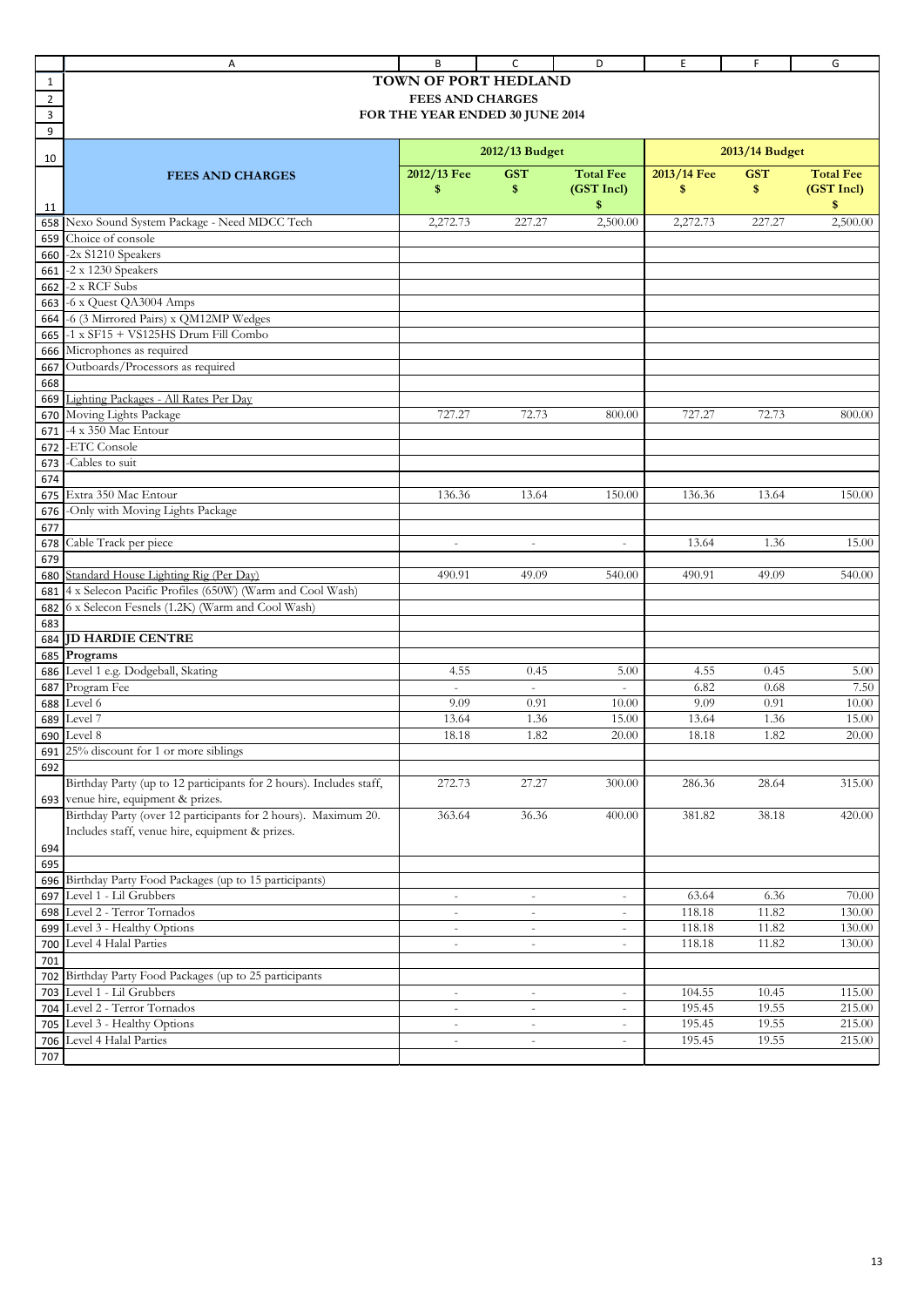|                | Α                                                                       | B                               | c                        | D                        | E              | F              | G                |
|----------------|-------------------------------------------------------------------------|---------------------------------|--------------------------|--------------------------|----------------|----------------|------------------|
| 1              |                                                                         | <b>TOWN OF PORT HEDLAND</b>     |                          |                          |                |                |                  |
| $\overline{2}$ |                                                                         | <b>FEES AND CHARGES</b>         |                          |                          |                |                |                  |
| 3              |                                                                         | FOR THE YEAR ENDED 30 JUNE 2014 |                          |                          |                |                |                  |
| 9              |                                                                         |                                 |                          |                          |                |                |                  |
|                |                                                                         |                                 | 2012/13 Budget           |                          |                | 2013/14 Budget |                  |
| 10             |                                                                         | 2012/13 Fee                     | <b>GST</b>               | <b>Total Fee</b>         | 2013/14 Fee    | <b>GST</b>     | <b>Total Fee</b> |
|                | <b>FEES AND CHARGES</b>                                                 | \$                              | \$                       | (GST Incl)               | \$             | \$             | (GST Incl)       |
| 11             |                                                                         |                                 |                          | \$                       |                |                | \$               |
| 708            | <b>Equipment Hire</b>                                                   |                                 |                          |                          |                |                |                  |
| 709            | Value < \$50 (some equipment exempt) per day                            | 9.09                            | 0.91                     | 10.00                    | 9.09           | 0.91           | 10.00            |
| 710            | Value \$50 - \$200 (some equipment exempt) per day                      | 27.27                           | 2.73                     | 30.00                    | 28.18          | 2.82           | 31.00            |
| 711            | Value > $$200 < $1000$ (some equipment exempt) / per day                | 77.27                           | 7.73                     | 85.00                    | 77.27          | 7.73           | 85.00            |
| 712            | Value > \$1000 (some equipment exempt) / 24 hours                       | 204.55                          | 20.45                    | 225.00                   | 204.55         | 20.45          | 225.00           |
| 713            |                                                                         |                                 |                          |                          |                |                |                  |
|                | Recording studio equipment per hour Professional Use                    | 36.36                           | 3.64                     | 40.00                    | 36.36          | 3.64           | 40.00            |
|                | (Note: use must be supervised by a technician, and hourly rates as      |                                 |                          |                          |                |                |                  |
| 714            | specified below will also apply)                                        |                                 |                          |                          |                |                |                  |
|                | Recording studio equipment per hour Amateur Use                         | $\sim$                          | $\sim$                   | $\overline{\phantom{a}}$ | 27.27          | 2.73           | 30.00            |
|                | (Note: use must be supervised by a technician, and hourly rates as      |                                 |                          |                          |                |                |                  |
| 715            | specified below will also apply)                                        |                                 |                          |                          |                |                |                  |
| 716            |                                                                         |                                 |                          |                          |                |                |                  |
| 717            | Technician (Professional Hire) - per hour                               | $\overline{\phantom{a}}$        | $\overline{\phantom{a}}$ | $\overline{\phantom{a}}$ | 36.36          | 3.64           | 40.00            |
| 718            | Technician (Amateur Hire) - per hour                                    | $\bar{a}$                       | $\sim$                   | $\overline{\phantom{a}}$ | 18.18          | 1.82           | 20.00            |
|                | Facility Rental - Off Peak hours 9am -4pm during school term            |                                 |                          |                          |                |                |                  |
| 719            | 10% discount off fees below                                             |                                 |                          |                          |                |                |                  |
| 720            |                                                                         |                                 |                          |                          |                |                |                  |
| 721            | <b>Staffing Costs (after hours)</b>                                     |                                 |                          |                          |                |                |                  |
| 722            | Program Officer                                                         |                                 |                          | $\equiv$                 | 68.18          | 6.82           | 75.00            |
| 723            | Program Assistant                                                       | $\sim$                          | $\sim$                   | $\equiv$                 | 50.00          | 5.00           | 55.00            |
| 724            |                                                                         |                                 |                          |                          |                |                |                  |
| 725            | Facility Rental - Opening Hours - Off Peak                              |                                 |                          |                          |                |                |                  |
| 726            | Commercial                                                              |                                 |                          |                          |                |                |                  |
| 727            | Stadium Hall - per hour                                                 | 54.55                           | 5.45                     | 60.00                    | 54.55          | 5.45           | 60.00            |
| 728            | Stadium (1/2 size) per hour<br>Performing Arts Room - per hour          | 36.36<br>32.73                  | 3.64                     | 40.00                    | 36.36<br>31.82 | 3.64           | 40.00            |
| 729            |                                                                         | 30.91                           | 3.27<br>3.09             | 36.00                    | 31.82          | 3.18           | 35.00<br>35.00   |
| 730            | Conference Room (Commercial Rate) - per hour<br>Youth Lounge - per hour | 40.91                           | 4.09                     | 34.00<br>45.00           | 40.91          | 3.18<br>4.09   | 45.00            |
| 731<br>732     | Music Rehearsal Room - per hour                                         | 40.91                           | 4.09                     | 45.00                    | 36.36          | 3.64           | 40.00            |
| 733            | Art & Design Room - per hour                                            | 25.45                           | 2.55                     | 28.00                    | 27.27          | 2.73           | 30.00            |
| 734            | Music recording Room - per hour                                         | 22.73                           | 2.27                     | 25.00                    | 22.73          | 2.27           | 25.00            |
|                | 735 Kitchen - per hour (minimum 3 hours)                                | 25.45                           | 2.55                     | 28.00                    | 36.36          | 3.64           | 40.00            |
|                | 736 Exclusive Use - per 12 hours - Staff Additional                     | 446.36                          | $44.\overline{64}$       | 491.00                   | 463.64         | 46.36          | 510.00           |
| 737            | Court Hire - No lights required (per hour per court)                    | 11.82                           | 1.18                     | 13.00                    | 12.27          | 1.23           | 13.50            |
|                | 738 Court Hire - Lights required (per hour per court)                   | 20.00                           | 2.00                     | 22.00                    | 21.82          | 2.18           | 24.00            |
| 739            | Hot Desk (wifi, office, desk, chair) per hour                           |                                 |                          |                          | 9.09           | 0.91           | 10.00            |
| 740            |                                                                         |                                 |                          |                          |                |                |                  |
| 741            | Community                                                               |                                 |                          |                          |                |                |                  |
| 742            | Stadium Hall - per hour                                                 | 40.91                           | 4.09                     | 45.00                    | 40.91          | 4.09           | 45.00            |
| 743            | Stadium (1/2 size) per hour                                             | 30.91                           | 3.09                     | 34.00                    | 31.82          | 3.18           | 35.00            |
| 744            | Performing Arts Room - per hour                                         | 24.55                           | 2.45                     | 27.00                    | 25.45          | 2.55           | 28.00            |
| 745            | Conference Room - per hour                                              | 23.64                           | 2.36                     | 26.00                    | 24.55          | 2.45           | 27.00            |
|                | Youth Lounge - per hour                                                 | Free                            |                          | Free                     | 18.18          | 1.82           | 20.00            |
| 746            |                                                                         |                                 |                          |                          |                |                |                  |
| 747            | Music Rehearsal Room - per hour                                         | 30.91                           | 3.09                     | 34.00                    | 27.27          | 2.73           | 30.00            |
|                | 748 Art & Design Room - per hour                                        | 19.09                           | 1.91                     | 21.00                    | 20.00          | 2.00           | 22.00            |
| 749            | Music recording Room - per hour                                         | 16.36                           | 1.64                     | 18.00                    | 17.27          | 1.73           | 19.00            |
| 750            | Kitchen - per hour (minimum 3 hours)                                    | 19.09                           | 1.91                     | 21.00                    | 20.00          | 2.00           | 22.00            |
| 751            | Exclusive Use - per 12 hours - Staff Additional                         | 331.36                          | 33.14                    | 364.50                   | 345.45         | 34.55          | 380.00           |
| 752            | Court Hire - No lights required (per hour per court)                    | 8.86                            | 0.89                     | 9.75                     | 9.09           | 0.91           | 10.00            |
| 753            | Court Hire - Lights required (per hour per court)                       | 15.00                           | 1.50                     | 16.50                    | 16.36          | 1.64           | 18.00            |
| 754            | Hot Desk (wifi, office, desk, chair) per hour                           | $\sim$                          | $\omega$                 | $\omega$                 | 4.55           | 0.45           | 5.00             |
| 755            |                                                                         |                                 |                          |                          |                |                |                  |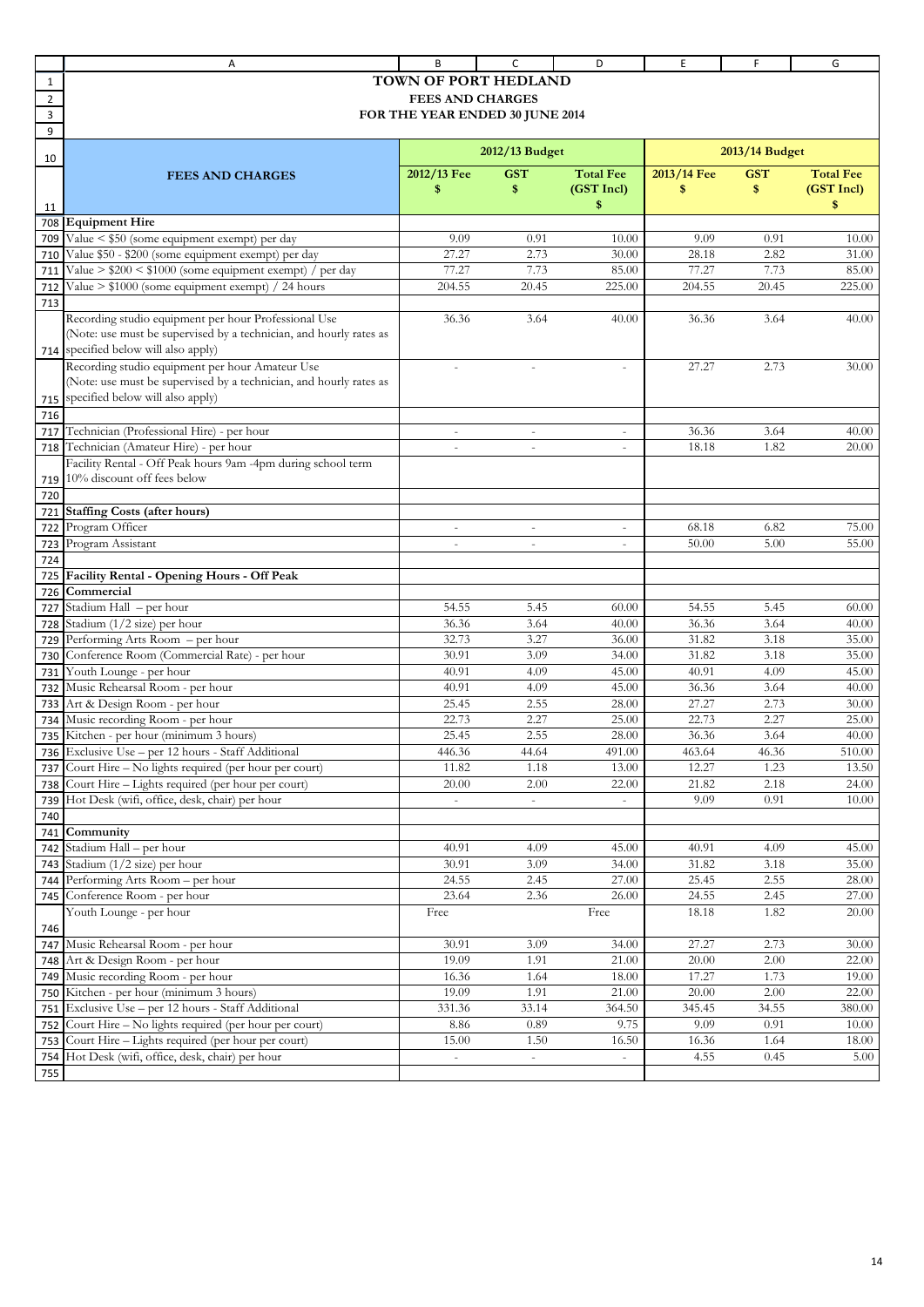|                | Α                                                                                     | В                               | c                        | D                        | Ε           | F              | G                |
|----------------|---------------------------------------------------------------------------------------|---------------------------------|--------------------------|--------------------------|-------------|----------------|------------------|
| 1              |                                                                                       | <b>TOWN OF PORT HEDLAND</b>     |                          |                          |             |                |                  |
| $\overline{2}$ |                                                                                       | <b>FEES AND CHARGES</b>         |                          |                          |             |                |                  |
| 3              |                                                                                       | FOR THE YEAR ENDED 30 JUNE 2014 |                          |                          |             |                |                  |
| 9              |                                                                                       |                                 |                          |                          |             |                |                  |
|                |                                                                                       |                                 |                          |                          |             |                |                  |
| 10             |                                                                                       |                                 | 2012/13 Budget           |                          |             | 2013/14 Budget |                  |
|                | <b>FEES AND CHARGES</b>                                                               | 2012/13 Fee                     | <b>GST</b>               | <b>Total Fee</b>         | 2013/14 Fee | <b>GST</b>     | <b>Total Fee</b> |
|                |                                                                                       | \$                              | \$                       | (GST Incl)               | \$          | \$             | (GST Incl)       |
| 11             |                                                                                       |                                 |                          | \$                       |             |                | \$               |
| 756            | <b>Concession card holders</b>                                                        |                                 |                          |                          |             |                |                  |
| 757            | Stadium Hall - per hour                                                               | 27.27                           | 2.73                     | 30.00                    | 28.18       | 2.82           | 31.00            |
| 758            | Stadium (1/2 size) per hour                                                           | 18.18                           | 1.82                     | 20.00                    | 19.09       | 1.91           | 21.00            |
| 759            | Performing Arts Room - per hour                                                       | 16.36                           | 1.64                     | 18.00                    | 17.27       | 1.73           | 19.00            |
| 760            | Meeting Room - per hour                                                               | 15.45                           | 1.55                     | 17.00                    | 16.36       | 1.64           | 18.00            |
| 761            | Youth Lounge - per hour                                                               | Free                            |                          | Free                     | Free        |                | Free             |
| 762            | Music Rehearsal Room - per hour                                                       | 20.91                           | 2.09                     | 23.00                    | 13.64       | 1.36           | 15.00            |
| 763            | Art & Design Room - per hour                                                          | 12.73                           | 1.27                     | 14.00                    | 13.64       | 1.36           | 15.00            |
| 764            | Music recording Room - per hour                                                       | 10.91                           | 1.09                     | 12.00                    | 11.36       | 1.14           | 12.50            |
| 765            | Kitchen - per hour (minimum 3 hours)                                                  | 12.73                           | 1.27                     | 14.00                    | 18.18       | 1.82           | 20.00            |
| 766            | Hot Desk (wifi, office, desk, chair) per hour                                         |                                 | $\overline{\phantom{a}}$ |                          | 4.55        | 0.45           | 5.00             |
| 767            |                                                                                       |                                 |                          |                          |             |                |                  |
| 768            | Facility Rental - Opening Hours - Education Dept.                                     |                                 |                          |                          |             |                |                  |
|                | In accordance with Council agreement the Education Department                         |                                 |                          |                          |             |                |                  |
|                | will be charged 50% of the community rate for facilities hired                        |                                 |                          |                          |             |                |                  |
| 769            | during school hours.                                                                  |                                 |                          |                          |             |                |                  |
| 770            |                                                                                       |                                 |                          |                          |             |                |                  |
| 771            | <b>SPINIFEX SPREE</b>                                                                 |                                 |                          |                          |             |                |                  |
| 772            | Site fee - Food Stallholder                                                           | 200.00                          | 20.00                    | 220.00                   | 209.09      | 20.91          | 230.00           |
| 773            | Site fee - Regular Stallholder                                                        | 200.00                          | 20.00                    | 220.00                   | 209.09      | 20.91          | 230.00           |
| 774            | Site fee - Local Food Stallholder - 25% discount                                      | 150.00                          | 15.00                    | 165.00                   | 154.55      | 15.45          | 170.00           |
| 775            | Site fee - Local Regular Stallholder - 25% discount                                   | 150.00                          | 15.00                    | 165.00                   | 154.55      | 15.45          | 170.00           |
| 776            | Community and Not for Profit Groups                                                   | Free                            |                          | Free                     | Free        |                | Free             |
| 777            |                                                                                       |                                 |                          |                          |             |                |                  |
| 778            | SOUTH HEDLAND TOWN CENTRE                                                             |                                 |                          |                          |             |                |                  |
|                | Town Centre Only - Not for Profit Community Groups (Limited                           |                                 |                          |                          |             |                |                  |
| 779            | power, stage not included)                                                            |                                 |                          |                          |             |                |                  |
| 780            | - half day (max 4 hours)                                                              | $\overline{\phantom{a}}$        | $\overline{\phantom{a}}$ | $\overline{\phantom{a}}$ | 45.45       | 4.55           | 50.00            |
| 781            | - full day (max 8 hours)<br>Town Centre Full Access - Not for Profit Community Groups | $\sim$                          | $\sim$                   | $\sim$                   | 90.91       | 9.09           | 100.00           |
|                | (includes power, stage and open space)                                                |                                 |                          |                          |             |                |                  |
| 782<br>783     | - half day (max 4 hours)                                                              | $\overline{\phantom{a}}$        | $\sim$                   | $\sim$                   | 181.82      | 18.18          | 200.00           |
|                | - full day (max 8 hours)                                                              | $\bar{a}$                       | $\overline{a}$           | $\bar{a}$                | 363.64      | 36.36          | 400.00           |
| 784<br>785     |                                                                                       |                                 |                          |                          |             |                |                  |
|                | Town Centre Full Access - Commercial (includes power, stage and                       |                                 |                          |                          |             |                |                  |
| 786            | open space)                                                                           |                                 |                          |                          |             |                |                  |
| 787            | - half day (max 4 hours)                                                              | $\overline{\phantom{a}}$        | $\overline{\phantom{a}}$ | $\overline{\phantom{a}}$ | 318.18      | 31.82          | 350.00           |
| 788            | - full day (max 8 hours)                                                              |                                 |                          |                          | 636.36      | 63.64          | 700.00           |
| 789            |                                                                                       |                                 |                          |                          |             |                |                  |
| 790            | <b>LIBRARY &amp; INFORMATION SERVICES</b>                                             |                                 |                          |                          |             |                |                  |
| 791            | Printing / copying (A4) per page                                                      | 0.27                            | 0.03                     | 0.30                     | 0.27        | 0.03           | 0.30             |
| 792            | Printing / copying (A3) per page                                                      | 0.45                            | 0.05                     | 0.50                     | 0.45        | 0.05           | 0.50             |
| 793            | Photocopying from microfilm reader                                                    | 0.27                            | 0.03                     | 0.30                     | 0.27        | 0.03           | 0.30             |
| 794            | Library Bags                                                                          | 3.45                            | 0.35                     | 3.80                     | 3.64        | 0.36           | 4.00             |
| 795            | Facsimile (maximum 5 pages including cover sheet)                                     | 3.00                            | 0.30                     | 3.30                     | 3.18        | 0.32           | 3.50             |
| 796            | Facsimile - International (First page)                                                | 5.00                            | 0.50                     | 5.50                     | 5.27        | 0.53           | 5.80             |
| 797            | Facsimile - International (per page after first)                                      | 2.00                            | 0.20                     | 2.20                     | 2.09        | 0.21           | 2.30             |
|                | Scanning to email                                                                     | $\bar{\phantom{a}}$             | $\overline{\phantom{a}}$ | $\overline{\phantom{0}}$ | 0.45        | 0.05           | 0.50             |
| 798            |                                                                                       |                                 |                          |                          |             |                |                  |
| 799            | Laminating (A4) per page                                                              | 2.45                            | 0.25                     | 2.70                     | 2.55        | 0.25           | 2.80             |
| 800            | Laminating (A3) per page                                                              | 3.36                            | 0.34                     | 3.70                     | 3.55        | 0.35           | 3.90             |
| 801            | Administration Fee for Lost / Damaged Items (per item)                                | 11.64                           | 1.16                     | 12.80                    | 12.18       | 1.22           | 13.40            |
| 802            | Lost Membership Card Replacement                                                      | 2.36                            | 0.24                     | 2.60                     | 2.45        | 0.25           | 2.70             |
| 803            | Late Book Return (per member items 2 weeks over due)                                  | 2.36                            | 0.24                     | 2.60                     | 2.45        | 0.25           | 2.70             |
| 804            | Colour Print A4 (Public PC)                                                           | 0.91                            | 0.09                     | 1.00                     | 0.91        | 0.09           | 1.00             |
| 805            | Colour Print A3(Public PC)                                                            | 1.82                            | 0.18                     | 2.00                     | 1.91        | 0.19           | 2.10             |
|                | Local Historical Collection Research - per hour (commercial users                     | 23.27                           | 2.33                     | 25.60                    | 24.36       | 2.44           | 26.80            |
| 806            | $\text{only}$                                                                         |                                 |                          |                          |             |                |                  |
| 807            | Annual Book Club Membership Fee                                                       | 18.91                           | 1.89                     | 20.80                    | 22.73       | 2.27           | 25.00            |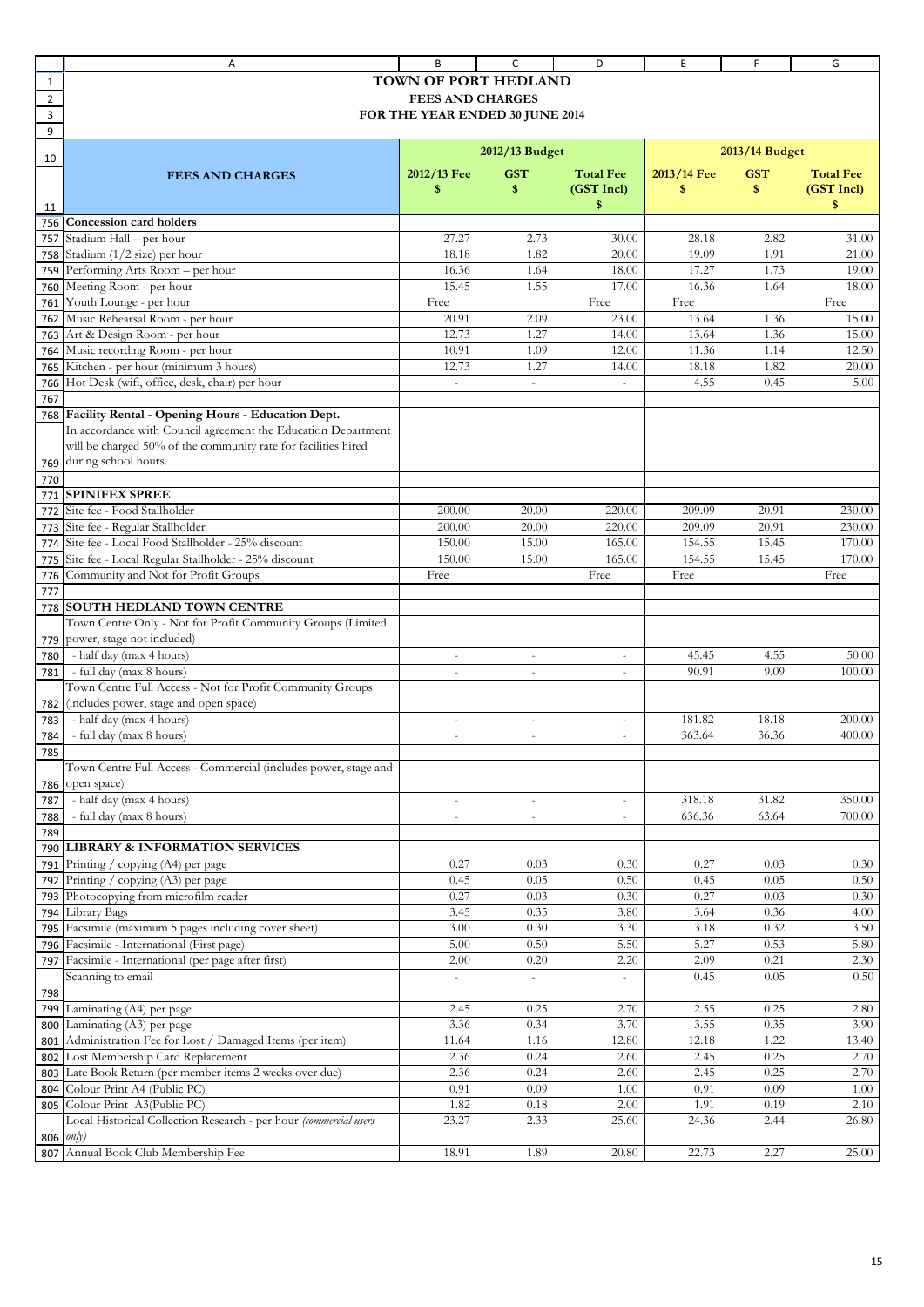|                | Α                                                                          | B                               | C                        | D                 | Ε                 | F.               | G                 |
|----------------|----------------------------------------------------------------------------|---------------------------------|--------------------------|-------------------|-------------------|------------------|-------------------|
| 1              |                                                                            | TOWN OF PORT HEDLAND            |                          |                   |                   |                  |                   |
| $\overline{2}$ |                                                                            | <b>FEES AND CHARGES</b>         |                          |                   |                   |                  |                   |
| 3              |                                                                            | FOR THE YEAR ENDED 30 JUNE 2014 |                          |                   |                   |                  |                   |
| 9              |                                                                            |                                 |                          |                   |                   |                  |                   |
|                |                                                                            |                                 | 2012/13 Budget           |                   |                   | 2013/14 Budget   |                   |
| 10             |                                                                            |                                 |                          | <b>Total Fee</b>  |                   | <b>GST</b>       | <b>Total Fee</b>  |
|                | <b>FEES AND CHARGES</b>                                                    | 2012/13 Fee<br>\$               | <b>GST</b><br>\$         | (GST Incl)        | 2013/14 Fee<br>\$ | \$               | (GST Incl)        |
|                |                                                                            |                                 |                          | \$                |                   |                  | \$                |
| 11<br>808      | Programs Workshops (External Facilitators):-                               |                                 |                          |                   |                   |                  |                   |
|                | - Adults - Level 1                                                         | 14.18                           | 1.42                     | 15.60             | 18.18             | 1.82             | 20.00             |
| 809            |                                                                            |                                 |                          |                   |                   |                  |                   |
|                | - Adults - Level 2                                                         | $\bar{a}$                       | $\sim$                   | $\bar{a}$         | 27.27             | 2.73             | 30.00             |
| 810            |                                                                            |                                 |                          |                   |                   |                  |                   |
|                | - Adults - Level 3                                                         |                                 |                          | ÷.                | 45.45             | 4.55             | 50.00             |
| 811            |                                                                            |                                 |                          |                   |                   |                  |                   |
|                | - Adults - Level 4                                                         | $\sim$                          | $\bar{a}$                | $\bar{a}$         | 90.91             | 9.09             | 100.00            |
| 812            |                                                                            |                                 |                          |                   |                   |                  |                   |
|                | - Children - Level 1                                                       | 4.73                            | 0.47                     | 5.20              | 5.45              | 0.55             | 6.00              |
| 813            |                                                                            |                                 |                          |                   |                   |                  |                   |
|                | - Children - Level 2                                                       | $\sim$                          | ÷,                       | $\sim$            | 9.09              | 0.91             | 10.00             |
| 814            |                                                                            |                                 |                          |                   |                   |                  |                   |
|                | - Children - Level 3                                                       | $\sim$                          | $\sim$                   | $\bar{a}$         | 13.64             | 1.36             | 15.00             |
| 815            |                                                                            |                                 |                          |                   |                   |                  |                   |
|                | - Children - Level 4                                                       | $\sim$                          | $\overline{\phantom{a}}$ | $\equiv$          | 18.18             | 1.82             | 20.00             |
| 816            |                                                                            |                                 |                          |                   |                   |                  |                   |
| 817            |                                                                            |                                 |                          |                   |                   |                  |                   |
| 818            |                                                                            |                                 |                          |                   |                   |                  |                   |
| 819            | Invigilation of Examination (max 3 hours)                                  | 68.18                           | 6.82                     | 75.00             | 71.45             | 7.15             | 78.60             |
| 820            |                                                                            |                                 |                          |                   |                   |                  |                   |
| 821            | Community Bus (24 Seats)                                                   |                                 |                          |                   |                   |                  |                   |
| 822            | Bond (waiver at CEO discretion)<br>Hire per Day (or part there of)         | 1,040.00<br>50.09               | $\omega$<br>5.01         | 1,040.00<br>55.10 | 1,040.00<br>52.45 | $\omega$<br>5.25 | 1,040.00<br>57.70 |
| 823<br>824     | Rate per kilometre (first 100km free)                                      | 0.27                            | 0.03                     | 0.30              | 0.27              | 0.03             | 0.30              |
| 825            |                                                                            |                                 |                          |                   |                   |                  |                   |
| 826            | <b>ENVIRONMENTAL HEALTH</b>                                                |                                 |                          |                   |                   |                  |                   |
| 827            | <b>Trading in Public Places</b>                                            |                                 |                          |                   |                   |                  |                   |
| 828            | Application Fee                                                            | 52.00                           |                          | 52.00             | 55.00             |                  | 55.00             |
| 829            | 1 Day Fee                                                                  | 52.00                           |                          | 52.00             | 55.00             |                  | 55.00             |
| 830            | 1 week or part thereof                                                     | 120.00                          |                          | 120.00            | 125.00            |                  | 125.00            |
| 831            | month or part thereof                                                      | 240.00                          |                          | 240.00            | 250.00            |                  | 250.00            |
| 832            | year or part thereof                                                       | 589.00                          |                          | 589.00            | 620.00            |                  | 620.00            |
| 833            |                                                                            |                                 |                          |                   |                   |                  |                   |
| 834            | <b>Lodging Houses</b>                                                      |                                 |                          |                   |                   |                  |                   |
| 835            | Lodging House Registration (includes Motels)                               | 200.00                          |                          | 200.00            | 200.00            |                  | 200.00            |
| 836            |                                                                            |                                 |                          |                   |                   |                  |                   |
| 837            | Food Act 2008                                                              |                                 |                          |                   |                   |                  |                   |
| 838            | Notification Fee - high, medium & low risk                                 | 53.00                           |                          | 53.00             | 56.00             |                  | 56.00             |
|                | Notification Fee - Exempted Food Premises, Not for Profit &                | No Fee                          |                          | No Fee            | No Fee            |                  | No Fee            |
| 839            | Community Groups                                                           |                                 |                          |                   |                   |                  |                   |
| 840            |                                                                            |                                 |                          |                   |                   |                  |                   |
| 841            | <b>Registered Premises Assessment Fee</b>                                  |                                 |                          |                   |                   |                  |                   |
| 842<br>843     | High Risk (2 assessments per year)<br>Medium Risk (2 assessments per year) | 426.00<br>426.00                |                          | 426.00<br>426.00  | 445.00<br>445.00  |                  | 445.00<br>445.00  |
|                | Low Risk (1 assessment per year)                                           | 213.00                          |                          | 213.00            | 225.00            |                  | 225.00            |
| 844<br>845     | Very Low Risk                                                              |                                 |                          | No fee            |                   |                  | No Fee            |
| 846            | Second & Subsequent Re-Assessment (fee per hour)                           | 94.00                           |                          | 94.00             | 100.00            |                  | 100.00            |
| 847            | Transfer Fee                                                               | 53.00                           |                          | 53.00             | 56.00             |                  | 56.00             |
| 848            |                                                                            |                                 |                          |                   |                   |                  |                   |
|                | Application Fee - Construct & Establish a Food Premises                    |                                 |                          |                   |                   |                  |                   |
| 849            | (s110(3)) & Includes Notification Fee                                      |                                 |                          |                   |                   |                  |                   |
|                | Supplementary Fees Based on Fee for Service (LG Act 1995 Part 6            |                                 |                          |                   |                   |                  |                   |
| 850            | Div 5 Sub 2)                                                               |                                 |                          |                   |                   |                  |                   |
| 851            | - first hour                                                               | 188.00                          |                          | 188.00            | 181.82            | 18.18            | 200.00            |
| 852            | - each hour thereafter                                                     | 94.00                           |                          | 94.00             | 90.91             | 9.09             | 100.00            |
| 853            |                                                                            |                                 |                          |                   |                   |                  |                   |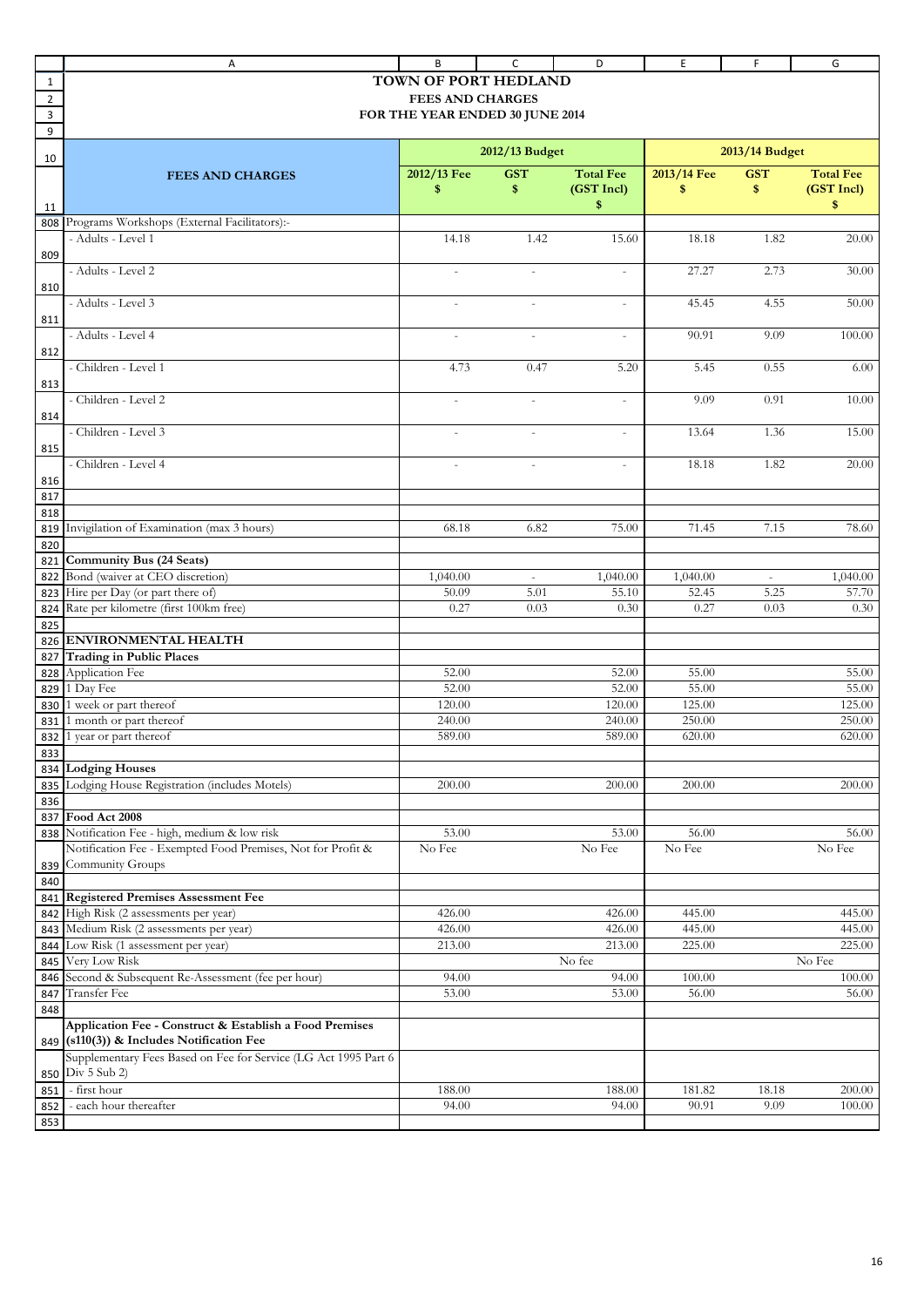|                | Α                                                                                                   | B                               | c              | D                | E           | F              | G                |
|----------------|-----------------------------------------------------------------------------------------------------|---------------------------------|----------------|------------------|-------------|----------------|------------------|
| 1              |                                                                                                     | TOWN OF PORT HEDLAND            |                |                  |             |                |                  |
| $\overline{2}$ |                                                                                                     | <b>FEES AND CHARGES</b>         |                |                  |             |                |                  |
| 3              |                                                                                                     | FOR THE YEAR ENDED 30 JUNE 2014 |                |                  |             |                |                  |
| 9              |                                                                                                     |                                 |                |                  |             |                |                  |
| 10             |                                                                                                     |                                 | 2012/13 Budget |                  |             | 2013/14 Budget |                  |
|                | <b>FEES AND CHARGES</b>                                                                             | 2012/13 Fee                     | <b>GST</b>     | <b>Total Fee</b> | 2013/14 Fee | <b>GST</b>     | <b>Total Fee</b> |
|                |                                                                                                     | \$                              | \$             | (GST Incl)       | \$          | \$             | (GST Incl)       |
|                |                                                                                                     |                                 |                | \$               |             |                | \$               |
| 11             |                                                                                                     |                                 |                |                  |             |                |                  |
| 854            | <b>Assessing Lodging House Floor Plans</b><br>Research Fee - Research required above normal service |                                 |                |                  |             |                |                  |
| 855            |                                                                                                     |                                 |                |                  |             |                |                  |
| 856            | - first hour                                                                                        | 170.91                          | 17.09          | 188.00           | 181.82      | 18.18          | 200.00           |
| 857            | - each hour thereafter                                                                              | 85.45                           | 8.55           | 94.00            | 90.91       | 9.09           | 100.00           |
| 858            | Holiday Chalets and Cabins per unit                                                                 | 17.27                           | 1.73           | 19.00            | 18.18       | 1.82           | 20.00            |
|                | Private Water/Food Sampling Requested for Analysis (Lab                                             |                                 |                |                  |             |                |                  |
| 859            | analysis not included, sample inspection only.)                                                     |                                 |                |                  |             |                |                  |
| 860            | - first hour                                                                                        | 170.91                          | 17.09          | 188.00           | 181.82      | 18.18          | 200.00           |
| 861            | - each hour thereafter                                                                              | 85.45                           | 8.55           | 94.00            | 90.91       | 9.09           | 100.00           |
| 862            | Temporary Accommodation Application Fee                                                             | 165.45                          | 16.55          | 182.00           | 172.73      | 17.27          | 190.00           |
| 863            |                                                                                                     |                                 |                |                  |             |                |                  |
| 864            | Certificates                                                                                        |                                 |                |                  |             |                |                  |
| 865            | Liquor Act Certification Section 39                                                                 |                                 |                |                  |             |                |                  |
| 866            | - first hour                                                                                        | 170.91                          | 17.09          | 188.00           | 181.82      | 18.18          | 200.00           |
| 867            | - each hour thereafter                                                                              | 85.45                           | 8.55           | 94.00            | 90.91       | 9.09           | 100.00           |
| 868            | Gaming Act Certification Section 50 (1)                                                             |                                 |                |                  |             |                |                  |
| 869            | - first hour                                                                                        | 170.91                          | 17.09          | 188.00           | 181.82      | 18.18          | 200.00           |
| 870            | - each hour thereafter                                                                              | 85.45                           | 8.55           | 94.00            | 90.91       | 9.09           | 100.00           |
| 871            |                                                                                                     |                                 |                |                  |             |                |                  |
|                | Local Government Report Fee (Septic tank applications to                                            |                                 |                |                  |             |                |                  |
| 872            | Dept of Health)                                                                                     |                                 |                |                  |             |                |                  |
| 873            | Local government report fee                                                                         | 102.73                          | 10.27          | 113.00           | 102.73      | 10.27          | 113.00           |
| 874            |                                                                                                     |                                 |                |                  |             |                |                  |
| 875            | <b>Private Works</b>                                                                                |                                 |                |                  |             |                |                  |
|                | Environmental Health Officer requested to do works (e.g. special                                    |                                 |                |                  |             |                |                  |
| 876            | sampling for other companies, including equipment)                                                  |                                 |                |                  |             |                |                  |
| 877            | - first hour                                                                                        | 170.91                          | 17.09          | 188.00           | 181.82      | 18.18          | 200.00           |
| 878            | - each hour thereafter                                                                              | 85.45                           | 8.55           | 94.00            | 90.91       | 9.09           | 100.00           |
| 879            |                                                                                                     |                                 |                |                  |             |                |                  |
| 880            | <b>Asbestos Sampling</b>                                                                            |                                 |                |                  |             |                |                  |
|                | Take asbestos sample and have analysed and supply report (does                                      |                                 |                |                  |             |                |                  |
| 881            | not include analysis costs)                                                                         |                                 |                |                  |             |                |                  |
| 882            | - first hour                                                                                        | 260.00                          | 26.00          | 286.00           | 272.73      | 27.27          | 300.00           |
|                | - each hour thereafter                                                                              | 85.45                           | 8.55           | 94.00            | 90.91       | 9.09           | 100.00           |
| 883            |                                                                                                     |                                 |                |                  |             |                |                  |
| 884            |                                                                                                     |                                 |                |                  |             |                |                  |
| 885            | <b>BUILDING SERVICES</b>                                                                            |                                 |                |                  |             |                |                  |
| 886            | <b>Building Approvals</b>                                                                           |                                 |                |                  |             |                |                  |
| 887            | <b>Building Approval Bonds</b>                                                                      |                                 |                |                  |             |                |                  |
| 888            | Kerbing (entire lot frontages) (per m)                                                              | 42.60                           |                | 42.60            | 44.60       |                | 44.60            |
|                | Footpaths (includes dual use paths entire lot frontage) (per m2)                                    | 160.00                          |                | 160.00           | 167.70      |                | 167.70           |
| 889            |                                                                                                     |                                 |                |                  |             |                |                  |
|                | Re-inspection Fee for Regulatory Swimming Pool Inspections -                                        |                                 |                |                  | 174.55      | 17.45          | 192.00           |
|                | price per inspection (4 yearly mandatory inspections)                                               |                                 |                |                  |             |                |                  |
| 890            |                                                                                                     |                                 |                |                  |             |                |                  |
|                | Standard Property Enquiry (incl list of Building Approvals)                                         | 209.09                          | 20.91          | 230.00           | 263.64      | 26.36          | 290.00           |
| 891            |                                                                                                     |                                 |                |                  |             |                |                  |
|                | Premium Property Enquiry - included list of building approvals,                                     |                                 |                |                  | 600.00      | 60.00          | 660.00           |
|                | site inspection and report. (External inspection only)                                              |                                 |                |                  |             |                |                  |
| 892            |                                                                                                     |                                 |                |                  |             |                |                  |
|                | Fast track Premium Property Enquiry - included list of building                                     |                                 |                |                  | 900.00      | 90.00          | 990.00           |
|                | approvals, site inspection and report. (External inspection only)                                   |                                 |                |                  |             |                |                  |
| 893            |                                                                                                     |                                 |                |                  |             |                |                  |
| 894            | Search and photocopy fee for building plans (per property)                                          |                                 |                |                  | 272.73      | 27.27          | 300.00           |
|                |                                                                                                     |                                 |                |                  |             |                |                  |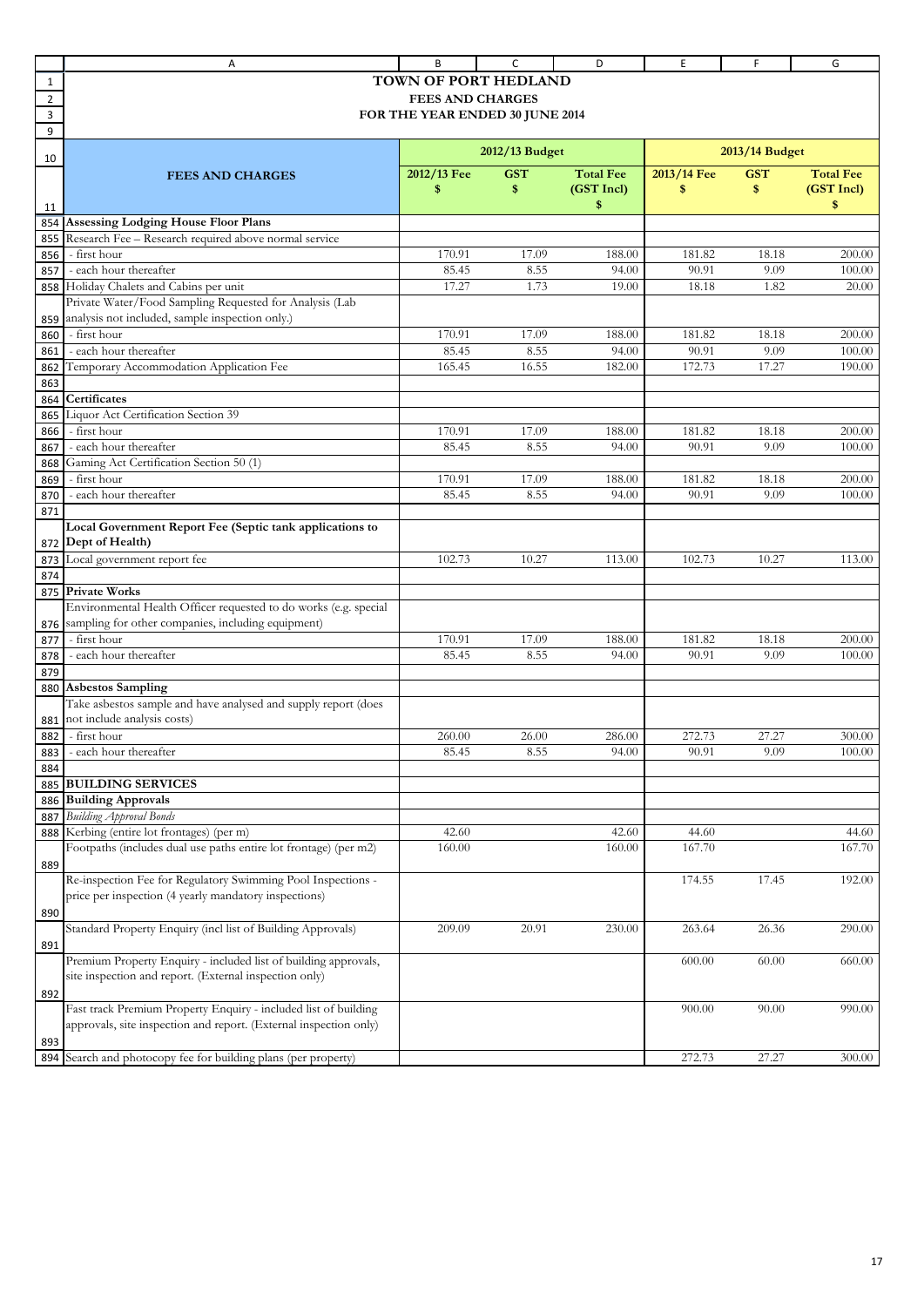|             | Α                                                                                               | B                               | C              | D                | E           | F              | G                                     |
|-------------|-------------------------------------------------------------------------------------------------|---------------------------------|----------------|------------------|-------------|----------------|---------------------------------------|
| 1           |                                                                                                 | <b>TOWN OF PORT HEDLAND</b>     |                |                  |             |                |                                       |
| $\mathbf 2$ |                                                                                                 | <b>FEES AND CHARGES</b>         |                |                  |             |                |                                       |
| 3           |                                                                                                 | FOR THE YEAR ENDED 30 JUNE 2014 |                |                  |             |                |                                       |
| 9           |                                                                                                 |                                 |                |                  |             |                |                                       |
| 10          |                                                                                                 |                                 | 2012/13 Budget |                  |             | 2013/14 Budget |                                       |
|             | <b>FEES AND CHARGES</b>                                                                         | 2012/13 Fee                     | <b>GST</b>     | <b>Total Fee</b> | 2013/14 Fee | <b>GST</b>     | <b>Total Fee</b>                      |
|             |                                                                                                 | \$                              | \$             | (GST Incl)       | \$          | \$             | (GST Incl)                            |
| 11          |                                                                                                 |                                 |                | \$               |             |                | \$                                    |
|             | Certificate of Design Compliance (GST inclusive) based on                                       |                                 |                |                  |             |                |                                       |
| 895         | Estimated Value of Construction (EVC)                                                           |                                 |                |                  |             |                |                                       |
| 896         | - \$0 - \$1,000,000 (minimum charge (\$1,155.00)<br>- \$1,000,0001 to \$2,500,000               |                                 |                |                  | 1,050.00    | 105.00         | 1,155.00<br>\$3850.00 plus            |
|             |                                                                                                 |                                 |                |                  |             |                | $0.198\%$ EVC                         |
|             |                                                                                                 |                                 |                |                  |             |                | less \$1,000,000                      |
| 897         |                                                                                                 |                                 |                |                  |             |                |                                       |
|             | - \$2,500,001 and over                                                                          |                                 |                |                  |             |                | \$6820.00 plus                        |
|             |                                                                                                 |                                 |                |                  |             |                | 0.099% of EVC                         |
|             |                                                                                                 |                                 |                |                  |             |                | less \$2,500,000                      |
| 898         |                                                                                                 |                                 |                |                  |             |                | Maximum                               |
| 899         | - Maximum fee payable \$110,000.00                                                              |                                 |                |                  |             |                | \$110,000                             |
| 900         |                                                                                                 |                                 |                |                  |             |                |                                       |
| 901         | Certificate of Construction Compliance                                                          |                                 |                |                  |             |                |                                       |
|             | - when a Certificate of Design Compliance has been issued by                                    |                                 |                |                  | 530.91      | 53.09          | 584.00                                |
|             | 902 ToPH for the same specific building work                                                    |                                 |                |                  |             |                |                                       |
|             | - when a Certificate of Design Compliance for the works has                                     |                                 |                |                  | 2,000.00    | 200.00         | 2,200.00                              |
| 903         | been issued by a Private Certifier                                                              |                                 |                |                  |             |                |                                       |
| 904         | Certificate of Building Compliance Unauthorised building works                                  |                                 |                |                  |             |                |                                       |
|             | purpose based on Estimated Value of Construction (EVC)                                          |                                 |                |                  |             |                |                                       |
| 905         |                                                                                                 |                                 |                |                  |             |                |                                       |
| 906         | - \$0 - \$1,000,000 (minimum charge (\$1,650.00)                                                |                                 |                |                  | 1,500.00    | 150.00         | 1,650.00                              |
|             | $-$ \$1,000,0001 to \$2,500,000                                                                 |                                 |                |                  |             |                | \$5,500.00 plus                       |
|             |                                                                                                 |                                 |                |                  |             |                | 0.278% of EVC                         |
|             |                                                                                                 |                                 |                |                  |             |                | less \$1,000,000                      |
| 907         |                                                                                                 |                                 |                |                  |             |                |                                       |
|             | - \$2,500,001 and over                                                                          |                                 |                |                  |             |                | \$9,670 plus<br>0.138% of EVC         |
|             |                                                                                                 |                                 |                |                  |             |                | less \$2,500,000                      |
| 908         |                                                                                                 |                                 |                |                  |             |                |                                       |
|             | - Maximum fee payable \$150,000                                                                 |                                 |                |                  |             |                | Maximum                               |
| 909         |                                                                                                 |                                 |                |                  |             |                | \$150,000                             |
| 910         |                                                                                                 |                                 |                |                  |             |                |                                       |
|             | Certificate of Building Compliance (GST Inclusive) Formalise<br>existing building works purpose |                                 |                |                  |             |                |                                       |
| 911<br>912  | - Class 1a, 10a, b and c                                                                        |                                 |                |                  | 530.91      | 53.09          | 584.00                                |
| 913         | - Class 1b, 2 to 9 inclusive                                                                    |                                 |                |                  | 2,000.00    | 200.00         | 2,200.00                              |
| 914         |                                                                                                 |                                 |                |                  |             |                |                                       |
|             | Certificate of Building Compliance (GST inclusive) Strata Purposes                              |                                 |                |                  |             |                | \$288.00 plus                         |
|             |                                                                                                 |                                 |                |                  |             |                | \$75.00 for each                      |
|             |                                                                                                 |                                 |                |                  |             |                | strata covered by                     |
|             |                                                                                                 |                                 |                |                  |             |                | the application,<br>but not less than |
|             |                                                                                                 |                                 |                |                  |             |                | \$150                                 |
| 915         |                                                                                                 |                                 |                |                  |             |                |                                       |
| 916         |                                                                                                 |                                 |                |                  |             |                |                                       |
| 917         | Inspection Fees (GST Inclusive) Minimum 1 hour charge                                           |                                 |                |                  |             |                |                                       |
|             | - Class 1a, 10a, 10b and 10c (building / unit / structure etc) per                              |                                 |                |                  | 174.55      | 17.45          | 192.00                                |
|             | 918 inspection                                                                                  |                                 |                |                  |             |                |                                       |
|             | - Class 1b and 2 to 9 inclusive (building / unit / structure etc) per                           |                                 |                |                  | 265.45      | 26.55          | 292.00                                |
| 920         | 919 inspection                                                                                  |                                 |                |                  |             |                |                                       |
|             | Re-inspection Fees (GST Inclusive) Minimum 1 hour charge                                        |                                 |                |                  |             |                |                                       |
| 921         |                                                                                                 |                                 |                |                  |             |                |                                       |
|             | - Class 1a, 10a, 10b and 10c (building / unit / structure etc) per                              |                                 |                |                  | 174.55      | 17.45          | 192.00                                |
| 922         | inspection                                                                                      |                                 |                |                  |             |                |                                       |
|             | - Class 1b and 2 to 9 inclusive (building / unit / structure etc) per                           |                                 |                |                  | 265.45      | 26.55          | 292.00                                |
|             | 923 inspection                                                                                  |                                 |                |                  |             |                |                                       |
| 924         | Local Government Approval of Battery Powered Smoke Alarms                                       |                                 |                |                  | 154.55      | 15.45          | 170.00                                |
|             | 925 (GST Inclusive)                                                                             |                                 |                |                  |             |                |                                       |
|             |                                                                                                 |                                 |                |                  |             |                |                                       |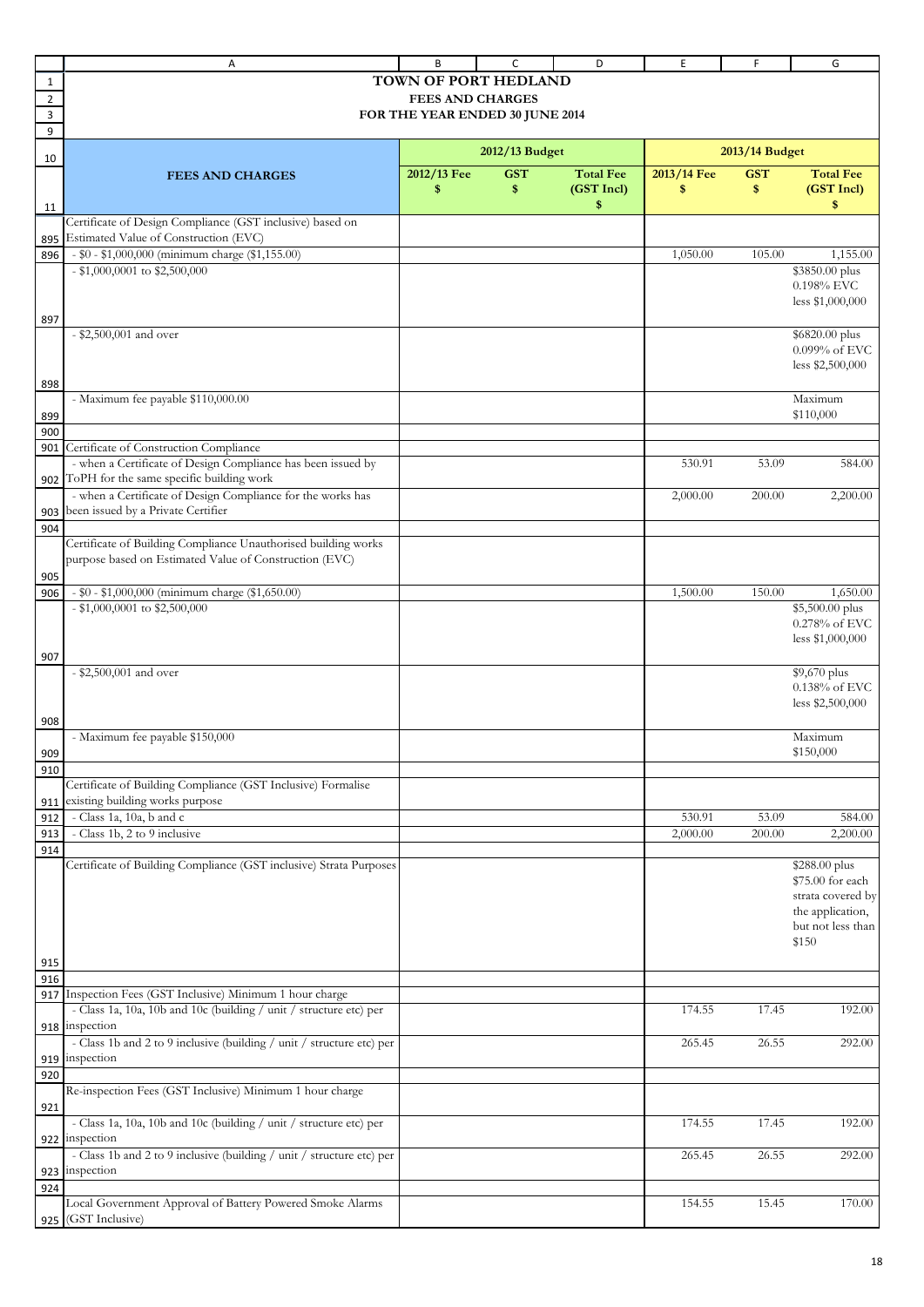|                | Α                                                                  | В                               | C              | D                | E           | F              | G                |
|----------------|--------------------------------------------------------------------|---------------------------------|----------------|------------------|-------------|----------------|------------------|
| 1              |                                                                    | <b>TOWN OF PORT HEDLAND</b>     |                |                  |             |                |                  |
| $\overline{2}$ |                                                                    | <b>FEES AND CHARGES</b>         |                |                  |             |                |                  |
| 3              |                                                                    | FOR THE YEAR ENDED 30 JUNE 2014 |                |                  |             |                |                  |
| 9              |                                                                    |                                 |                |                  |             |                |                  |
|                |                                                                    |                                 | 2012/13 Budget |                  |             | 2013/14 Budget |                  |
| 10             |                                                                    |                                 |                |                  |             |                |                  |
|                | <b>FEES AND CHARGES</b>                                            | 2012/13 Fee                     | <b>GST</b>     | <b>Total Fee</b> | 2013/14 Fee | <b>GST</b>     | <b>Total Fee</b> |
|                |                                                                    | \$                              | \$             | (GST Incl)       | \$          | \$             | (GST Incl)       |
| 11             |                                                                    |                                 |                | \$               |             |                | \$               |
| 926            |                                                                    |                                 |                |                  |             |                |                  |
| 927            | Professional Consultancy (GST Inclusive) per hour                  |                                 |                |                  |             |                |                  |
| 928            | - Manager Building Services                                        |                                 |                |                  | 275.00      | 27.50          | 302.50           |
| 929            | - Coordinator / Senior Building Surveyor                           |                                 |                |                  | 220.45      | 22.05          | 242.50           |
| 930            | - Building Surveyor                                                |                                 |                |                  | 174.55      | 17.45          | 192.00           |
| 931            | - Administration Officer                                           |                                 |                |                  | 87.27       | 8.73           | 96.00            |
| 932            |                                                                    |                                 |                |                  |             |                |                  |
| 933            | Administration Fee                                                 |                                 |                |                  | 87.27       | 8.73           | 96.00            |
| 934            | Performance Based Assessment (GST Inclusive)                       |                                 |                |                  |             |                | POA              |
| 935            | Certificate of Building Compliance (includes 1 inspection)         | 2,000.00                        | 200.00         | 2,200.00         | 2,096.00    | 209.60         | 2,305.60         |
| 936            | Certificate of Construction Compliance                             | 2,000.00                        | 200.00         | 2,200.00         | 2,096.00    | 209.60         | 2,305.60         |
| 937            | Change of Builder after Building Licence has been issued           | 209.09                          | 20.91          | 230.00           | 219.09      | 21.91          | 241.00           |
| 938            | Copy of Home Indemnity Insurance Certificate                       | 52.00                           | 5.20           | 57.20            | 54.45       | 5.45           | 59.90            |
| 939            |                                                                    |                                 |                |                  |             |                |                  |
| 940            | <b>TOWN PLANNING</b>                                               |                                 |                |                  |             |                |                  |
|                | Clearance of Planning related Conditions (Charge is per request)   | 281.82                          | 28.18          | 310.00           | 295.36      | 29.54          | 324.90           |
| 941            |                                                                    |                                 |                |                  |             |                |                  |
|                | Section 70A / Restrictive Covenant Request (Charge is per          | 281.82                          | 28.18          | 310.00           | 295.36      | 29.54          | 324.90           |
| 942            | request)                                                           |                                 |                |                  |             |                |                  |
|                | Section 40 Certificate - Liquor License (Charge is per request)    | 125.45                          | 12.55          | 138.00           | 293.09      | 29.31          | 322.40           |
|                |                                                                    |                                 |                |                  |             |                |                  |
| 943            |                                                                    |                                 |                |                  |             |                |                  |
|                | Road and / or Pedestrian Accessway closure (Charge per request)    | 318.18                          | 31.82          | 350.00           | 1,146.82    | 114.68         | 1,261.50         |
|                |                                                                    |                                 |                |                  |             |                |                  |
| 944            |                                                                    |                                 |                |                  |             |                |                  |
| 945            | Application for Extension of Time (Charge per request)             | 181.82                          | 18.18          | 200.00           | 190.55      | 19.05          | 209.60           |
|                | Amended Development Application (Charge is 50% of original         | 138.18                          | 13.82          | 152.00           | 144.82      | 14.48          | 159.30           |
| 946            | DA fee with a minimum charge of \$158.10                           |                                 |                |                  |             |                |                  |
| 947            | Development Assessment Group (DAG)                                 | 227.27                          | 22.73          | 250.00           | 238.18      | 23.82          | 262.00           |
| 948            | Returning of incomplete applications                               | 76.36                           | 7.64           | 84.00            | 80.00       | 8.00           | 88.00            |
|                | Subdivision reinspection fee                                       | 90.91                           | 9.09           | 100.00           | 95.27       | 9.53           | 104.80           |
|                | Where a developer has advised that subdivision works are           |                                 |                |                  |             |                |                  |
|                | complete, but are found on first inspection to be incomplete and a |                                 |                |                  |             |                |                  |
|                | 949 reinspection is required                                       |                                 |                |                  |             |                |                  |
| 950            | E-planning Fee (restricted to pre-arranged applications)           |                                 |                |                  | 136.36      | 13.64          | 150.00           |
| 951            |                                                                    |                                 |                |                  |             |                |                  |
| 952            | <b>External Referrals</b>                                          |                                 |                |                  |             |                |                  |
| 953            | $0$ - 50 letters                                                   | 200.00                          | 20.00          | 220.00           | 209.64      | 20.96          | 230.60           |
| 954            | 51 - 100 letters                                                   | 300.00                          | 30.00          | 330.00           | 314.36      | 31.44          | 345.80           |
| 955            | 101 - 500 letters                                                  | 500.00                          | 50.00          | 550.00           | 524.00      | 52.40          | 576.40           |
| 956            | $501 + letters$                                                    | 1,009.09                        | 100.91         | 1,110.00         | 1,057.55    | 105.75         | 1,163.30         |
| 957            |                                                                    |                                 |                |                  |             |                |                  |
| 958            | <b>SCHEME AMENDMENTS &amp; STRUCTURE PLANS</b>                     |                                 |                |                  |             |                |                  |
|                | Development Plans / Scheme Amendments                              | 6,869.27                        | 686.93         | 7,556.20         | 8,871.45    | 887.15         | 9,758.60         |
|                |                                                                    |                                 |                |                  |             |                |                  |
|                |                                                                    |                                 |                |                  |             |                |                  |
| 959            |                                                                    |                                 |                |                  |             |                |                  |
|                | Area Specific Plans / Detailed Area Plans                          | 1,363.64                        | 136.36         | 1,500.00         | 1,429.09    | 142.91         | 1,572.00         |
|                |                                                                    |                                 |                |                  |             |                |                  |
|                |                                                                    |                                 |                |                  |             |                |                  |
| 960            |                                                                    |                                 |                |                  |             |                |                  |
|                | Amended Development Plans / ASP / DAP                              |                                 |                |                  |             |                | 25% of original  |
| 961            |                                                                    |                                 |                |                  |             |                | fee              |
| 962            |                                                                    |                                 |                |                  |             |                |                  |
| 963            | Advertising                                                        |                                 |                |                  |             |                |                  |
| 964            | On-site                                                            | 515.55                          | 51.55          | 567.10           | 540.27      | 54.03          | 594.30           |
| 965            | Newspaper                                                          | 584.55                          | 58.45          | 643.00           | 612.64      | 61.26          | 673.90           |
| 966            | Copies of Scheme Text                                              | 26.09                           | 2.61           | 28.70            | 27.36       | 2.74           | 30.10            |
| 967            |                                                                    |                                 |                |                  |             |                |                  |
| 968            | <b>ECONOMIC DEVELOPMENT</b>                                        |                                 |                |                  |             |                |                  |
|                | Economic and Land Development Advice - incl. written, research,    | 67.91                           | 6.79           | 74.70            | 71.18       | 7.12           | 78.30            |
| 969            | presentations etc (per hour)                                       |                                 |                |                  |             |                |                  |
|                | Publications (excludes those where amount determined by other      |                                 |                | At Cost plus     |             |                | At Cost plus     |
|                | 970 legislation)                                                   |                                 |                | 10%              |             |                | 10%              |
|                |                                                                    |                                 |                |                  |             |                |                  |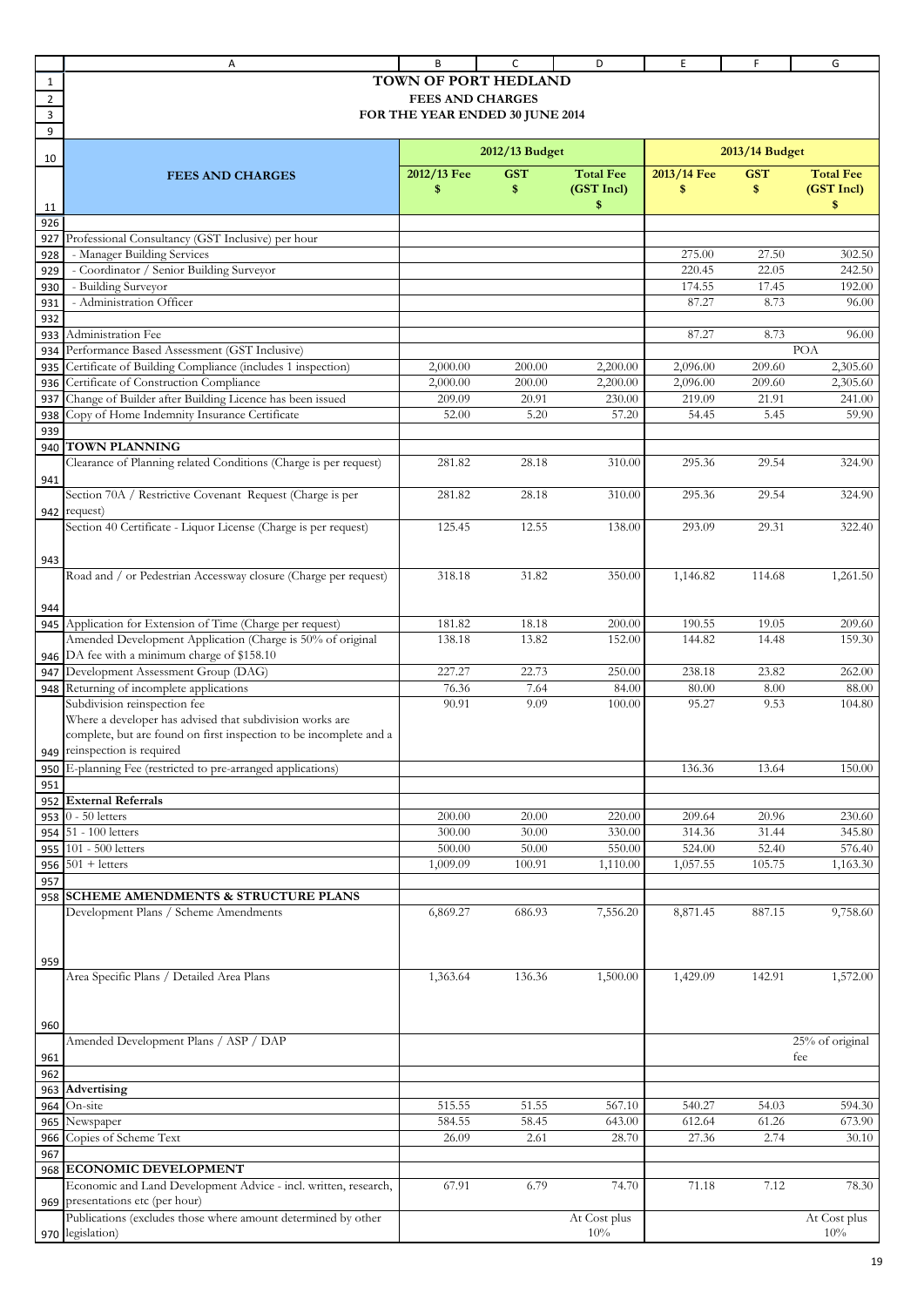|                | Α                                                                                              | B                               | C                        | D                | E                        | F                                                       | G                |
|----------------|------------------------------------------------------------------------------------------------|---------------------------------|--------------------------|------------------|--------------------------|---------------------------------------------------------|------------------|
| 1              |                                                                                                | <b>TOWN OF PORT HEDLAND</b>     |                          |                  |                          |                                                         |                  |
| $\overline{2}$ |                                                                                                | <b>FEES AND CHARGES</b>         |                          |                  |                          |                                                         |                  |
| 3              |                                                                                                | FOR THE YEAR ENDED 30 JUNE 2014 |                          |                  |                          |                                                         |                  |
| 9              |                                                                                                |                                 |                          |                  |                          |                                                         |                  |
| 10             |                                                                                                |                                 | 2012/13 Budget           |                  |                          | 2013/14 Budget                                          |                  |
|                | <b>FEES AND CHARGES</b>                                                                        | 2012/13 Fee                     | <b>GST</b>               | <b>Total Fee</b> | 2013/14 Fee              | <b>GST</b>                                              | <b>Total Fee</b> |
|                |                                                                                                | \$                              | \$                       | (GST Incl)       | \$                       | \$                                                      | (GST Incl)       |
| 11             |                                                                                                |                                 |                          | \$               |                          |                                                         | \$               |
| 971            | <b>RANGER SERVICES</b>                                                                         |                                 |                          |                  |                          |                                                         |                  |
| 972<br>973     | Dogs & Cats (GST Exempt)                                                                       |                                 |                          |                  |                          |                                                         |                  |
| 974            | Seizure and impounding of a dog - Unregistered                                                 | 109.00                          |                          | 109.00           | 130.00                   |                                                         | 130.00           |
|                | Seizure and impounding of a dog - second or subsequent                                         | 109.00                          |                          | 109.00           | 140.00                   |                                                         | 140.00           |
| 975            | impoundment                                                                                    |                                 |                          |                  |                          |                                                         |                  |
|                | Seizure and impounding of a registered dog (poundable)                                         | 69.00                           |                          | 69.00            | 75.00                    | ÷,                                                      | 75.00            |
| 976            |                                                                                                |                                 |                          |                  |                          |                                                         |                  |
|                | Maintenance of dog in pound (pay per day or part thereof) -                                    | 17.00                           |                          | 17.00            | 20.00                    |                                                         | 20.00            |
| 977            | sustenance                                                                                     |                                 |                          |                  |                          |                                                         |                  |
|                | Maintenance of cat/kitten in pound (pay per day or part thereof) -                             | 7.00                            | ٠                        | 7.00             | 10.00                    | ÷.                                                      | 10.00            |
| 978            | sustenance                                                                                     |                                 |                          |                  |                          |                                                         |                  |
| 979            | Seizure and return of dog without impounding<br>Return of a dog impounded outside normal hours | 69.00<br>46.00                  |                          | 69.00            | 75.00<br>200.00          | L.                                                      | 75.00            |
| 980<br>981     | Surrender of a puppy per dog                                                                   |                                 | ä,                       | 46.00            | 20.00                    | $\bar{\phantom{a}}$<br>$\sim$                           | 200.00<br>20.00  |
|                | Surrender of a Dog                                                                             | 29.00                           |                          | 29.00            | 40.00                    |                                                         | 40.00            |
| 982            |                                                                                                |                                 |                          |                  |                          |                                                         |                  |
|                | Surrender of cat/kitten                                                                        | 12.00                           | ÷                        | 12.00            | 15.00                    | ä,                                                      | 15.00            |
| 983            |                                                                                                |                                 |                          |                  |                          |                                                         |                  |
| 984            | Replacement Dog or Cat Registration Tag                                                        |                                 |                          |                  | 2.00                     |                                                         | 2.00             |
| 985            | Application to keep more than two Dogs                                                         |                                 |                          |                  | 150.00                   | $\sim$                                                  | 150.00           |
| 986            | Licence to keep an approved kennel                                                             | 100.00                          | $\overline{\phantom{a}}$ | 100.00           | 100.00                   | $\overline{\phantom{a}}$                                | 100.00           |
| 987            | Renewal of a licence to keep an approved kennel                                                | 69.00                           |                          | 69.00            | 75.00                    | $\overline{\phantom{a}}$                                | 75.00            |
| 988            | Deposit Dog Anti Barking Collar<br>Hire of Dog Anti Barking Collar - per fortnight             | 110.00<br>15.00                 | ÷,                       | 110.00<br>15.00  | 125.00<br>20.00          | $\mathcal{L}_{\mathcal{A}}$<br>$\overline{\phantom{a}}$ | 125.00<br>20.00  |
| 989<br>990     |                                                                                                | $\blacksquare$                  | $\overline{\phantom{a}}$ |                  |                          |                                                         |                  |
| 991            | Impound Fees (GST Exempt)                                                                      |                                 |                          |                  |                          |                                                         |                  |
|                | Impound Fees Chargeable by Ranger after 06:00am and before                                     | 180.00                          |                          | 180.00           | 180.00                   |                                                         | 180.00           |
|                | 992 18:00pm                                                                                    |                                 |                          |                  |                          |                                                         |                  |
|                | Impound Fees Chargeable by Ranger after 18:00pm and before                                     | 200.00                          |                          | 200.00           | 200.00                   |                                                         | 200.00           |
| 993            | 06:00am                                                                                        |                                 |                          |                  |                          |                                                         |                  |
| 994            | Poundage Fees for Cattle Impounded                                                             |                                 |                          |                  | $\overline{\phantom{a}}$ | $\overline{\phantom{a}}$                                |                  |
| 995            | - first 24 hours                                                                               | 16.00                           | ÷,                       | 16.00            | 16.00                    | $\bar{a}$                                               | 16.00            |
| 996            | - each 24 hours or part thereafter                                                             | 5.00<br>5.00                    |                          | $5.00$<br>5.00   | 5.00<br>5.00             |                                                         | 5.00<br>5.00     |
| 997            | Sustenance for Cattle Impounded each 24 hours or part thereafter                               |                                 |                          |                  |                          |                                                         |                  |
|                | Impound, Poundage, Sustenance fees for suckling animal under the                               |                                 |                          |                  |                          |                                                         |                  |
| 998            | age of 6 months running with its mother                                                        | Free                            |                          | Free             |                          |                                                         | Free             |
| 999            |                                                                                                |                                 |                          |                  |                          |                                                         |                  |
|                | 1000 Abandoned Vehicles                                                                        |                                 |                          |                  |                          |                                                         |                  |
|                | 1001 Towing Charge                                                                             |                                 |                          |                  |                          |                                                         |                  |
| 1002           | - Light Vehicle                                                                                |                                 |                          |                  | 136.36                   | 13.64                                                   | 150.00           |
| 1003           | - Burnt out Vehicle                                                                            |                                 |                          |                  | 227.27                   | 22.73                                                   | 250.00           |
| 1004           | - Bus                                                                                          |                                 |                          |                  | 590.91                   | 59.09                                                   | 650.00           |
| 1005           | - Truck                                                                                        |                                 |                          |                  | 590.91                   | 59.09                                                   | 650.00           |
| 1007           | 1006 Storage of impounded vehicle (per month or part thereof)<br>Administrative Maintenance    | 62.73<br>25.45                  | 6.27<br>2.55             | 69.00<br>28.00   | 136.36<br>31.82          | 13.64<br>3.18                                           | 150.00<br>35.00  |
| 1008           |                                                                                                |                                 |                          |                  |                          |                                                         |                  |
|                | 1009 Trespassing Livestock (GST Exempt)                                                        |                                 |                          |                  |                          |                                                         |                  |
|                | Trespass in enclosed growing crop of any kind, or enclosure from                               |                                 |                          |                  |                          |                                                         |                  |
|                | with the crop has not been removed or in an enclosed public                                    |                                 |                          |                  |                          |                                                         |                  |
|                | 1010 cemetery or sanitary site                                                                 |                                 |                          |                  |                          |                                                         |                  |
|                | - Entire horses, mares, geldings, bulls, oxen, steers, heifers, calves,                        | 200.00                          |                          | 200.00           | 200.00                   |                                                         | 200.00           |
|                | 1011 asses, mules, or camels (per head)                                                        |                                 |                          |                  |                          |                                                         |                  |
|                | 1012 - Pigs of any description (per head)                                                      | 200.00                          | ÷,                       | 200.00           | 200.00                   |                                                         | 200.00           |
| 1013           | - Sheep of any description (per head)                                                          | 180.00                          |                          | 180.00           | 180.00                   |                                                         | 180.00           |
| 1015           | 1014 - Goats (per head)                                                                        | 180.00                          | ÷,                       | 180.00           | 180.00                   |                                                         | 180.00           |
|                | Trespass in an unenclosed paddock or meadow of grass or of                                     |                                 |                          |                  |                          |                                                         |                  |
|                | $1016$ stubble                                                                                 |                                 |                          |                  |                          |                                                         |                  |
|                | - Entire horses, mares, geldings, bulls, oxen, steers, heifers, calves,                        | 200.00                          |                          | 200.00           | 200.00                   |                                                         | 200.00           |
|                | 1017 asses, mules, or camels (per head)                                                        |                                 |                          |                  |                          |                                                         |                  |
|                | 1018 - Pigs of any description (per head)                                                      | 200.00                          | $\blacksquare$           | 200.00           | 200.00                   |                                                         | 200.00           |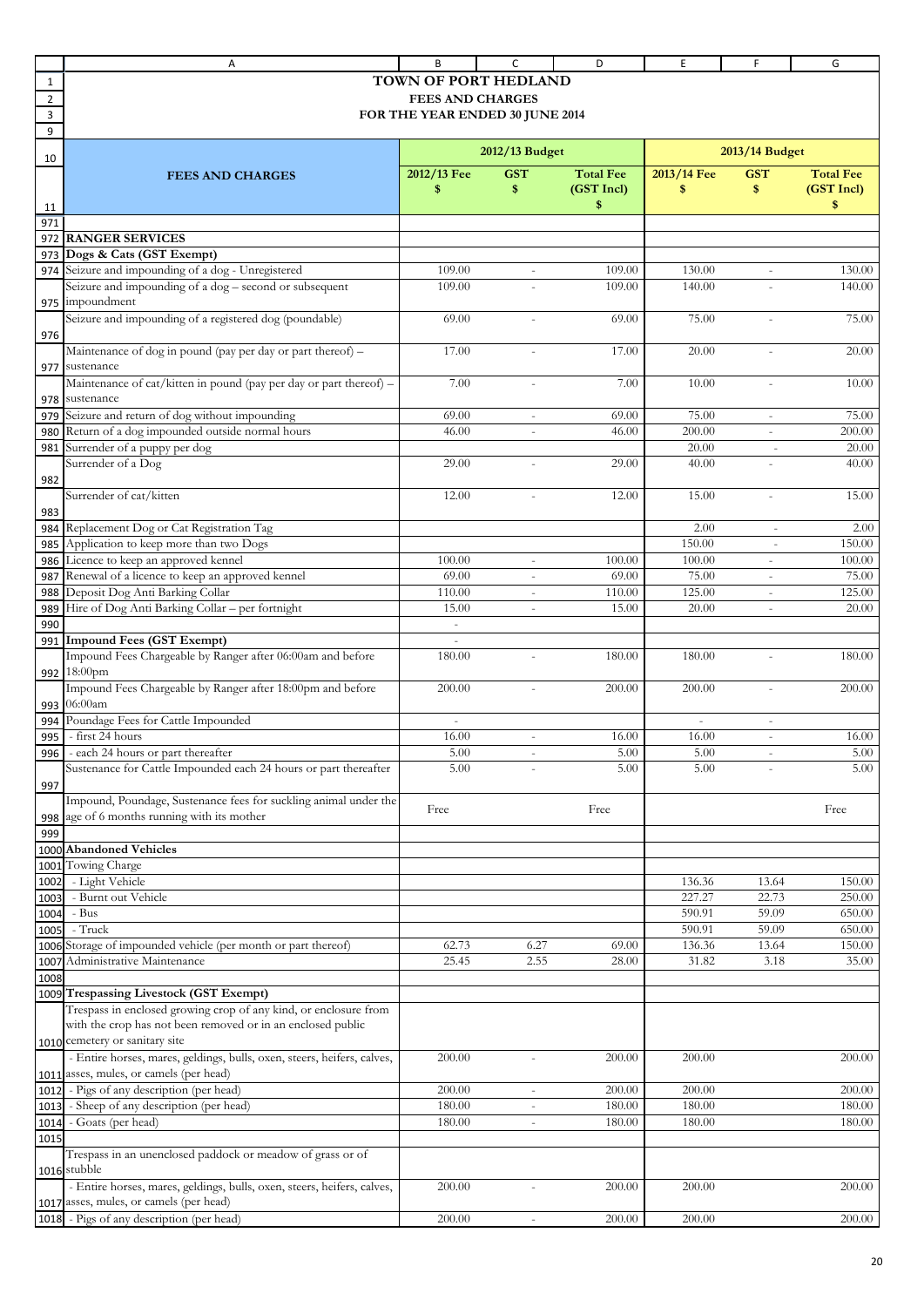|                | Α                                                                        | B                               | C                        | D                | Ε                | F              | G                |
|----------------|--------------------------------------------------------------------------|---------------------------------|--------------------------|------------------|------------------|----------------|------------------|
| 1              |                                                                          | TOWN OF PORT HEDLAND            |                          |                  |                  |                |                  |
| $\overline{2}$ |                                                                          | <b>FEES AND CHARGES</b>         |                          |                  |                  |                |                  |
| 3              |                                                                          | FOR THE YEAR ENDED 30 JUNE 2014 |                          |                  |                  |                |                  |
| 9              |                                                                          |                                 |                          |                  |                  |                |                  |
| 10             |                                                                          |                                 | 2012/13 Budget           |                  |                  | 2013/14 Budget |                  |
|                | <b>FEES AND CHARGES</b>                                                  | 2012/13 Fee                     | <b>GST</b>               | <b>Total Fee</b> | 2013/14 Fee      | <b>GST</b>     | <b>Total Fee</b> |
|                |                                                                          | \$                              | \$                       | (GST Incl)       | \$               | \$             | (GST Incl)       |
| 11             |                                                                          |                                 |                          | \$               |                  |                | \$               |
| 1019           | - Sheep of any description (per head)                                    | 180.00                          |                          | 180.00           | 180.00           |                | 180.00           |
| 1020           | - Goats (per head)                                                       | 180.00                          | $\overline{\phantom{a}}$ | 180.00           | 180.00           |                | 180.00           |
| 1021           |                                                                          | $\blacksquare$                  |                          |                  |                  |                |                  |
|                | 1022 Trespass in other enclosed land                                     | $\sim$                          |                          |                  |                  |                |                  |
|                | - Entire horses, mares, geldings, bulls, oxen, steers, heifers, calves,  | 200.00                          |                          | 200.00           | 200.00           |                | 200.00           |
|                | 1023 asses, mules, or camels (per head)                                  |                                 |                          |                  |                  |                |                  |
|                | 1024 - Pigs of any description (per head)                                | 200.00                          | $\overline{\phantom{a}}$ | 200.00           | 200.00           |                | 200.00           |
| 1025           | - Sheep of any description (per head)                                    | 180.00                          |                          | 180.00           | 180.00           |                | 180.00           |
| 1026           | - Goats (per head)                                                       | 180.00                          |                          | 180.00           | 180.00           |                | 180.00           |
| 1027           |                                                                          | $\blacksquare$                  |                          |                  |                  |                |                  |
|                | 1028 Trespass in other unenclosed land                                   | $\sim$                          |                          |                  |                  |                |                  |
|                | - Entire horses, mares, geldings, bulls, oxen, steers, heifers, calves,  | 200.00                          |                          | 200.00           | 200.00           |                | 200.00           |
|                | 1029 asses, mules, or camels (per head)                                  |                                 |                          |                  |                  |                |                  |
|                | 1030 - Pigs of any description (per head)                                | 200.00                          | $\overline{\phantom{a}}$ | 200.00           | 200.00           |                | 200.00           |
|                | 1031 - Sheep of any description (per head)<br>- Goats (per head)         | 180.00<br>180.00                | $\overline{\phantom{a}}$ | 180.00<br>180.00 | 180.00<br>180.00 |                | 180.00<br>180.00 |
| 1032           |                                                                          |                                 |                          |                  |                  |                |                  |
| 1033           | 1034 Traps                                                               |                                 |                          |                  |                  |                |                  |
|                | 1035 Vermin Trap - Hire (per fortnight or part thereof)                  | 12.73                           | 1.27                     | 14.00            | 13.64            | 1.36           | 15.00            |
|                | 1036 - Deposit                                                           | 110.00                          |                          | 110.00           | 115.00           | ÷.             | 115.00           |
| 1037           | Vermin Trap Replacement Fee                                              | 100.00                          | 10.00                    | 110.00           | 118.18           | 11.82          | 130.00           |
|                | 1038 Dog Trap - Hire (per day)                                           | 25.45                           | 2.55                     | 28.00            | 118.18           | 11.82          | 130.00           |
|                | 1039 - Bond                                                              | 22.00                           |                          | 22.00            | 130.00           | $\equiv$       | 130.00           |
|                | 1040 Dog Trap Replacement Fee                                            | 504.55                          | 50.45                    | 555.00           | 527.27           | 52.73          | 580.00           |
|                | 1041 Dangerous / Restricted Dog collars                                  |                                 |                          |                  | 40.91            | 4.09           | 45.00            |
|                | 1042 Dangerous / Restricted Breed Dog Signs                              |                                 |                          |                  | 27.27            | 2.73           | 30.00            |
| 1043           |                                                                          |                                 |                          |                  |                  |                |                  |
|                | 1044 Shopping Trolleys                                                   |                                 |                          |                  |                  |                |                  |
|                | 1045 Release of Impounded Shopping Trolleys                              | 30.00                           | 3.00                     | 33.00            | 31.82            | 3.18           | 35.00            |
| 1046           |                                                                          |                                 |                          |                  |                  |                |                  |
| 1047           |                                                                          |                                 |                          |                  |                  |                |                  |
|                | 1048 ENGINEERING SERVICES                                                |                                 |                          |                  |                  |                |                  |
|                | 1049 Engineering Private Works are not included                          |                                 |                          |                  |                  |                |                  |
|                | 1050 Private Works (per hour)                                            |                                 |                          |                  |                  |                |                  |
|                | 1051 Administration Charge per invoice - all works                       | 102.73                          | 10.27                    | 113.00           | 140.00           | 14.00          | 154.00           |
|                | 1052 Plant Hire (per hour, minimum of 1 hour)<br>1053 - Front end loader | 132.73                          | 13.27                    | 146.00           | 175.00           | 17.50          | 192.50           |
|                | 1054 - Tip truck - 10m3                                                  | 149.09                          | 14.91                    | 164.00           | 140.00           | 14.00          | 154.00           |
| 1055           | - Tip Truck - 6m3                                                        | 110.00                          | 11.00                    | 121.00           | 120.00           | 12.00          | 132.00           |
|                | 1056 - Tip Truck - 3m3                                                   |                                 |                          |                  | 100.00           | 10.00          | 110.00           |
| 1057           | - Street sweeper (large)                                                 | 176.36                          | 17.64                    | 194.00           | 210.00           | 21.00          | 231.00           |
| 1058           | - Street sweeper (small)                                                 | 122.73                          | 12.27                    | 135.00           | 150.00           | 15.00          | 165.00           |
| 1059           | - Road patching maintenance truck plus materials                         | 132.73                          | 13.27                    | 146.00           | 190.00           | 19.00          | 209.00           |
| 1060           | - Sign Truck (plus materials)                                            |                                 |                          |                  | 120.00           | 12.00          | 132.00           |
| 1061           | - Water Truck (large)                                                    |                                 |                          |                  | 160.00           | 16.00          | 176.00           |
| 1062           | - Water Truck (small)                                                    |                                 |                          |                  | 120.00           | 12.00          | 132.00           |
| 1063           | - Tractor                                                                | 132.73                          | 13.27                    | 146.00           | 140.00           | 14.00          | 154.00           |
| 1064           | - Tractor and slasher                                                    | 132.73                          | 13.27                    | 146.00           | 170.00           | 17.00          | 187.00           |
| 1065           | - Tractor and mower                                                      |                                 |                          |                  | 160.00           | 16.00          | 176.00           |
| 1066           | - Grader                                                                 | 190.91                          | 19.09                    | 210.00           | 230.00           | 23.00          | 253.00           |
| 1067           | - Backhoe                                                                | 134.55                          | 13.45                    | 148.00           | 160.00           | 16.00          | 176.00           |
| 1068           | - Positrack (Includes attachments)                                       |                                 |                          |                  | 130.00           | 13.00          | 143.00           |
| 1069           | - Toolcat (includes attachments)                                         |                                 |                          |                  | 130.00           | 13.00          | 143.00           |
| 1070           | - Landfill Compactor Unit                                                | 270.00                          | 27.00                    | 297.00           | 288.91           | 28.89          | 317.80           |
| 1071           | - Excavator                                                              | 176.36                          | 17.64                    | 194.00           | 190.00           | 19.00          | 209.00           |
| 1072           | - Track Loader<br>- One Arm Rubbish Truck (Large)                        |                                 |                          |                  | 280.00<br>190.00 | 28.00<br>19.00 | 308.00           |
| 1073           | - Rear Loader Rubbish Truck (Large)                                      |                                 |                          |                  | 190.00           | 19.00          | 209.00           |
| 1074           | - Rear Loader Rubbish Truck (Small)                                      |                                 |                          |                  | 140.00           | 14.00          | 209.00<br>154.00 |
| 1075<br>1076   | - Mowers with Catchers                                                   |                                 |                          |                  | 120.00           | 12.00          | 132.00           |
| 1077           | - Out Front Ride on Mower                                                |                                 |                          |                  | 90.00            | 9.00           | 99.00            |
| 1078           | - Small ride on Mower                                                    |                                 |                          |                  | 65.00            | 6.50           | 71.50            |
| 1079           | - Mulcher                                                                |                                 |                          |                  | 165.00           | 16.50          | 181.50           |
| 1080           | - SAM Sign                                                               |                                 |                          |                  | 110.00           | 11.00          | 121.00           |
|                |                                                                          |                                 |                          |                  |                  |                |                  |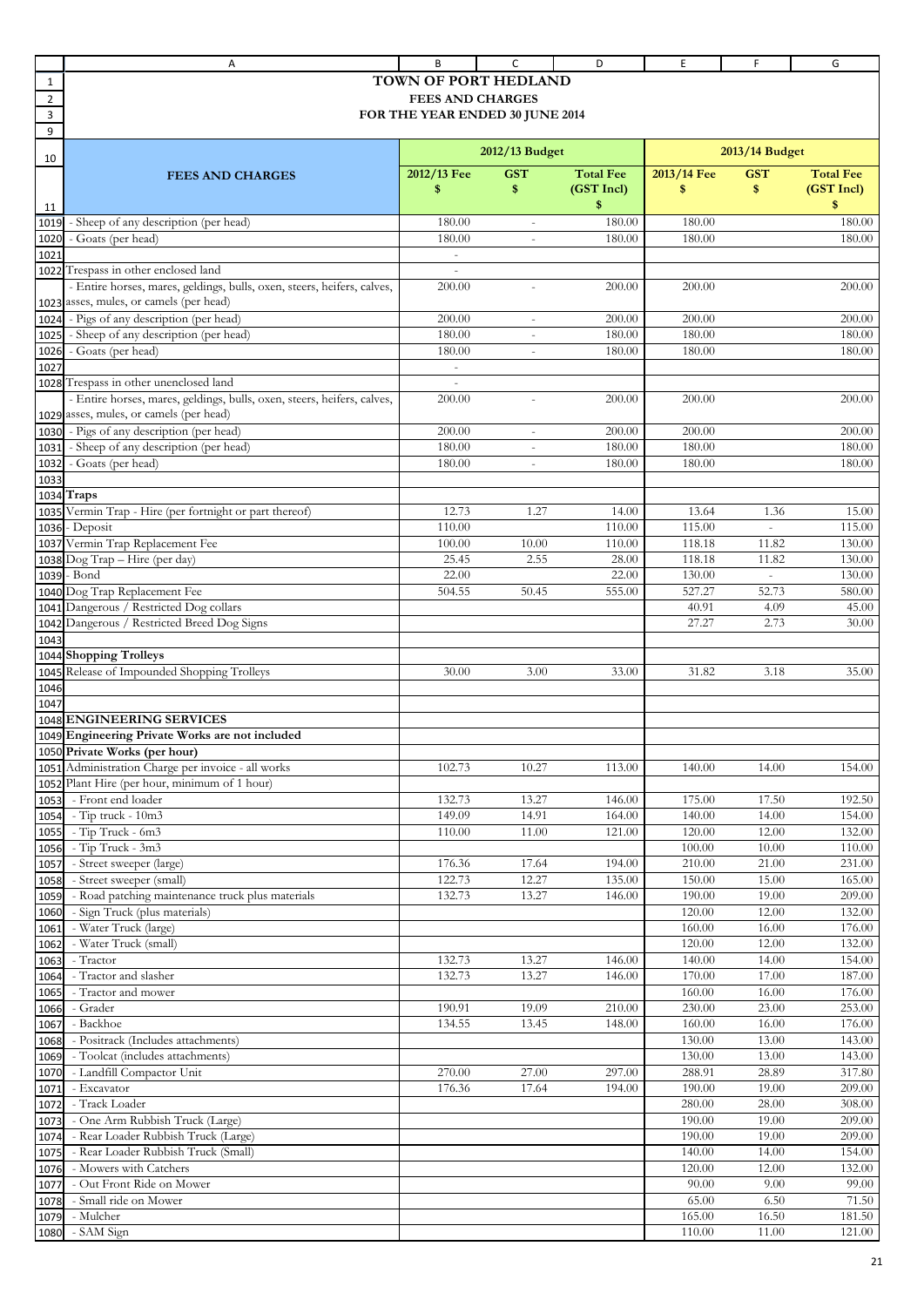|              | Α                                                                                                                                    | В                               | C                | D                | Ε               | F              | G                |
|--------------|--------------------------------------------------------------------------------------------------------------------------------------|---------------------------------|------------------|------------------|-----------------|----------------|------------------|
| 1            |                                                                                                                                      | TOWN OF PORT HEDLAND            |                  |                  |                 |                |                  |
| 2            |                                                                                                                                      | <b>FEES AND CHARGES</b>         |                  |                  |                 |                |                  |
| 3            |                                                                                                                                      | FOR THE YEAR ENDED 30 JUNE 2014 |                  |                  |                 |                |                  |
| 9            |                                                                                                                                      |                                 |                  |                  |                 |                |                  |
| 10           |                                                                                                                                      |                                 | $2012/13$ Budget |                  |                 | 2013/14 Budget |                  |
|              | <b>FEES AND CHARGES</b>                                                                                                              | 2012/13 Fee                     | <b>GST</b>       | <b>Total Fee</b> | 2013/14 Fee     | <b>GST</b>     | <b>Total Fee</b> |
|              |                                                                                                                                      | \$                              | \$               | (GST Incl)       | \$              | \$             | (GST Incl)       |
| 11           |                                                                                                                                      |                                 |                  | \$               |                 |                | \$               |
| 1081         | - Trailer Box                                                                                                                        |                                 |                  |                  | 10.00           | 1.00           | 11.00            |
| 1082         | - Trailer Large Car                                                                                                                  |                                 |                  |                  | 20.00           | 2.00           | 22.00            |
| 1083         | - Trailer Heavy Plant                                                                                                                |                                 |                  |                  | 35.00           | 3.50           | 38.50            |
| 1084         | - Spray Unit excluding chemicals                                                                                                     |                                 |                  |                  | 65.00           | 6.50           | 71.50            |
|              | - Sanitisation / Graffiti Vehicle (plus Chemicals at cost price at                                                                   |                                 |                  |                  | 120.00          | 12.00          | 132.00           |
|              | 1085 time of purchase)                                                                                                               |                                 |                  |                  |                 |                |                  |
|              | - Irrigation Vehicle (plus Parts at cost price at time of purchase)                                                                  |                                 |                  |                  | 120.00          | 12.00          | 132.00           |
| 1086         |                                                                                                                                      |                                 |                  |                  |                 |                |                  |
| 1087         | - 4x4 Ute (per day)                                                                                                                  |                                 |                  |                  | 120.00<br>85.00 | 12.00<br>8.50  | 132.00<br>93.50  |
| 1088<br>1089 | - 4x4 Ute (per hour)<br>$-2x4$ Ute (per day)                                                                                         |                                 |                  |                  | 101.82          | 10.18          | 112.00           |
| 1090         | - 2x4 Ute (per hour)                                                                                                                 |                                 |                  |                  | 70.00           | 7.00           | 77.00            |
| 1091         | - Small Sedan (per hour)                                                                                                             |                                 |                  |                  | 55.00           | 5.50           | 60.50            |
| 1092         | - Large Sedan (per hour)                                                                                                             |                                 |                  |                  | 65.00           | 6.50           | 71.50            |
|              | Note: All plant hire rates include operator labour costs as plant will not be a                                                      |                                 |                  |                  |                 |                |                  |
|              | 1093 dry hire                                                                                                                        |                                 |                  |                  |                 |                |                  |
| 1094         |                                                                                                                                      |                                 |                  |                  |                 |                |                  |
|              | 1095 Design and Contract Services                                                                                                    |                                 |                  |                  |                 |                |                  |
|              | Tender Specification Documentation Deposit (when applied)                                                                            | 200.00                          | 20.00            | 220.00           | 209.64          | 20.96          | 230.60           |
| 1096         |                                                                                                                                      |                                 |                  |                  |                 |                |                  |
| 1097         |                                                                                                                                      |                                 |                  |                  |                 |                |                  |
|              | 1098 Unsealed Road Maintenance Contribution                                                                                          |                                 |                  |                  |                 |                |                  |
|              | Road Train Users - this fee will be applicable when Council has                                                                      | 0.09                            | 0.01             | 0.10             | 0.18            | 0.02           | 0.20             |
|              | approved road train access to an unsealed road conditional upon<br>the users entering into a maintenance agreement with Council (per |                                 |                  |                  |                 |                |                  |
|              | tonne/per kilometre or part thereof)                                                                                                 |                                 |                  |                  |                 |                |                  |
|              |                                                                                                                                      |                                 |                  |                  |                 |                |                  |
| 1099<br>1100 |                                                                                                                                      |                                 |                  |                  |                 |                |                  |
|              | 1101 Private Works (per hour)                                                                                                        |                                 |                  |                  |                 |                |                  |
| 1102         | Administration Charge (per invoice) - all works                                                                                      | 105.91                          | 10.59            | 116.50           | 140.00          | 14.00          | 154.00           |
| 1103         | Labour                                                                                                                               | 59.09                           | 5.91             | 65.00            | 70.00           | 7.00           | 77.00            |
|              | 1104 Supervisor                                                                                                                      |                                 |                  |                  | 120.00          | 12.00          | 132.00           |
| 1105         |                                                                                                                                      |                                 |                  |                  |                 |                |                  |
|              | 1106 Materials                                                                                                                       |                                 |                  |                  |                 |                |                  |
|              | Water (ex standpipe) (per kilolitre) plus administration fee per                                                                     | 2.55                            | 0.25             | 2.80             | 2.73            | 0.27           | 3.00             |
|              | 1107 invoice                                                                                                                         |                                 |                  |                  |                 |                |                  |
|              | Note: This charge is cost recovery plus administration. Water billed monthly.                                                        |                                 |                  |                  |                 |                |                  |
| 1108<br>1109 |                                                                                                                                      |                                 |                  |                  |                 |                |                  |
|              | 1110 Weighbridge Dockets                                                                                                             |                                 |                  |                  |                 |                |                  |
|              | Administration Fee to reprint weighbridge dockets (per docket)                                                                       | 11.00                           | 1.10             | 12.10            | 20.00           | 2.00           | 22.00            |
| 1111         |                                                                                                                                      |                                 |                  |                  |                 |                |                  |
|              | 1112 History Report per Request                                                                                                      |                                 |                  |                  | 130.91          | 13.09          | 144.00           |
| 1113         |                                                                                                                                      |                                 |                  |                  |                 |                |                  |
|              | 1114 Domestic Waste                                                                                                                  |                                 |                  |                  |                 |                |                  |
|              | Domestic waste - commercial contractor (per tonne)                                                                                   | 40.91                           | 4.09             | 45.00            | 65.00           | 6.50           | 71.50            |
| 1115         |                                                                                                                                      |                                 |                  |                  |                 |                |                  |
|              | * Domestic waste - commercial contractor (per m3) minimum                                                                            | 38.55                           | 3.85             | 42.40            | 23.36           | 2.34           | 25.70            |
|              | 1116 charge \$25.70                                                                                                                  |                                 |                  |                  |                 |                |                  |
|              | 1117 Green waste (sorted and ready to mulch) - private residents                                                                     | Free                            |                  | Free             | Free            |                | Free             |
| 1118         | Clean fill (tonne)                                                                                                                   | Free                            |                  | Free             | Free            |                | Free             |
|              | NOTE: * This charge to apply <b>ONLY</b> when weighbridge is not<br>1119 operational.                                                |                                 |                  |                  |                 |                |                  |
| 1120         |                                                                                                                                      |                                 |                  |                  |                 |                |                  |
|              | 1121 Industrial Waste                                                                                                                |                                 |                  |                  |                 |                |                  |
|              | * Industrial Waste (per m3)                                                                                                          | 38.55                           | 3.85             | 42.40            | 97.55           | 9.75           | 107.30           |
| 1122         |                                                                                                                                      |                                 |                  |                  |                 |                |                  |
|              | 1123 Industrial Waste (tonne)                                                                                                        | 40.91                           | 4.09             | 45.00            | 75.00           | 7.50           | 82.50            |
|              | 1124 Building rubble, bricks, concrete, mangrove, etc (per tonne)                                                                    | 19.27                           | 1.93             | 21.20            | 75.00           | 7.50           | 82.50            |
|              | Building rubble, bricks, concrete, mangrove, etc (minimum charge                                                                     |                                 |                  |                  | 112.50          | 11.25          | 123.75           |
|              | 1125 per m3)                                                                                                                         |                                 |                  |                  |                 |                |                  |
|              | 1126 Scrap metal including whitegoods (tonne)                                                                                        | 12.82                           | 1.28             | 14.10            | 20.00           | 2.00           | 22.00            |
|              | 1127 Wood - clean pallets, structural timber, etc (tonne)                                                                            | 40.91                           | 4.09             | 45.00            | 65.00           | 6.50           | 71.50            |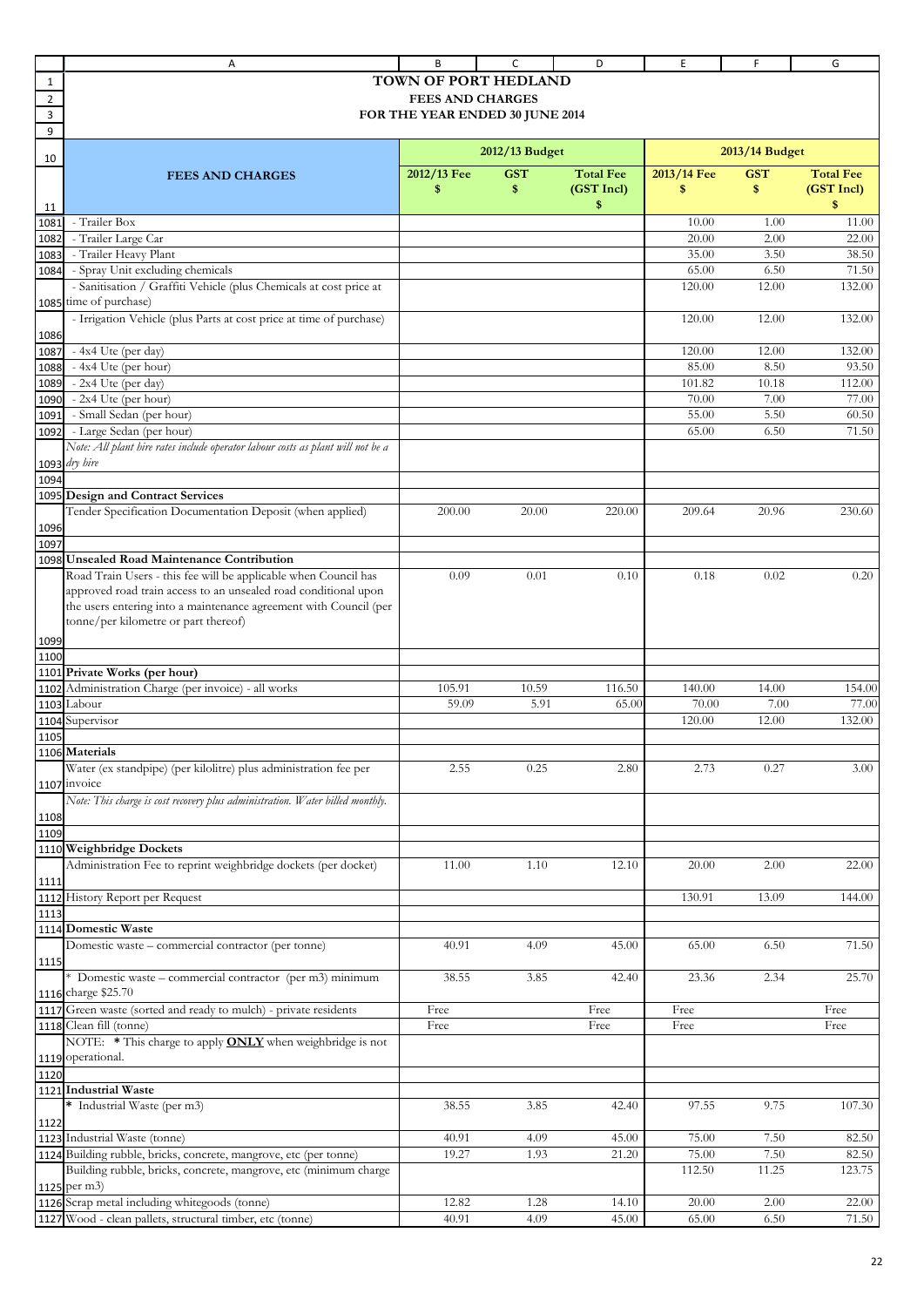|      | Α                                                                                                                      | В                               | c                | D                | Ε               | F              | G                |
|------|------------------------------------------------------------------------------------------------------------------------|---------------------------------|------------------|------------------|-----------------|----------------|------------------|
| 1    |                                                                                                                        | <b>TOWN OF PORT HEDLAND</b>     |                  |                  |                 |                |                  |
| 2    |                                                                                                                        | <b>FEES AND CHARGES</b>         |                  |                  |                 |                |                  |
| 3    |                                                                                                                        | FOR THE YEAR ENDED 30 JUNE 2014 |                  |                  |                 |                |                  |
| 9    |                                                                                                                        |                                 |                  |                  |                 |                |                  |
| 10   |                                                                                                                        |                                 | $2012/13$ Budget |                  |                 | 2013/14 Budget |                  |
|      | <b>FEES AND CHARGES</b>                                                                                                | 2012/13 Fee                     | <b>GST</b>       | <b>Total Fee</b> | 2013/14 Fee     | <b>GST</b>     | <b>Total Fee</b> |
|      |                                                                                                                        | \$                              | \$               | (GST Incl)       | \$              | \$             | (GST Incl)       |
| 11   |                                                                                                                        |                                 |                  | \$               |                 |                | \$               |
|      | Wood - clean pallets, structural timber, etc (minimum charge)                                                          |                                 |                  |                  | 112.55          | 11.25          | 123.80           |
| 1128 |                                                                                                                        |                                 |                  |                  |                 |                |                  |
|      | 1129 Clean fill (tonne)                                                                                                | Free                            |                  | Free             | Free            |                | Free             |
|      | Green waste (sorted and ready to mulch) - commercial contractors - Free                                                |                                 |                  | Free             | 42.91           | 4.29           | 47.20            |
|      | 1130 (per tonne)                                                                                                       |                                 |                  |                  |                 |                |                  |
|      | 1131 Green Waste (contaminated) - (per tonne)                                                                          | Free                            |                  | Free             | 65.00           | 6.50           | 71.50            |
|      | 1132 Green Waste (contaminated) - (minimum charge)<br>NOTE: * This charge to apply <b>ONLY</b> when weighbridge is not |                                 |                  |                  | 26.00           | 2.60           | 28.60            |
|      | 1133 operational.                                                                                                      |                                 |                  |                  |                 |                |                  |
| 1134 |                                                                                                                        |                                 |                  |                  |                 |                |                  |
|      | 1135 Mulching                                                                                                          |                                 |                  |                  |                 |                |                  |
|      | 1136 Sale of End Product                                                                                               |                                 |                  |                  | 80.00           | 8.00           | 88.00            |
|      | 1137 Mulch - self load (per m3)                                                                                        | 53.82                           | 5.38             | 59.20            | 55.00           | 5.50           | 60.50            |
|      | 1138 Loading Only (Refer Private Works Plant Hire)                                                                     |                                 |                  |                  |                 |                |                  |
| 1139 |                                                                                                                        |                                 |                  |                  |                 |                |                  |
|      | 1140 Washdown Facility                                                                                                 |                                 |                  |                  |                 |                |                  |
|      | Per truck - only available to refuse trucks (includes cleaner)                                                         | 17.27                           | 1.73             | 19.00            | 30.00           | 3.00           | 33.00            |
| 1141 |                                                                                                                        |                                 |                  |                  |                 |                |                  |
| 1142 | 1143 Vehicle Bodies                                                                                                    |                                 |                  |                  |                 |                |                  |
|      | Truck bodies and large equipment (must be cut up) (per tonne)                                                          | 12.82                           | 1.28             | 14.10            | 15.00           | 1.50           | 16.50            |
| 1144 |                                                                                                                        |                                 |                  |                  |                 |                |                  |
|      | 1145 Car bodies - Domestic Disposal                                                                                    | Free                            |                  | Free             |                 |                | Free             |
|      | 1146 Car bodies - Domestic Disposal (whole)                                                                            | Free                            |                  | Free             |                 |                | Free             |
|      | 1147 Car bodies - Domestic Disposal (cut up)                                                                           | Free                            |                  | Free             |                 |                | Free             |
|      | 1148 Trailers & boats (each)                                                                                           | 12.82                           | 1.28             | 14.10            | 40.00           | 4.00           | 44.00            |
|      | 1149 200 litre drums (each)                                                                                            | 7.73                            | 0.77             | 8.50             | 9.55            | 0.95           | 10.50            |
|      | 1150 Caravans (each)                                                                                                   | 76.91                           | 7.69             | 84.60            | 80.00           | 8.00           | 88.00            |
| 1151 |                                                                                                                        |                                 |                  |                  |                 |                |                  |
|      | 1152 Liquid Waste                                                                                                      |                                 |                  |                  |                 |                |                  |
|      | 1153 * Grease traps, waste water, effluent. (per litre)                                                                | 0.09                            | 0.01             | 0.10             | 0.09            | 0.01           | 0.10             |
|      | NOTE: * This charge to apply <b>ONLY</b> when weighbridge is not<br>1154 operational.                                  |                                 |                  |                  |                 |                |                  |
|      | Grease traps, waste water, effluent, muddy water (per tonne)                                                           | 50.09                           | 5.01             | 55.10            | 78.00           | 7.80           | 85.80            |
| 1155 |                                                                                                                        |                                 |                  |                  |                 |                |                  |
|      | 1156 Minimum                                                                                                           | 12.82                           | 1.28             | 14.10            | 13.45           | 1.35           | 14.80            |
| 1157 |                                                                                                                        |                                 |                  |                  |                 |                |                  |
|      | 1158 Tyres                                                                                                             |                                 |                  |                  |                 |                |                  |
|      | 1159 Passenger car size, motor bike                                                                                    | 4.36                            | 0.44             | 4.80             | 6.00            | 0.60           | 6.60             |
|      | 1160 Light trucks.4WD type                                                                                             | 6.36                            | 0.64             | 7.00             | 10.00           | 1.00           | 11.00            |
|      | 1161 Truck                                                                                                             | 12.82                           | 1.28             | 14.10            | 20.00           | 2.00           | 22.00            |
|      | 1162 Tractor-loader-floatation                                                                                         | 32.18                           | 3.22             | 35.40            | 35.00           | 3.50           | 38.50            |
|      | 1163 Haulpak-dump truck                                                                                                | 282.45                          | 28.25            | 310.70           | 300.00          | 30.00          | 330.00           |
|      | 1164 Tyres already shredded (per tonne or part thereof)                                                                | 20.55                           | 2.05             | 22.60<br>441.00  | 75.00<br>420.00 | 7.50<br>42.00  | 82.50            |
| 1166 | 1165 Tyres not shredded (per tonne or part thereof)                                                                    | 400.91                          | 40.09            |                  |                 |                | 462.00           |
|      | Hazardous Waste (Which has been approved acceptable waste to Class 2                                                   |                                 |                  |                  |                 |                |                  |
|      | 1167 Landfill Standard)                                                                                                |                                 |                  |                  |                 |                |                  |
|      | Burial fee (all hazardous loads will attract this fee, plus disposal                                                   | 58.36                           | 5.84             | 64.20            | 75.00           | 7.50           | 82.50            |
|      | 1168 charge)                                                                                                           |                                 |                  |                  |                 |                |                  |
|      | Asbestos (fully sealed in plastic) (per tonne) minimum charge                                                          |                                 |                  |                  |                 |                | 104.50           |
| 1169 |                                                                                                                        |                                 |                  |                  |                 |                |                  |
|      | 1170 Asbestos (fully sealed in plastic) (per m3) minimum charge                                                        | 40.91                           | 4.09             | 45.00            | 95.00           | 9.50           | 104.50           |
|      | SMF (Synthetic mineral fibre insulation) (fully sealed in plastic)(per                                                 | 40.91                           | 4.09             | 45.00            | 95.00           | 9.50           | 104.50           |
|      | 1171 tonne or part thereof)                                                                                            |                                 |                  |                  |                 |                |                  |
|      | SMF (Synthetic mineral fibre insulation) (fully sealed in plastic)(per                                                 |                                 |                  |                  | 75.00           | 7.50           | 82.50            |
| 1172 | tonne or part thereof) minimum                                                                                         |                                 |                  |                  |                 |                |                  |
| 1173 | Medical Waste<br>1174 Contaminated Soils                                                                               | 40.91<br>40.91                  | 4.09<br>4.09     | 45.00<br>45.00   | 45.00<br>120.00 | 4.50<br>12.00  | 49.50<br>132.00  |
|      | 1175 Dead animals (each)                                                                                               | 40.91                           | 4.09             | 45.00            | 43.00           | 4.30           | 47.30            |
|      | 1176 Dead Animals (per tonne)                                                                                          |                                 |                  |                  | 120.00          | 12.00          | 132.00           |
|      | Analysis of hazardous waste may be required before acceptance.                                                         |                                 |                  |                  | 45.00           | 4.50           | 49.50            |
| 1177 |                                                                                                                        |                                 |                  |                  |                 |                |                  |
| 1178 |                                                                                                                        |                                 |                  |                  |                 |                |                  |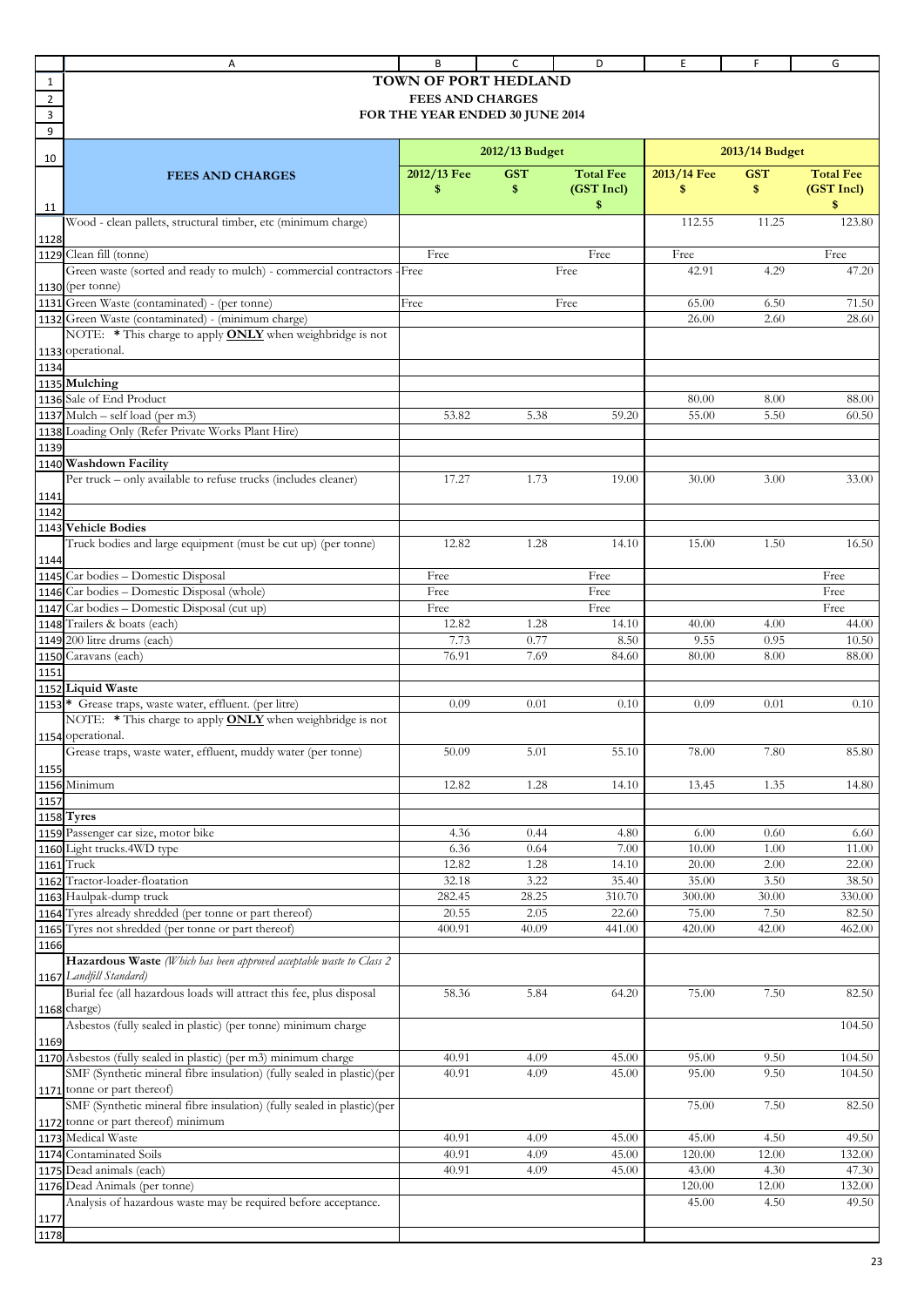|          | Α                                                                                | B                       | с                               | D                | E                 | F              | G                |
|----------|----------------------------------------------------------------------------------|-------------------------|---------------------------------|------------------|-------------------|----------------|------------------|
| 1        |                                                                                  |                         | <b>TOWN OF PORT HEDLAND</b>     |                  |                   |                |                  |
| 2        |                                                                                  | <b>FEES AND CHARGES</b> |                                 |                  |                   |                |                  |
| 3        |                                                                                  |                         | FOR THE YEAR ENDED 30 JUNE 2014 |                  |                   |                |                  |
| 9        |                                                                                  |                         |                                 |                  |                   |                |                  |
|          |                                                                                  |                         | 2012/13 Budget                  |                  |                   | 2013/14 Budget |                  |
| 10       |                                                                                  |                         |                                 | <b>Total Fee</b> |                   | <b>GST</b>     | <b>Total Fee</b> |
|          | <b>FEES AND CHARGES</b>                                                          | 2012/13 Fee<br>\$       | <b>GST</b><br>\$                | (GST Incl)       | 2013/14 Fee<br>\$ | \$             | (GST Incl)       |
| 11       |                                                                                  |                         |                                 | \$               |                   |                | \$               |
|          | 1179 Use of Weighbridge Only                                                     |                         |                                 |                  |                   |                |                  |
|          | Weighing charge only (no disposals) (per ticket) Non certification               | 12.82                   | 1.28                            | 14.10            | 15.00             | 1.50           | 16.50            |
|          | 1180 Weight only                                                                 |                         |                                 |                  |                   |                |                  |
| 1181     |                                                                                  |                         |                                 |                  |                   |                |                  |
|          | Developer Contributions Headwork Charges - Drainage (per                         |                         |                                 |                  |                   |                |                  |
| 1182 m2) |                                                                                  |                         |                                 |                  |                   |                |                  |
|          | The following drainage headworks charges will apply to land                      |                         |                                 |                  |                   |                |                  |
|          | development where storm water run-off is designed to discharge                   |                         |                                 |                  |                   |                |                  |
|          | into Council's drainage system and is approved by the Council to                 |                         |                                 |                  |                   |                |                  |
| 1183     | discharge into same:                                                             |                         |                                 |                  |                   |                |                  |
|          | Sale of monthly building licence print outs - pre stamped envelope               |                         |                                 |                  |                   |                |                  |
|          | 1184 to be provided (pa)                                                         |                         |                                 |                  |                   |                |                  |
|          | Subdivision Supervision Fee (% of value)                                         |                         |                                 | 0.01%            |                   |                | 1.50%            |
|          |                                                                                  |                         |                                 |                  |                   |                |                  |
|          |                                                                                  |                         |                                 |                  |                   |                |                  |
| 1185     |                                                                                  |                         |                                 |                  |                   |                |                  |
| 1186     |                                                                                  |                         |                                 |                  |                   |                |                  |
| 1187     | Development Bonds:                                                               |                         |                                 |                  |                   |                |                  |
|          | 1188 - Kerb - per linear metre                                                   | 70.90                   |                                 | 70.90            | 75.90             |                | 75.90            |
| 1189     | - Verge - per linear metre                                                       | 1,717.40                |                                 | 1,717.40         | 1,837.60          |                | 1,837.60         |
|          | 1190 - Footpaths - per square metre                                              | 177.60                  |                                 | 177.60           | 190.00            |                | 190.00           |
|          | Crossovers - estimated cost that meet/exceeds minimum                            | 0.70                    |                                 | 0.70             | 0.70              |                | 0.70             |
|          | 1191 standard                                                                    |                         |                                 |                  |                   |                |                  |
| 1192     | (to maximum $$350.00$ )                                                          |                         |                                 |                  |                   |                |                  |
| 1193     | - Supervision fee                                                                |                         |                                 |                  |                   |                |                  |
|          | 1194 - with CP Eng. (Contract sum)                                               |                         |                                 | $2\%$            |                   |                | $2\%$            |
| 1195     | - without CP ENG (contract sum)                                                  |                         |                                 | 3%               |                   |                | 3%               |
| 1196     | - Maintenance Bonds - 12 months (min) (Contract sum)                             |                         |                                 | $5\%$            |                   |                | $5\%$            |
| 1197     | - Other Bonds (Estimated Cost)                                                   |                         |                                 |                  |                   |                |                  |
| 1198     | - Road openings (estimated cost)                                                 |                         |                                 |                  |                   |                |                  |
| 1199     | - Road opening permit                                                            | 66.64                   | 6.66                            | 73.30            | 71.27             | 7.13           | 78.40            |
| 1200     |                                                                                  |                         |                                 |                  |                   |                |                  |
|          | 1201 Bonds will only be accepted in cash or bankers guarantee                    |                         |                                 |                  |                   |                |                  |
| 1202     |                                                                                  |                         |                                 |                  |                   |                |                  |
| 1203     |                                                                                  |                         |                                 |                  |                   |                |                  |
|          | 1204 CEMETERY FEES                                                               |                         |                                 |                  |                   |                |                  |
|          | On application to hold a funeral, the following fees shall be payable in advance |                         |                                 |                  |                   |                |                  |
| 1205     |                                                                                  |                         |                                 |                  |                   |                |                  |
| 1206     | 1207 Grave Site Digging                                                          |                         |                                 |                  |                   |                |                  |
|          | 1208 Digging grave to 1.8m deep - Adults                                         |                         |                                 |                  |                   |                |                  |
|          | 1209 Weekdays                                                                    | 373.18                  | 37.32                           | 410.50           | 700.00            | 70.00          | 770.00           |
|          | 1210 Saturdays                                                                   | 719.64                  | 71.96                           | 791.60           | 900.00            | 90.00          | 990.00           |
|          | 1211 Sundays/Public Holidays                                                     | 999.91                  | 99.99                           | 1,099.90         | 1,100.00          | 110.00         | 1,210.00         |
| 1212     |                                                                                  |                         |                                 |                  |                   |                |                  |
|          | 1213 Digging grave to 1.2m deep - child under 5 years                            |                         |                                 |                  |                   |                |                  |
|          | 1214 Weekdays                                                                    | 293.09                  | 29.31                           | 322.40           | 600.00            | 60.00          | 660.00           |
|          | 1215 Saturdays                                                                   | 533.45                  | 53.35                           | 586.80           | 800.00            | 80.00          | 880.00           |
|          | 1216 Sundays/Public Holidays                                                     | 759.73                  | 75.97                           | 835.70           | 1,000.00          | 100.00         | 1,100.00         |
| 1217     |                                                                                  |                         |                                 |                  |                   |                |                  |
|          | 1218 Issues of Grant of Right of Burial                                          |                         |                                 |                  |                   |                |                  |
| 1219     | Certificate and Registration                                                     | 33.00                   | 3.30                            | 36.30            | 75.00             | 7.50           | 82.50            |
| 1220     |                                                                                  |                         |                                 |                  |                   |                |                  |
|          | 1221 Plot Fee                                                                    |                         |                                 |                  |                   |                |                  |
|          | 1222 Land for grave 2.75 x 1.5m where directed                                   | 46.36                   | 4.64                            | 51.00            | 50.00             | 5.00           | 55.00            |
|          | 1223 Land for grave 2.75 x 3m where directed                                     | 80.09                   | 8.01                            | 88.10            | 90.00             | 9.00           | 99.00            |
|          | 1224 Land for grave 2.75 x 1.5m selected by applicant                            | 66.73                   | 6.67                            | 73.40            | 100.00            | 10.00          | 110.00           |
|          | 1225 Land for grave 2.75 x 3m selected by applicant                              | 106.82                  | 10.68                           | 117.50           | 120.00            | 12.00          | 132.00           |
| 1226     |                                                                                  |                         |                                 |                  |                   |                |                  |
|          | 1227 For Sinking Any Grave beyond 1.8m                                           |                         |                                 |                  |                   |                |                  |
| 1228     | For each additional 0.3m or part thereof                                         | 53.36                   | 5.34                            | 58.70            | 65.00             | 6.50           | 71.50            |
| 1229     |                                                                                  |                         |                                 |                  |                   |                |                  |
|          | 1230 For re-opening any grave                                                    | 239.64                  | 23.96                           | 263.60           | 480.00            | 48.00          | 528.00           |
| 1231     |                                                                                  |                         |                                 |                  |                   |                |                  |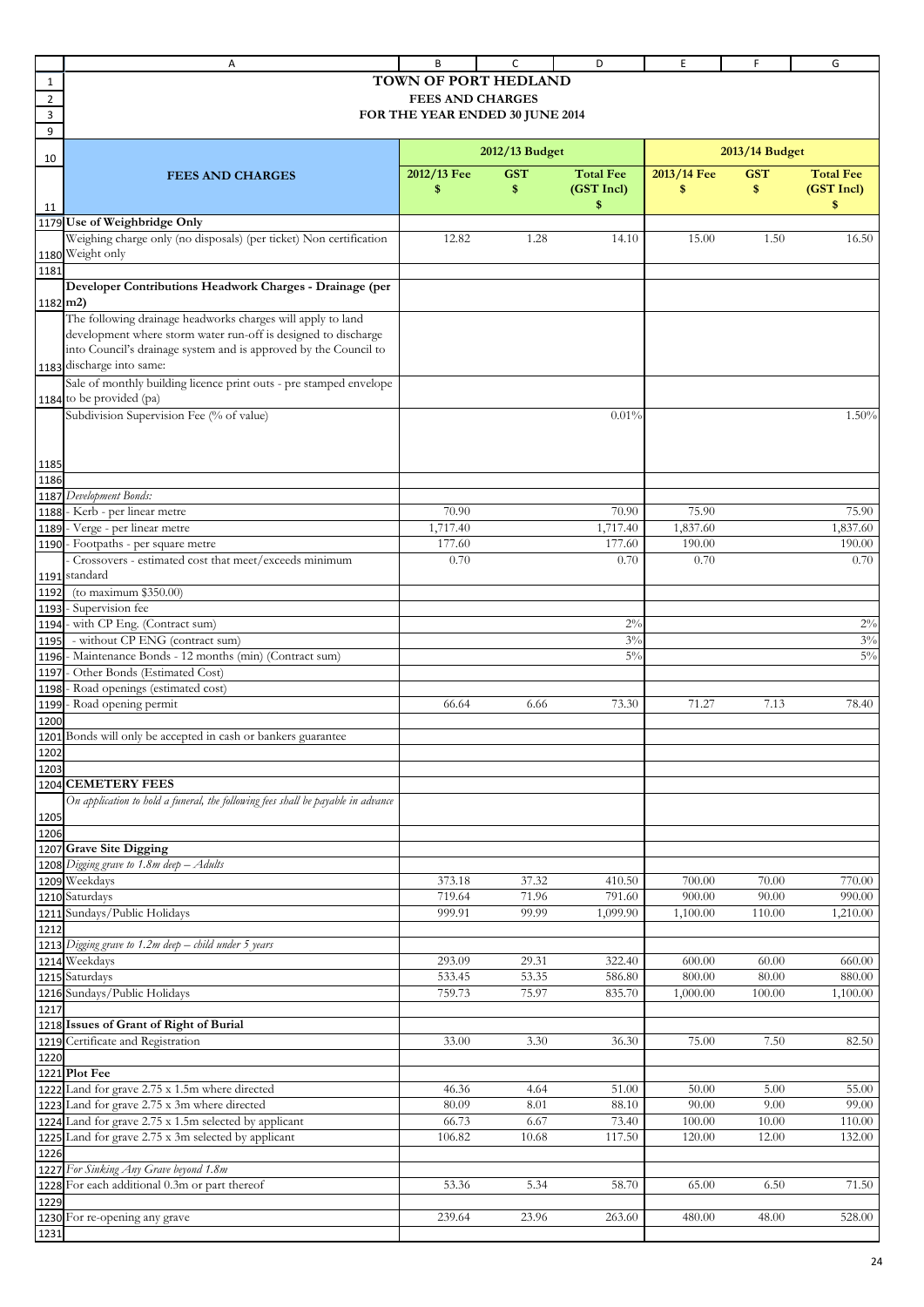|                | Α                                                                  | B                       | c                        | D                | E           | F                        | G                |  |  |
|----------------|--------------------------------------------------------------------|-------------------------|--------------------------|------------------|-------------|--------------------------|------------------|--|--|
| 1              |                                                                    | TOWN OF PORT HEDLAND    |                          |                  |             |                          |                  |  |  |
| $\overline{2}$ |                                                                    | <b>FEES AND CHARGES</b> |                          |                  |             |                          |                  |  |  |
| 3              | FOR THE YEAR ENDED 30 JUNE 2014                                    |                         |                          |                  |             |                          |                  |  |  |
| 9              |                                                                    |                         |                          |                  |             |                          |                  |  |  |
|                |                                                                    |                         |                          |                  |             |                          |                  |  |  |
| 10             |                                                                    |                         | 2012/13 Budget           |                  |             | 2013/14 Budget           |                  |  |  |
|                | <b>FEES AND CHARGES</b>                                            | 2012/13 Fee             | <b>GST</b>               | <b>Total Fee</b> | 2013/14 Fee | <b>GST</b>               | <b>Total Fee</b> |  |  |
|                |                                                                    | \$                      | \$                       | (GST Incl)       | \$          | \$                       | (GST Incl)       |  |  |
| 11             |                                                                    |                         |                          | \$               |             |                          | \$               |  |  |
| 1232           | For interment in or filling in of re-opened grave                  | 106.82                  | 10.68                    | 117.50           | 350.00      | 35.00                    | 385.00           |  |  |
| 1233           |                                                                    |                         |                          |                  |             |                          |                  |  |  |
|                | 1234 For each interment without due notice under local law         | 333.09                  | 33.31                    | 366.40           | 365.00      | 36.50                    | 401.50           |  |  |
| 1235           |                                                                    |                         |                          |                  |             |                          |                  |  |  |
|                | 1236 Re-opening grave for exhumation                               | 239.64                  | 23.96                    | 263.60           | 480.00      | 48.00                    | 528.00           |  |  |
|                | 1237 Re-interment after exhumation                                 | 200.18                  | 20.02                    | 220.20           | 365.00      | 36.50                    | 401.50           |  |  |
|                | Re-opening interment and re-interment on a Saturday, Sunday or     | 300.36                  | 30.04                    | 330.40           | 1,100.00    | 110.00                   | 1,210.00         |  |  |
| 1238           | Public Holiday - Extra per Service                                 |                         |                          |                  |             |                          |                  |  |  |
| 1239           |                                                                    |                         |                          |                  |             |                          |                  |  |  |
|                | 1240 Miscellaneous                                                 |                         |                          |                  |             |                          |                  |  |  |
| 1241           | Late arrival of funeral procession at cemetery                     | 99.82                   | 9.98                     | 109.80           | 106.82      | 10.68                    | 117.50           |  |  |
|                | 1242 Late arrival of funeral procession at grave site              | 99.82                   | 9.98                     | 109.80           | 106.82      | 10.68                    | 117.50           |  |  |
| 1243           | One off Monumental Masons Licence                                  | 199.80                  | $\overline{\phantom{a}}$ | 199.80           | 220.00      | $\overline{\phantom{a}}$ | 220.00           |  |  |
|                | 1244 Monumental masons licence                                     | 199.80                  | $\overline{\phantom{a}}$ | 199.80           | 220.00      | $\overline{\phantom{a}}$ | 220.00           |  |  |
|                | 1245 Funeral directors licence                                     | 199.80                  | $\overline{\phantom{a}}$ | 199.80           | 220.00      | $\sim$                   | 220.00           |  |  |
|                | 1246 Single funeral permit                                         | 73.40                   |                          | 73.40            | 77.00       |                          | 77.00            |  |  |
| 1247           | For permission to erect a headstone or monument                    | 26.64                   | 2.66                     | 29.30            | 35.00       | 3.50                     | 38.50            |  |  |
| 1248           | For permission to enclose grave with kerbing                       | 26.64                   | 2.66                     | 29.30            | 35.00       | 3.50                     | 38.50            |  |  |
| 1249           | Family grave - Placing of ashes                                    | 106.82                  | 10.68                    | 117.50           | 115.00      | 11.50                    | 126.50           |  |  |
|                | 1250 Searches, copies and extracts of the Register                 |                         |                          |                  | 26.27       | 2.63                     | 28.90            |  |  |
| 1251           |                                                                    |                         |                          |                  |             |                          |                  |  |  |
| 1252           | <b>Memorial Plaques</b>                                            |                         |                          |                  |             |                          |                  |  |  |
| 1253           | Plaque location reservation fee (future installations only)        | 55.91                   | 5.59                     | 61.50            | 60.00       | 6.00                     | 66.00            |  |  |
| 1254           | Administration fee                                                 | 55.91                   | 5.59                     | 61.50            | 59.82       | 5.98                     | 65.80            |  |  |
| 1255           | Installation of plaques (per hr, min 1 hour charge)                | 55.91                   | 5.59                     | 61.50            | 59.82       | 5.98                     | 65.80            |  |  |
| 1256           | Purchase of memorial plaque (per application, from)                | 259.73                  | 25.97                    | 285.70           | 350.00      | 35.00                    | 385.00           |  |  |
| 1257           |                                                                    |                         |                          |                  |             |                          |                  |  |  |
| 1258           | PORT HEDLAND INTERNATIONAL AIRPORT                                 |                         |                          |                  |             |                          |                  |  |  |
| 1259           | <b>Landing Fees</b>                                                |                         |                          |                  |             |                          |                  |  |  |
| 1260           | All aircraft per 1000kgs MTOW or part thereof                      | 20.39                   | 2.04                     | 22.43            | 21.36       | 2.14                     | 23.50            |  |  |
| 1261           |                                                                    |                         |                          |                  |             |                          |                  |  |  |
| 1262           | <b>Parking Fees</b>                                                |                         |                          |                  |             |                          |                  |  |  |
|                | Per Overnight - Main Apron applicable to all aircraft greater than | 2.44                    | 0.24                     | 2.68             | 2.55        | 0.25                     | 2.80             |  |  |
|                | 5,000 kgs MTOW per 1,000 kgs or part there of.                     |                         |                          |                  |             |                          |                  |  |  |
| 1263           |                                                                    |                         |                          |                  |             |                          |                  |  |  |
| 1264           |                                                                    |                         |                          |                  |             |                          |                  |  |  |
|                | 1265 Passenger Service Charge (PSC)                                |                         |                          |                  |             |                          |                  |  |  |
|                | 1266 Applicable on services above 5,000kg as follows:              |                         |                          |                  |             |                          |                  |  |  |
|                | 1267 Full fare - one way                                           | 20.11                   | 2.01                     | 22.12            | 21.09       | 2.11                     | 23.20            |  |  |
|                | 1268 Full fare - return                                            | 40.23                   | 4.02                     | 44.25            | 42.18       | 4.22                     | 46.40            |  |  |
|                | 1269 Half fare - one way                                           | 10.01                   | 1.00                     | 11.01            | 10.55       | 1.05                     | 11.60            |  |  |
|                | 1270 Half fare - return                                            | 20.11                   | 2.01                     | 22.12            | 21.09       | 2.11                     | 23.20            |  |  |
|                | 1271 Use of common user check-in facilities                        | 1.21                    | 0.12                     | 1.33             | 1.27        | 0.13                     | 1.40             |  |  |
| 1272           |                                                                    |                         |                          |                  |             |                          |                  |  |  |
|                | 1273 Parking                                                       |                         |                          |                  |             |                          |                  |  |  |
|                | 1274 Short Term Parking                                            |                         |                          |                  |             |                          |                  |  |  |
|                | 1275 0 - 30 minutes                                                | Free                    |                          | Free             | Free        |                          | Free             |  |  |
|                | 1276 30 minutes - 1 hour                                           | 1.82                    | 0.18                     | 2.00             | 1.91        | 0.19                     | 2.10             |  |  |
|                | 1277 Per hour thereafter                                           | 1.82                    | 0.18                     | 2.00             | 1.91        | 0.19                     | 2.10             |  |  |
| 1278           |                                                                    |                         |                          |                  |             |                          |                  |  |  |
|                | 1279 Long Term Parking                                             |                         |                          |                  |             |                          |                  |  |  |
|                | 1280 Per day or part thereof                                       | 13.64                   | 1.36                     | 15.00            | 14.27       | 1.43                     | 15.70            |  |  |
|                | 1281 More than 7 days                                              |                         |                          | 10% Discount     |             |                          | 10% Discount     |  |  |
| 1282           |                                                                    |                         |                          |                  |             |                          |                  |  |  |
|                | 1283 Damaged ticket fee (plus standard parking fee)                |                         |                          |                  |             |                          |                  |  |  |
|                | 1284 During Staffed Hours                                          | 9.09                    | 0.91                     | 10.00            | 9.55        | 0.95                     | 10.50            |  |  |
|                | 1285 After Hours                                                   | 68.18                   | 6.82                     | 75.00            | 71.45       | 7.15                     | 78.60            |  |  |
| 1286           |                                                                    |                         |                          |                  |             |                          |                  |  |  |
|                | 1287 Business Pass Card                                            | 104.36                  | 10.44                    | 114.80           | 109.36      | 10.94                    | 120.30           |  |  |
| 1288           |                                                                    |                         |                          |                  |             |                          |                  |  |  |
|                | 1289 Lost Ticket Fee                                               |                         |                          |                  |             |                          |                  |  |  |
|                | Upon assessment to determine if parking fees can be determined     | 109.09                  | 10.91                    | 120.00           | 114.36      | 11.44                    | 125.80           |  |  |
|                | 1290 (\$120 maximum. No parking fees apply)                        |                         |                          |                  |             |                          |                  |  |  |
| 1291           |                                                                    |                         |                          |                  |             |                          |                  |  |  |